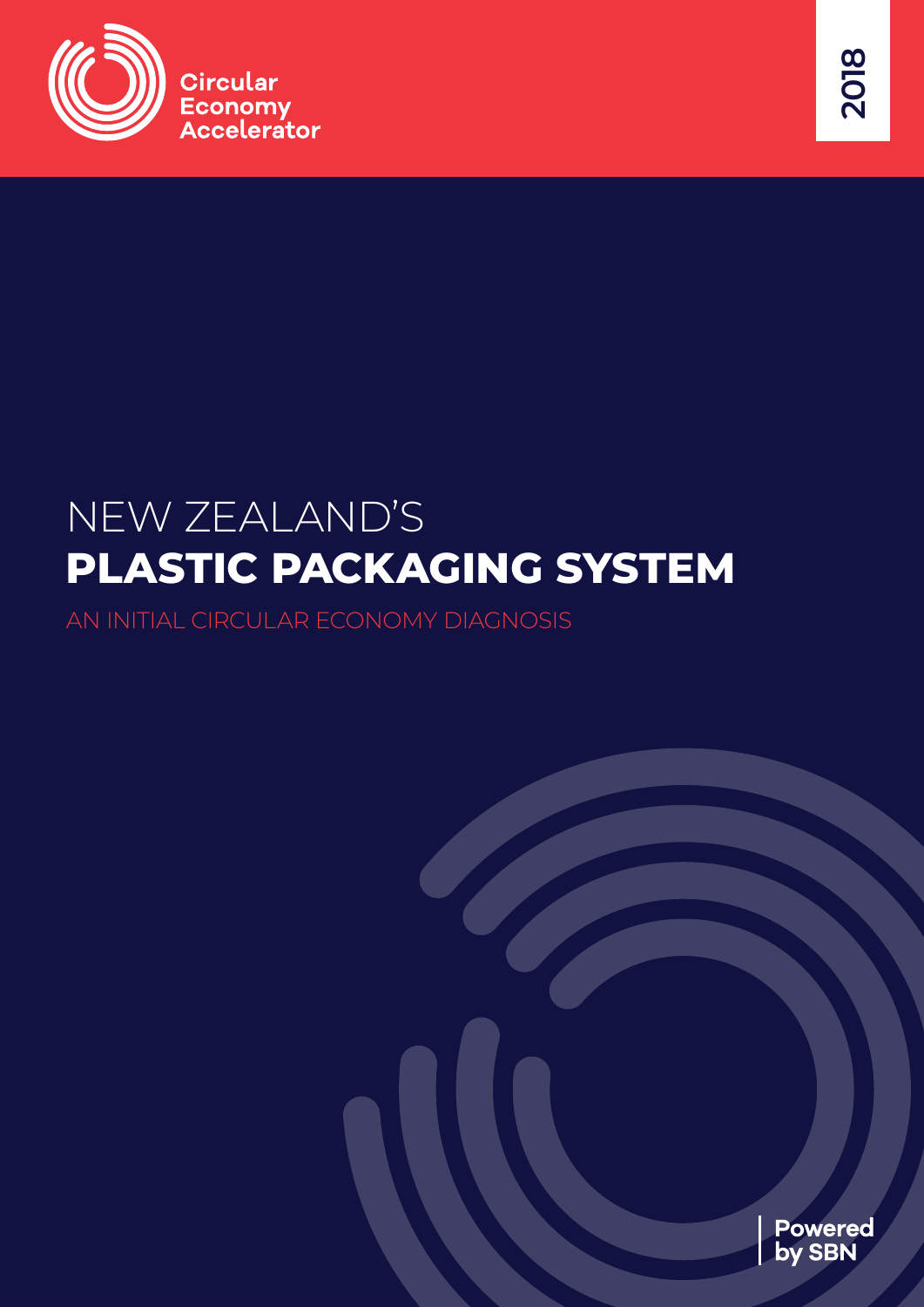





















## **Produced by**

## **Circular Economy Accelerator**

Sustainable Business Network

November 2018

Level 3, Old Sofrana House 18 Customs Street East Auckland 1010

+64 09 826 0394 sustainable.org.nz circulareconomy.org.nz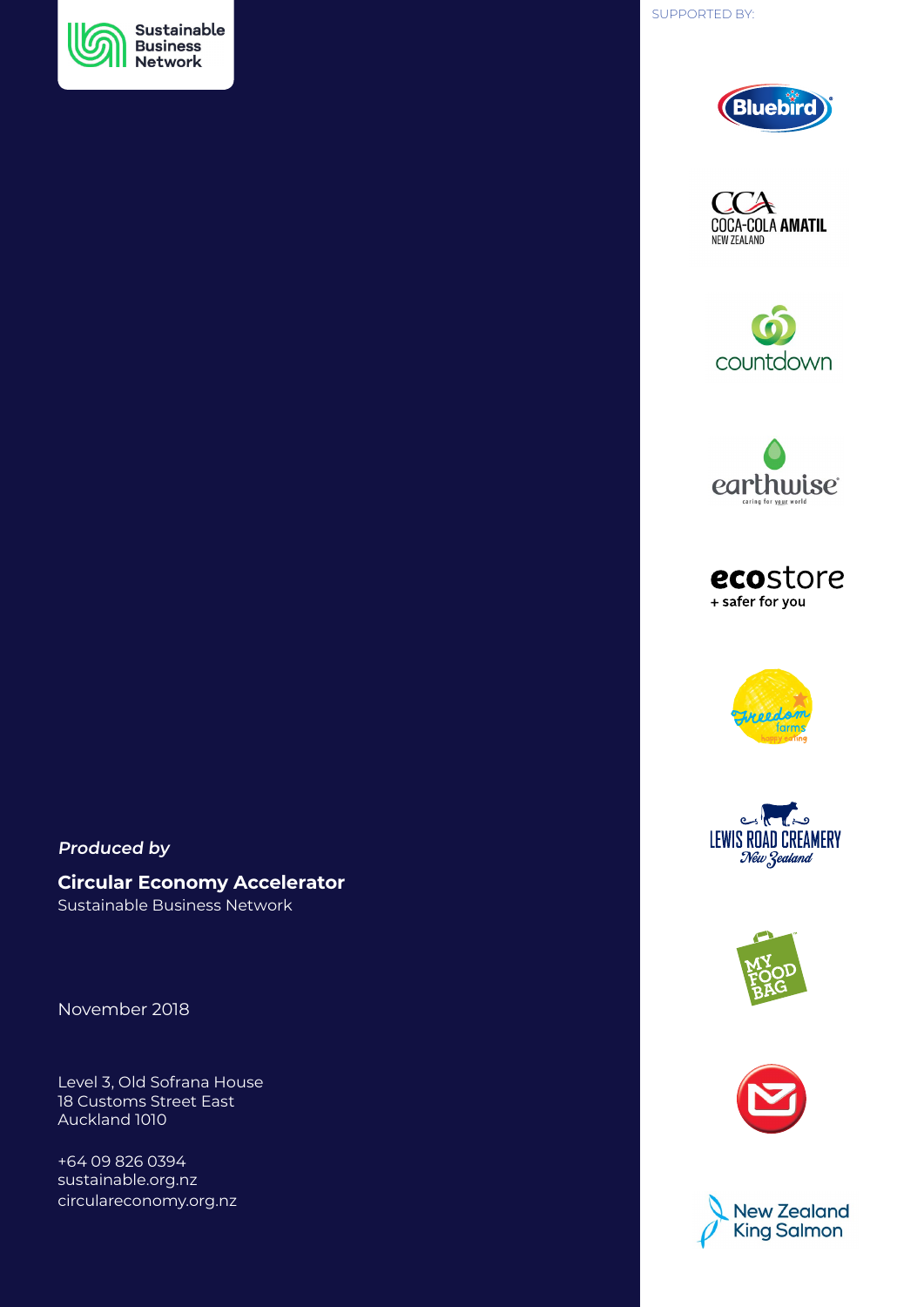# CONTENTS

| INTRODUCTION MARIA MEDICINE DE L'ANNE DE L'ANNE DE L'ANNE DE L'ANNE DE L'ANNE DE L'ANNE DE L'ANNE DE L'ANNE D |  |
|---------------------------------------------------------------------------------------------------------------|--|
|                                                                                                               |  |
|                                                                                                               |  |
|                                                                                                               |  |
|                                                                                                               |  |
|                                                                                                               |  |
|                                                                                                               |  |
|                                                                                                               |  |
|                                                                                                               |  |
|                                                                                                               |  |
| STRATEGIC RESPONSE TO DELIVER A CIRCULAR SYSTEM                                                               |  |
|                                                                                                               |  |
|                                                                                                               |  |
|                                                                                                               |  |
|                                                                                                               |  |
|                                                                                                               |  |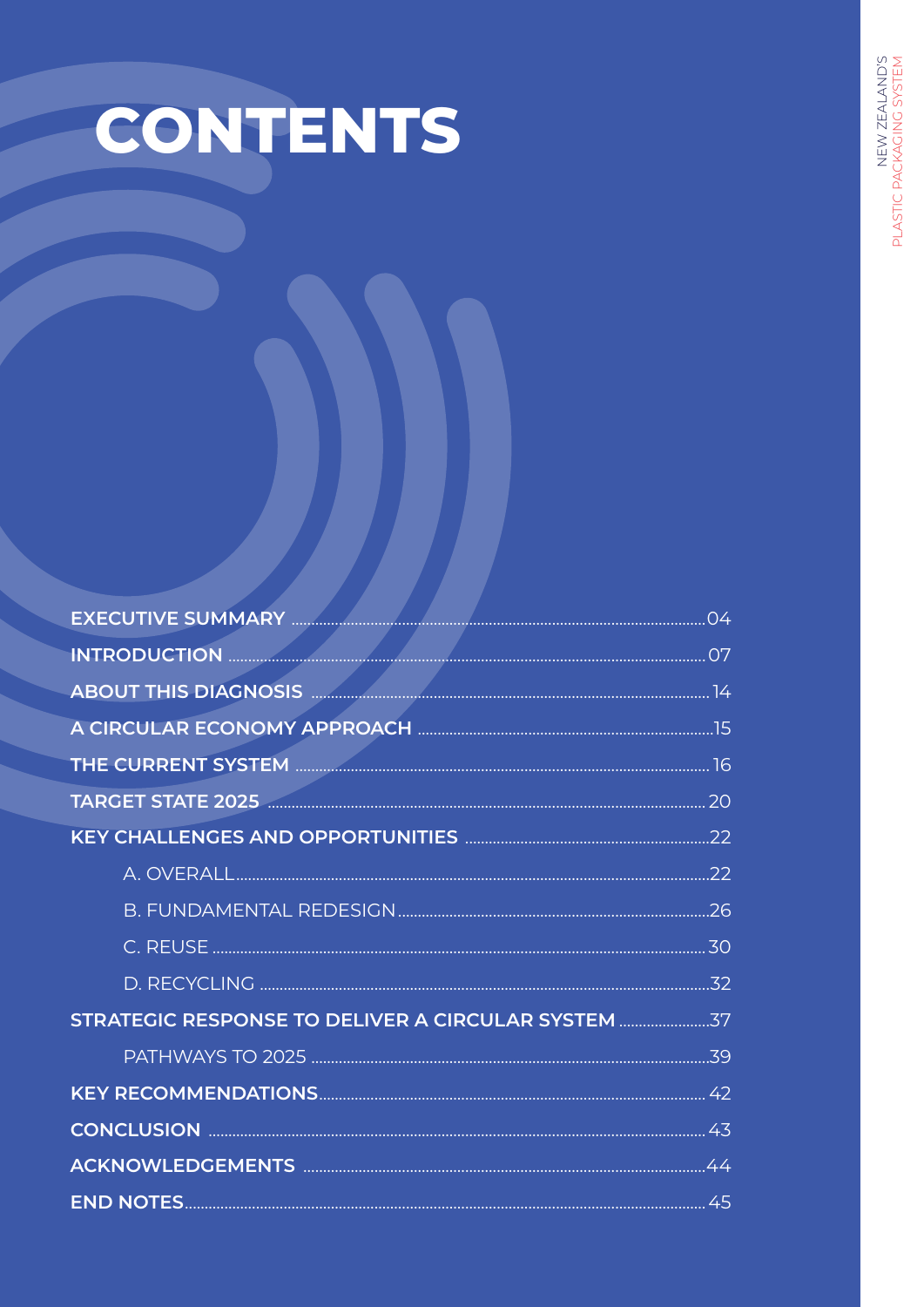# <span id="page-3-0"></span>**EXECUTIVE SUMMARY**

### **THERE HAS BEEN AN EXPLOSION IN THE USE OF PLASTIC PACKAGING OVER THE LAST 60 YEARS. ADEQUATE SYSTEMS TO PROPERLY MANAGE PLASTIC PACKAGING HAVE NOT KEPT PACE. THIS HAS LED TO A GLOBAL WASTE AND POLLUTION CRISIS.**

According to a study by the Ellen MacArthur Foundation, in a business-as-usual scenario, there may be more plastic by weight in the ocean than fish by 2050. Meanwhile, the Chinese government has effectively banned the importation of waste for recycling. The closure of this major waste market has highlighted the structural weaknesses in our current systems. Public concern over these issues has helped create an unprecedented opportunity for change.

#### **A system wide approach to solving the issues is required. It must tackle the systemic causes of the problems, rather than individual symptoms.**

We propose a circular economy approach. This is where the life cycles of materials are maximised, usage optimised and at the end of life all materials are reutilised. It provides a framework for the solutions required. It is a viable antidote to the dominant linear, 'take, make, waste' approach exemplified by the current problems with plastic packaging.

Our approach is broadly based on the framework provided by the work of The Ellen MacArthur Foundation on [The New](https://newplasticseconomy.org/)  [Plastics Economy](https://newplasticseconomy.org/). This demonstrates how a circular economy for plastic packaging can be established. It identifies three broad strategies for achieving this:

- 1. Elimination and fundamental redesign of problematic plastic packaging
- 2. Move from single-use to reuse models
- 3. Recycling with radically improved economics and quality

Our analysis and recommendations build on this. They are based on more than 40 qualitative interviews with key representatives of New Zealand's plastics packaging sector, and an accompanying workshop.

The plastics packaging sector is complex. It includes deeply entrenched processes based on a linear economy approach. No one entity will be able to transform it on its own. All stakeholders will need to act collaboratively and cooperatively for this to succeed. Up -todate information on the import, production, use, disposal and export of plastic packaging in New Zealand is woefully inadequate. Successful transformation will also rely on rectifying this.

Our recommendations seek to establish a circular economy for plastics packaging in New Zealand. This will also enable New Zealand-based organisations to meet and exceed the requirements of the New Zealand Plastic Packaging Declaration and the comprehensive New Plastics Economy Global Commitment which includes among others:

- eliminating the use of problematic or unnecessary packaging
- moving from single-use towards reuse
- using 100% reusable, recyclable or compostable packaging
- using recycled content by 2025 or earlier

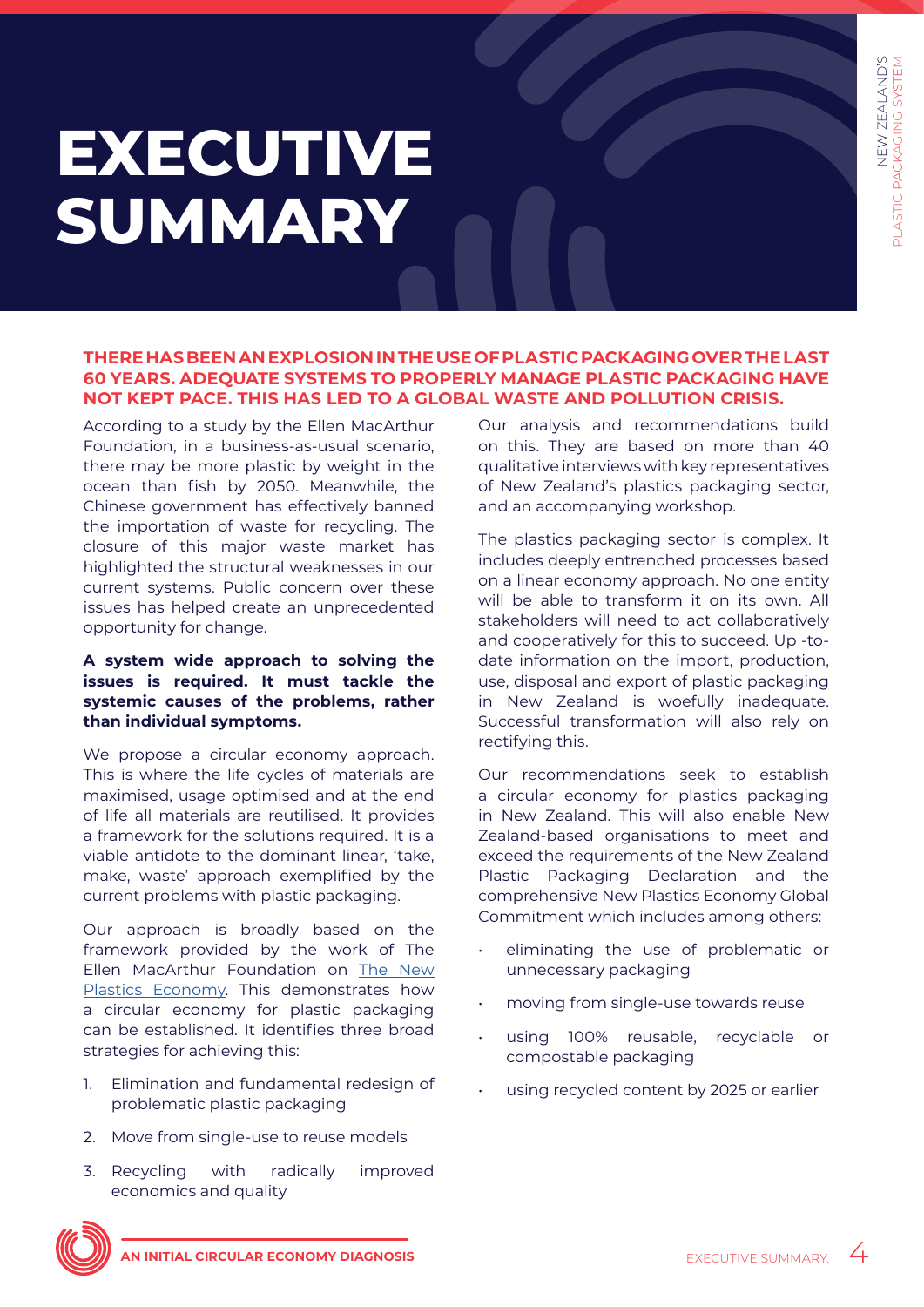The pathways to achieving increased recycling present a significant challenge. However, they are relatively well defined. They involve:

- reducing the types and complex formats of plastic packaging
- an increase in processing facilities in New Zealand
- better labelling and consistent collections around the country

**However, we cannot solve the plastic packaging issues by recycling alone.**

**The pathways to eliminate unnecessary and problematic single use packaging are less clear. They involve fundamental redesign and innovation and moving to re-use rather than single-use models. They require substantive and urgent attention and investment.**

This report identifies 47 broad actions to achieve a plastic packaging system firmly based on circular economy principles by 2025. These include:

#### **For businesses using plastic packaging**

- undertake a full plastic packaging audit. This should guide the design out of problematic single-use packaging or their movement into reuse systems
- redesign packaging design to enable better recycling value and quality
- support suppliers providing packaging with recycled content

#### **For the packaging sector**

- implement a standards based national labelling system for recycling, compostable and recycled content
- expand markets for recycled material
- expand product stewardship schemes into rigid plastics

#### **For government**

- enable a system of accurate data collection for plastic packaging
- urgently develop a bold plastic packaging strategy and associated plan, to enable the Government to deliver on its Global Commitment
- increase the waste levy to incentivise change
- invest in onshore recycling facilities
- facilitate common collection and recycling processing nationwide
- use government's own procurement policies to help drive the changes required
- provide direct research and development funding to establish viable alternatives to single use plastic packaging

Collaborative and coordinated approaches are required across all recommendations, with government providing the necessary incentives and obligations to facilitate this change.

We must also speed up the transition from petroleum based to sustainably sourced packaging materials. This will further reduce the environmental and social impact of packaging.

Behaviour shifts and lifestyle changes could further enhance this system.

**We must take advantage of this convergence of business, civil and political will to take on this challenge with urgency. We must use it to tackle the issues with plastic packaging and get ahead of the curve of the necessary and inevitable global developments. We have a collective opportunity to demonstrate real leadership.**

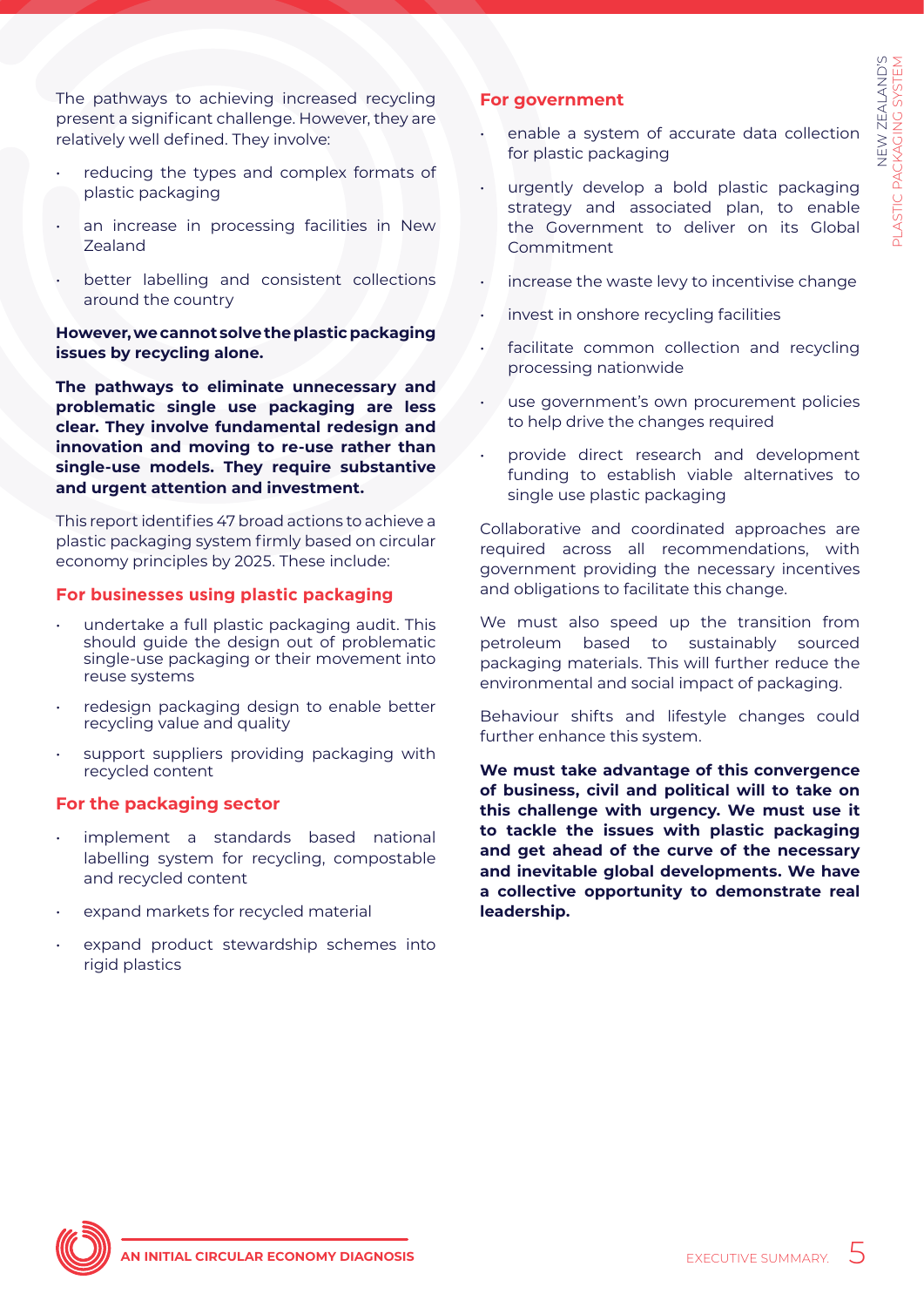**FROM PROTECTING FOOD AND MEDICINES TO MAKING TECHNOLOGY ACCESSIBLE AND AFFORDABLE, OUR MODERN ECONOMY RELIES ON PLASTIC FOR MANY THINGS. BUT THE WAY WE USE THIS MATERIAL HAS RESULTED IN A CRISIS OF WASTE AND POLLUTION. 66**<br>TEC<br>MOI -URT<br>AS RI<br>**99** 

Open Letter announcing the New Plastics Economy Global Commitment<sup>1</sup>

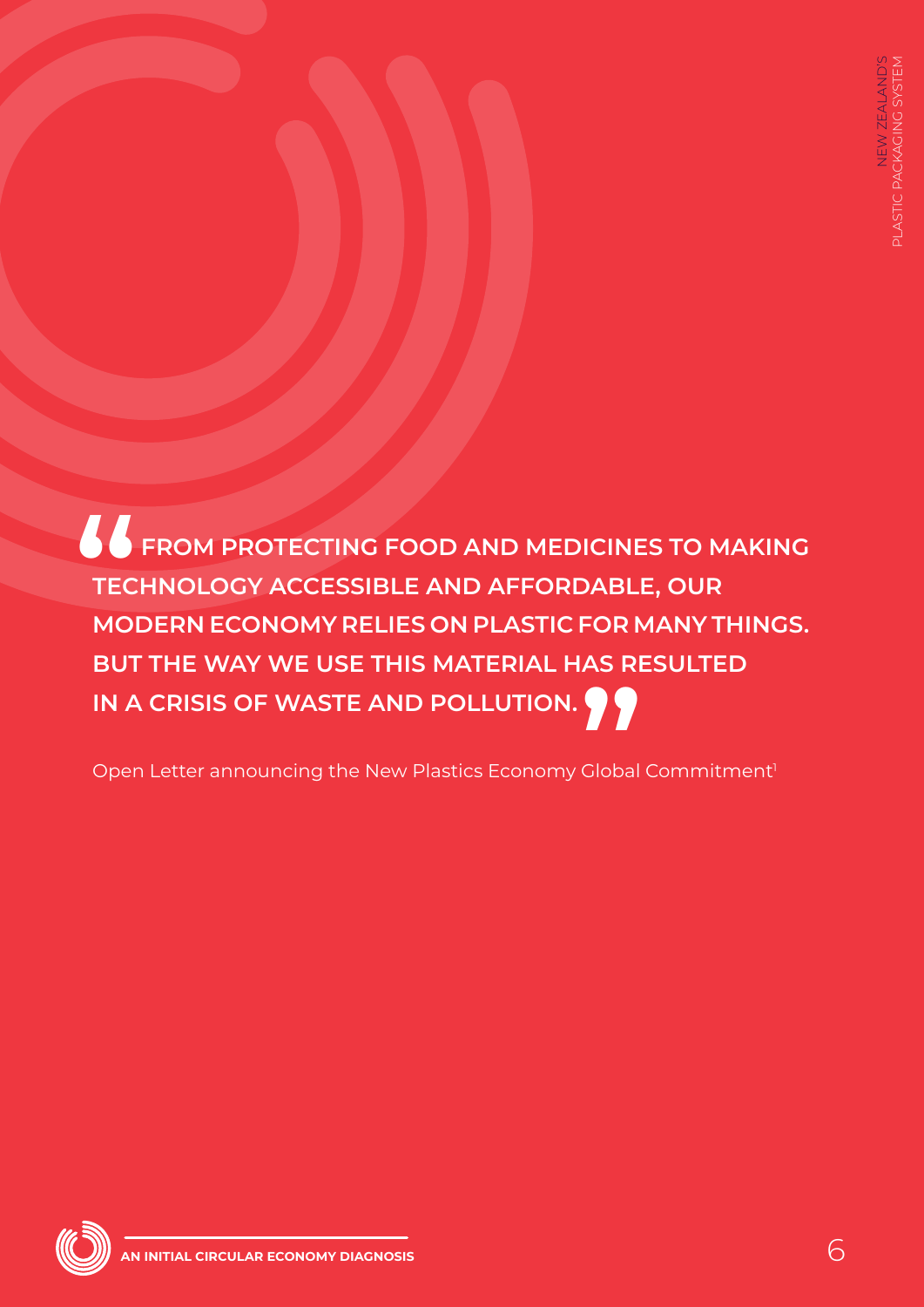# <span id="page-6-0"></span>**INTRODUCTION**

**PLASTIC IS MATERIAL CONSISTING OF ANY OF A WIDE RANGE OF SYNTHETIC OR SEMI-SYNTHETIC ORGANIC COMPOUNDS THAT ARE MALLEABLE AND CAN BE MOULDED INTO SOLID OBJECTS. ITS USE HAS EXPLODED IN THE LAST 60 YEARS. IT HAS BECOME UBIQUITOUS ACROSS VIRTUALLY EVERY SECTOR OF OUR ECONOMY.** 

**Common plastics include polyethylene, polypropylene, polystyrene and polyvinyl chloride (PVC). These plastic polymers are formed from monomers, such as ethylene and propylene, which are typically derived from fossil hydrocarbons. According to the Ellen MacArthur Foundation,2 if trends in oil consumption and plastic production continue as expected the consumption of oil for plastic will account for 20% of the total consumption by 2050.3**

**Plastic's durability, light weight and malleability make it particularly suitable for packaging. Today 40% of the plastic used worldwide is for packaging, and most plastic packaging is designed to be single use. 4 It plays a fundamental role in protecting food and other goods, in many cases across long and complex supply chains.**

## **THE PROBLEM**

The rapid growth in the use of plastic packaging has not kept pace with appropriate plastic handling systems and infrastructure.

According to *The New Plastics Economy: Rethinking the future of plastics*, produced by the Ellen MacArthur Foundation in 2016, only 14% of the world's plastic packaging is collected for recycling. If left unchecked there will be more plastic by weight in the ocean than fish by 2050.5

The study estimates that 95% of plastic packaging material value is lost to the economy. It ends up in landfill, is incinerated or escapes into our oceans, land and urban areas. Inadequate waste infrastructure, especially in developing countries, and careless disposal by people, is causing this leakage into the environment.

Much of the plastic used is associated with plastic packaging. The lack of recycling facilities in New Zealand means the majority of plastics collected for recycling are shipped overseas. Statistics New Zealand reports this country exported \$13.1 million worth of plastic overseas in 2017.6

## **A GROWING DEMAND FOR CHANGE**

For many, plastic packaging has now become symbolic of the limitations of a linear (take-makewaste) economy. There is considerable public and regulatory pressure for change.

Awareness of these issues has been building for some time. Globally, this has been driven by the work of The Ellen MacArthur Foundation and its New Plastics Economy initiative. There's also been global media coverage such as the BBC's *Blue Planet* documentary, as well as in publications like *National Geographic*.

In New Zealand, organisations such as Sustainable Coastlines have worked to raise the profile of plastics in our oceans, and inspired local action. Throughout 2018 New Zealand media has regularly featured stories on the crisis facing this country's plastic packaging systems. Research indicates that the build-up of plastic in the environment is now in the top five concerns for New Zealanders.7

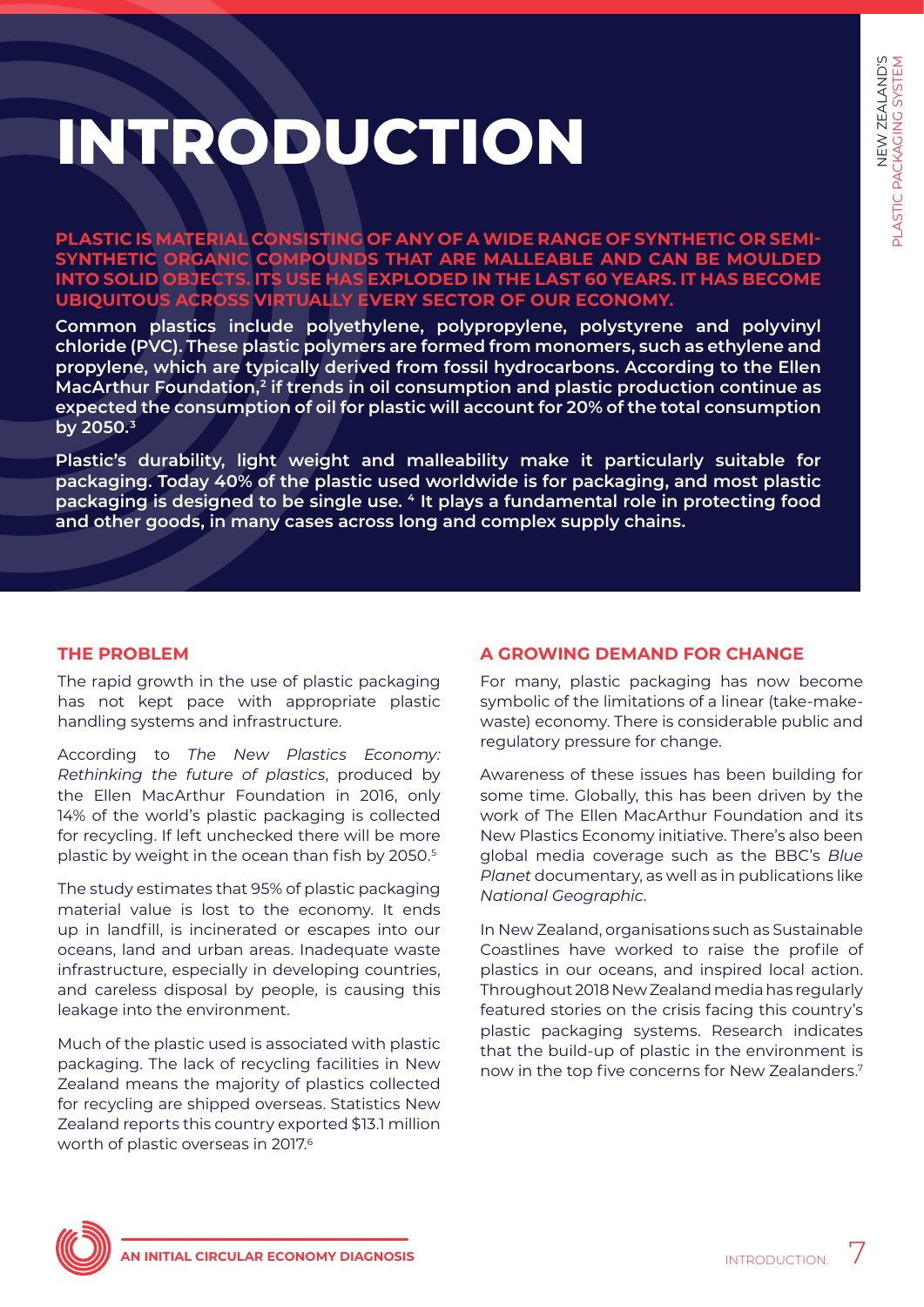## **EMERGING ACTION**

In August 2018 the New Zealand Government announced its intention to ban single use plastic bags. The willingness to act on plastic has also been demonstrated by a ban on the use of plastic micro beads in soaps and skin creams. This was introduced by the previous government, and implemented in June 2018.

Many businesses are taking action to reduce plastic use and find alternatives. A number of New Zealand based organisations have signed up to the New Zealand Plastic Packaging Declaration. This commits them to using 100% reusable, recyclable or compostable packaging by 2025 or earlier. Several New Zealand based businesses have also signed up to the New Plastics Economy Global Commitment. This is led by the Ellen MacArthur Foundation in collaboration with UN Environment. Signatories include the Ministry for the Environment on behalf of the New Zealand Government.

The Sustainable Business Network has created the Circular Economy Accelerator (CEA). The CEA is intended to hasten the creation of a circular economy in New Zealand. It provides events, publications and other resources. It is also intended as a platform for collaboration and innovation, principally among the network's 580+ members.

The Packaging Forum is an amalgamation of the Glass Packaging Forum, Soft Plastic Recycling Scheme and the Public Place Recycling Scheme. It promotes the Government's Love NZ brand. More than 200 companies belong to these voluntary product stewardship schemes. In July 2018 its members committed to make all their packaging recyclable or compostable by 2025.

Packaging NZ represents organisations across the whole packaging life cycle, including raw material suppliers, packaging manufacturers, brand owners, retailers, recycling operators and service providers.

There have also been a number of initiatives by individual businesses and business collaborations. For example, the Full Package is a pilot on-street commercial composting service created by Innocent Packaging and WeCompost.

## **WHEN AWAY WENT AWAY**

In recent years, much of New Zealand's plastic waste was sent to China. In 2017, however, China banned the import of low quality waste materials for recycling under its new National Sword policy. In March this year, this was replaced and tightened with a policy known as Blue Sky 2018, which focuses on the 24

categories of banned solid waste. This includes plastics waste, unsorted waste paper and waste textile materials with a contaminant level of more than 0.5%. The closure of this major recyclate market has underlined fundamental questions about New Zealand's plastic packaging system.

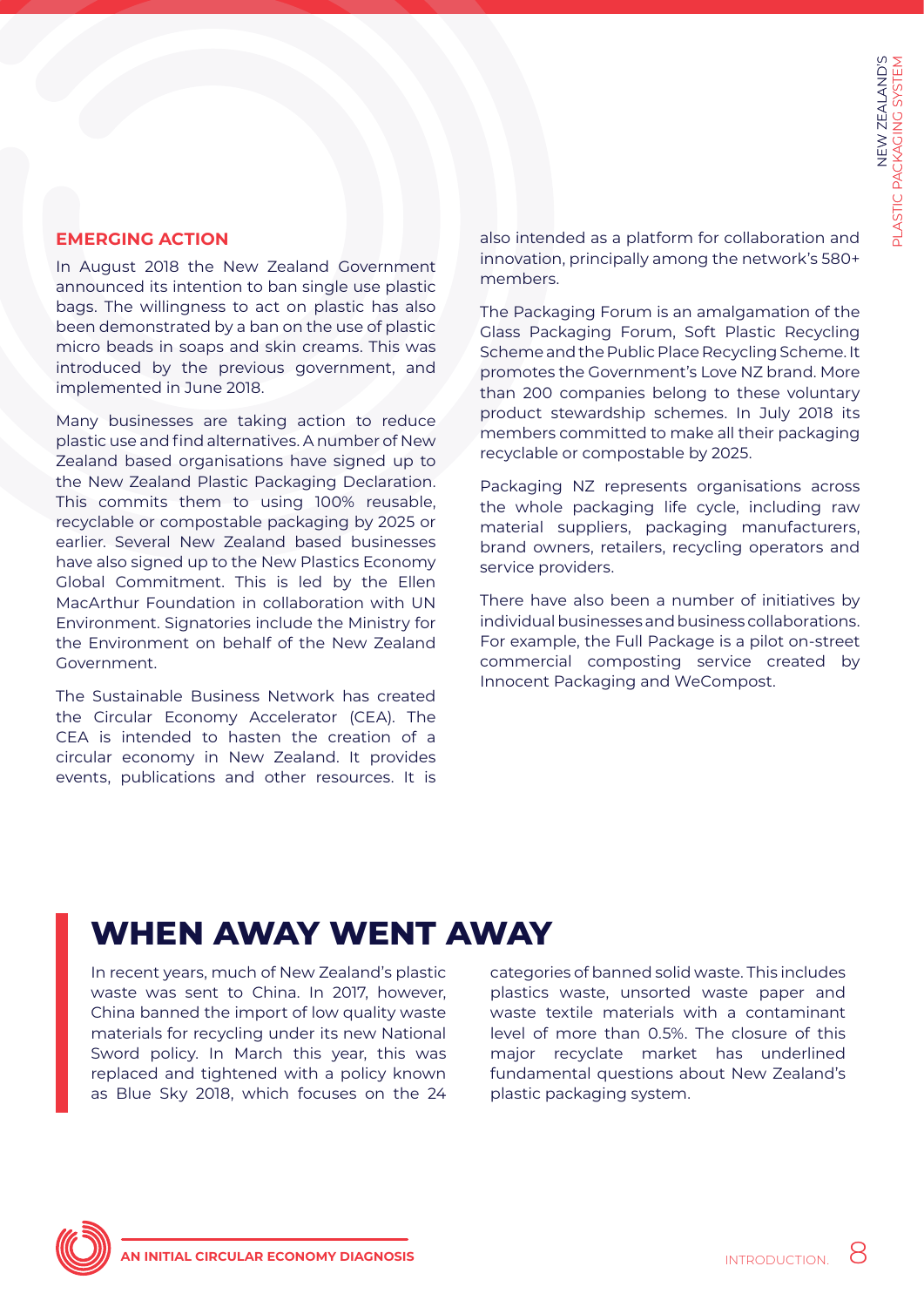## **PLASTICS AND CARBON EMISSIONS**

Production of the plastic raw material (resin) occurs overseas and is a carbon intensive process, as it involves heating the oil feedstock (naphtha) at high temperatures. This heat energy is usually sourced from fossil fuels.

Therefore, the resin production stage yields most of the life-cycle carbon (greenhouse gas) emissions of plastic products. So, most of the emissions associated with plastics used in NZ (even those produced in NZ from imported resin) occur overseas. They aren't included in NZ's (production-based) carbon footprint.

The carbon emissions from the global plastics 'system' (full life-cycle) is estimated at about 390 million tonnes.<sup>14</sup> Based on this global estimate, on a pro-rata basis, NZ's carbon footprint associated with plastic use can be estimated at about 250,000 tonnes. NZ-specific production and usage data would be required to validate this estimate.

A transition to the use of 'closed loop' recycling systems can be expected to lower the carbon footprint of our use of plastics.

*Important note: the life-cycles of all packaging materials result in carbon emissions and other environmental impacts, to various degrees. It is important that assessments of packaging material consider the relative impacts across the packaging life-cycle. For example, plastic's light weight mean that the impact from transport is lower than heavier packaging types.*

## **NEW PLASTICS ECONOMY GLOBAL COMMITMENT**

**The New Plastics Economy Global Commitment15 is led by the Ellen MacArthur Foundation in collaboration with UN Environment.**

Targets include:

- Eliminate problematic or unnecessary plastic packaging and move from singleuse to reuse packaging models.
- Innovation to ensure 100% of plastic packaging can be easily and safely reused, recycled, or composted by 2025.
- Circulate the plastic produced, by significantly increasing the amounts of plastics reused or recycled and made into new packaging or products.

Signatories include companies representing 20% of all plastic packaging produced globally. They include well-known consumer businesses: Danone; H&M group; L'Oréal; Mars Incorporated; PepsiCo; The Coca-Cola Company; Unilever; major packaging producers such as Amcor; plastics producers including Novamont; and resource management specialist Veolia.

It is also supported by the World Wide Fund for Nature (WWF). It is endorsed by the World Economic Forum, and 40 universities, institutions and academics. More than 15 financial institutions with \$2.5 trillion-plus in assets under management have also endorsed it. More than US\$200 million have been pledged by five venture capital funds to create a circular economy for plastic.

The New Zealand Government has signed on via the Ministry for the Environment. The Sustainable Business Network has joined a worldwide network of official endorsers of the process. SBN members New Zealand King Salmon, The Better Packaging Co., Earthwise and ecostore all made the commitment at the Commitment's launch in October 2018.

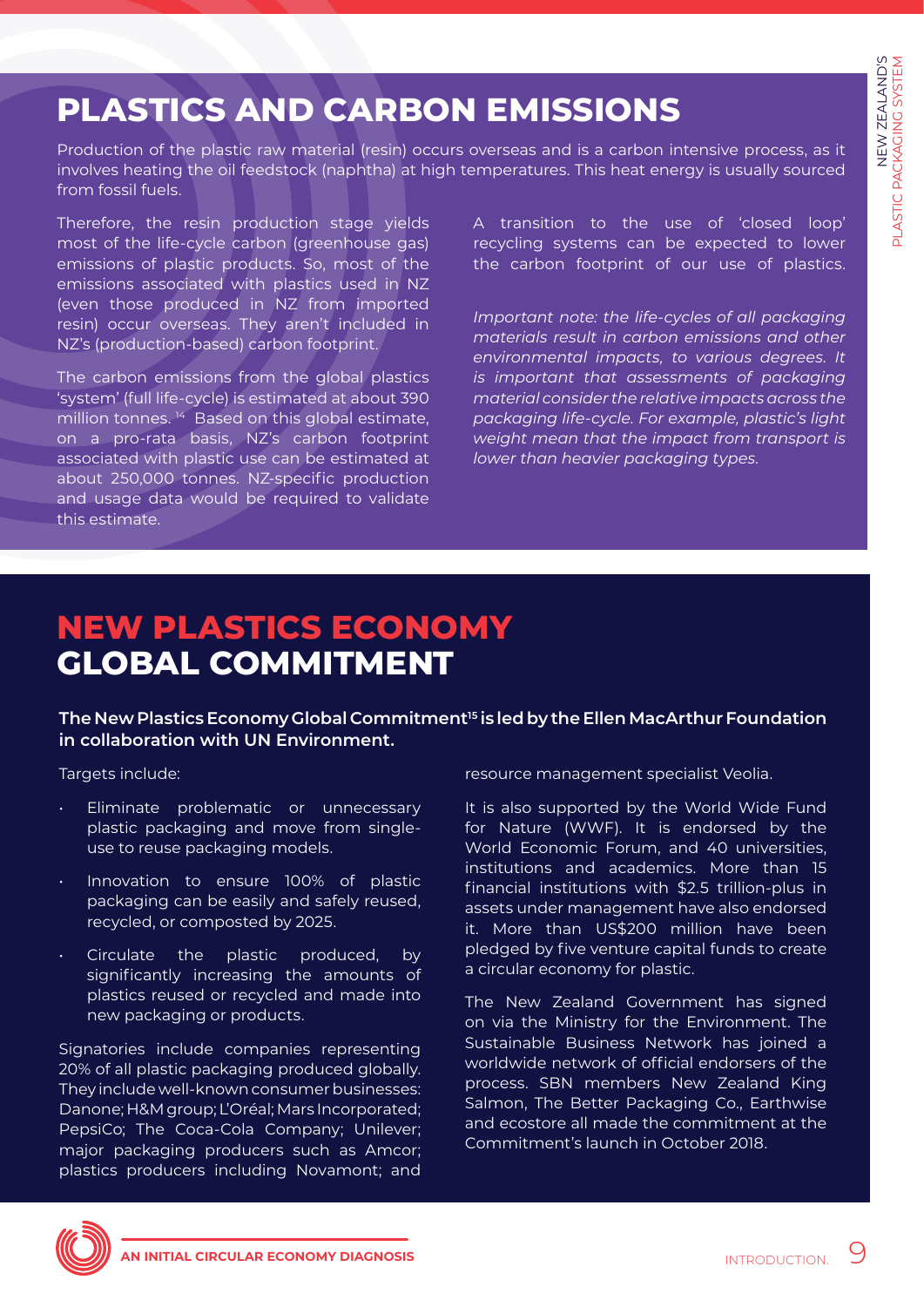# **PACKAGING DECLARATION**

- they recognise New Zealand has an interest in moving towards a more circular economy and reducing the use of virgin plastic packaging
- they will work toward using 100% reusable, recyclable or compostable packaging by 2025 or earlier
- they will report on progress to implement this commitment as part of our global sustainability reporting, and provide annual

## **TYPES OF PLASTICS USED IN PACKAGING**

|                                                                                                                                                                                                                                                                                                                                                                                                                                                                          |                                                                                                                                                                                                                                                                                                                                                                                                                             |                                      |                                    | Launched in June 2018, this was partly as a national reaffirmation of original commitments<br>made as part of the New Plastics Economy work. It also provided an opportunity for New<br>Zealand-based brands to take part. In the Declaration Amcor, Danone, L'Oréal, Mars, Nestlé,          |                                                 |                                                                                                                                                                                                                                                                                                                                                                                                |  |  |
|--------------------------------------------------------------------------------------------------------------------------------------------------------------------------------------------------------------------------------------------------------------------------------------------------------------------------------------------------------------------------------------------------------------------------------------------------------------------------|-----------------------------------------------------------------------------------------------------------------------------------------------------------------------------------------------------------------------------------------------------------------------------------------------------------------------------------------------------------------------------------------------------------------------------|--------------------------------------|------------------------------------|----------------------------------------------------------------------------------------------------------------------------------------------------------------------------------------------------------------------------------------------------------------------------------------------|-------------------------------------------------|------------------------------------------------------------------------------------------------------------------------------------------------------------------------------------------------------------------------------------------------------------------------------------------------------------------------------------------------------------------------------------------------|--|--|
| PepsiCo, The Coca-Cola Company and Unilever affirm that:<br>they recognise New Zealand has an<br>interest in moving towards a more circular<br>economy and reducing the use of virgin<br>plastic packaging<br>they will work toward using 100% reusable,<br>$\bullet$<br>recyclable or compostable packaging by<br>2025 or earlier<br>they will report on progress to implement<br>this commitment as part of our global<br>sustainability reporting, and provide annual |                                                                                                                                                                                                                                                                                                                                                                                                                             |                                      |                                    | updates to the New Zealand Ministry for<br>the Environment<br>they will encourage other companies<br>operating in New Zealand to look at<br>their plastic packaging and make similar<br>commitments.<br>The signatories were joined by Countdown,<br>Foodstuffs, Frucor Suntory and NZ Post. |                                                 |                                                                                                                                                                                                                                                                                                                                                                                                |  |  |
|                                                                                                                                                                                                                                                                                                                                                                                                                                                                          |                                                                                                                                                                                                                                                                                                                                                                                                                             |                                      |                                    | <b>TYPES OF PLASTICS USED IN PACKAGING</b>                                                                                                                                                                                                                                                   |                                                 | Most rigid form plastic packaging, and some flexible (soft) plastic packaging, is marked with<br>an identification code. The code indicates the type of plastic resin, or polymer. This is a global                                                                                                                                                                                            |  |  |
|                                                                                                                                                                                                                                                                                                                                                                                                                                                                          | is not a regulated requirement. <sup>17</sup><br>The plastic identification coding system was<br>primarily developed to help differentiate between<br>the different types of petroleum oil-derived plastic.<br>The development of bio-plastic (plastics derived<br>from renewable biomass sources, such as vegetable<br>fats and oils, corn starch, straw, woodchips, food<br>waste) based packaging has introduced further |                                      |                                    | shown below.                                                                                                                                                                                                                                                                                 |                                                 | identification system. <sup>16</sup> Its use is encouraged by the plastics industry in New Zealand, although it<br>complexity to the identification of plastics. Some<br>types of bio-plastics (e.g. bio-HDPE) are chemically<br>the same as petroleum-based types, whereas others,<br>such as bio-based polylactic acid (PLA) are unique.<br>There are seven plastic identification codes, as |  |  |
|                                                                                                                                                                                                                                                                                                                                                                                                                                                                          |                                                                                                                                                                                                                                                                                                                                                                                                                             |                                      |                                    |                                                                                                                                                                                                                                                                                              |                                                 |                                                                                                                                                                                                                                                                                                                                                                                                |  |  |
| <b>PET</b>                                                                                                                                                                                                                                                                                                                                                                                                                                                               | <b>HDPE</b>                                                                                                                                                                                                                                                                                                                                                                                                                 | <b>PVC</b>                           | <b>LDPE</b>                        | <b>PP</b>                                                                                                                                                                                                                                                                                    | <b>PS/EPS</b>                                   | <b>OTHER</b>                                                                                                                                                                                                                                                                                                                                                                                   |  |  |
| Polyethylene<br><b>Terephthalate</b>                                                                                                                                                                                                                                                                                                                                                                                                                                     | <b>High Density</b><br>Polyethylene                                                                                                                                                                                                                                                                                                                                                                                         | <b>Poly Vinyl</b><br><b>Chloride</b> | <b>Low Density</b><br>Polyethylene | Polypropylene                                                                                                                                                                                                                                                                                | Polystyrene /<br><b>Expanded</b><br>Polystyrene | Other (includes<br><b>PLA - Poly</b><br><b>Lactic Acid)</b>                                                                                                                                                                                                                                                                                                                                    |  |  |

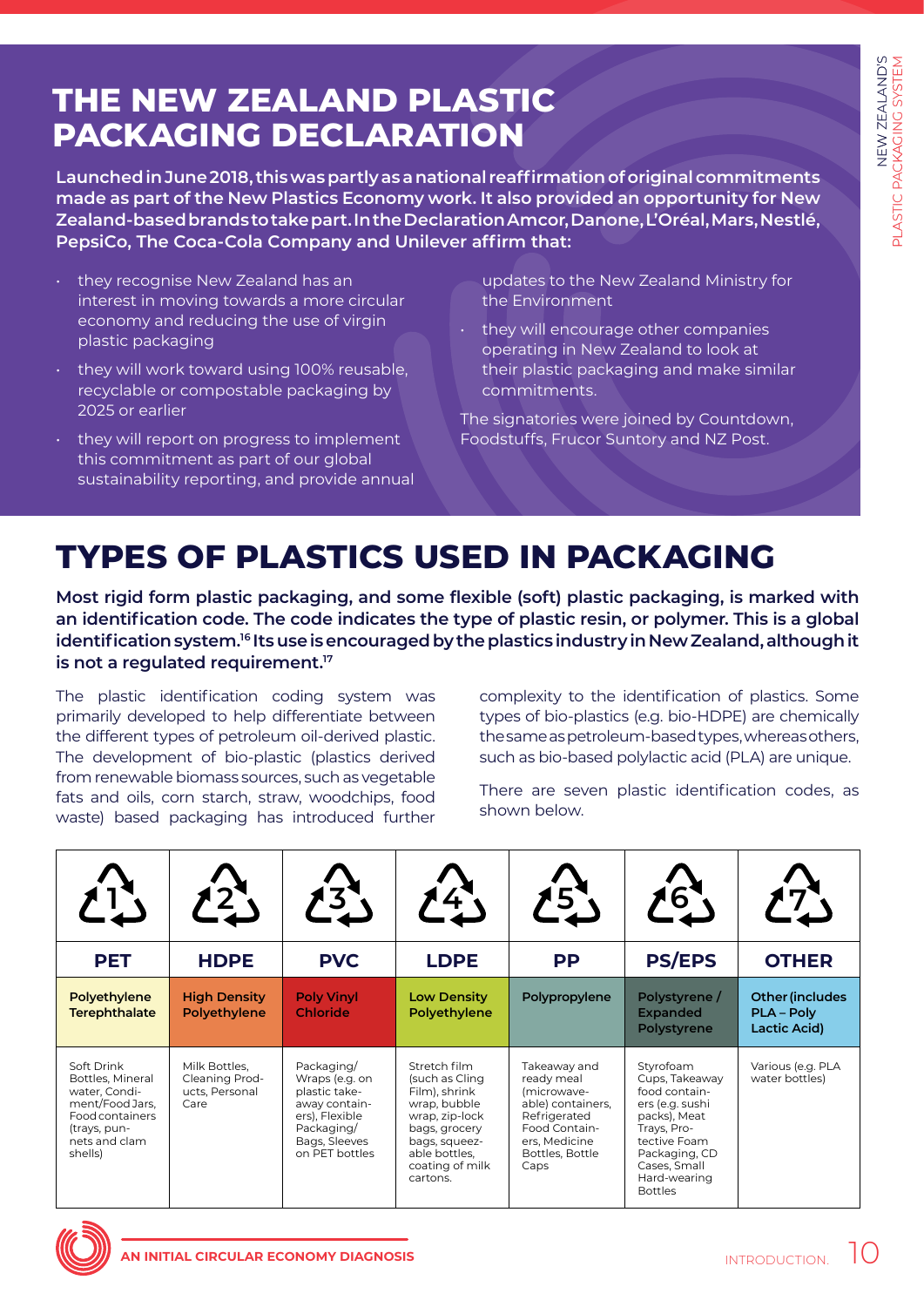## **COMMON TYPES OF PLASTICS USED IN PACKAGING**

**CONTINUED**

Plastic used for the manufacture of packaging in New Zealand is imported in two main forms: as raw material (resin) or as packaging material (e.g. sheets). The relative proportions of each type of imported raw material (resin) into New Zealand in 2017 are listed below<sup>18</sup> (note: this is a breakdown for all plastic resin imported, not just for the plastic resin used to make packaging):



It's important to emphasise that the identification code is not a recycling label. The presence of the code does not indicate whether the item is recyclable. Most plastic can theoretically be recycled but in practice this may not be the case – it is location dependent. There is no specific regulation in New Zealand for the use of the term recyclable on packaging. Where it is used it does not necessarily mean that it can actually be recycled in New Zealand.



è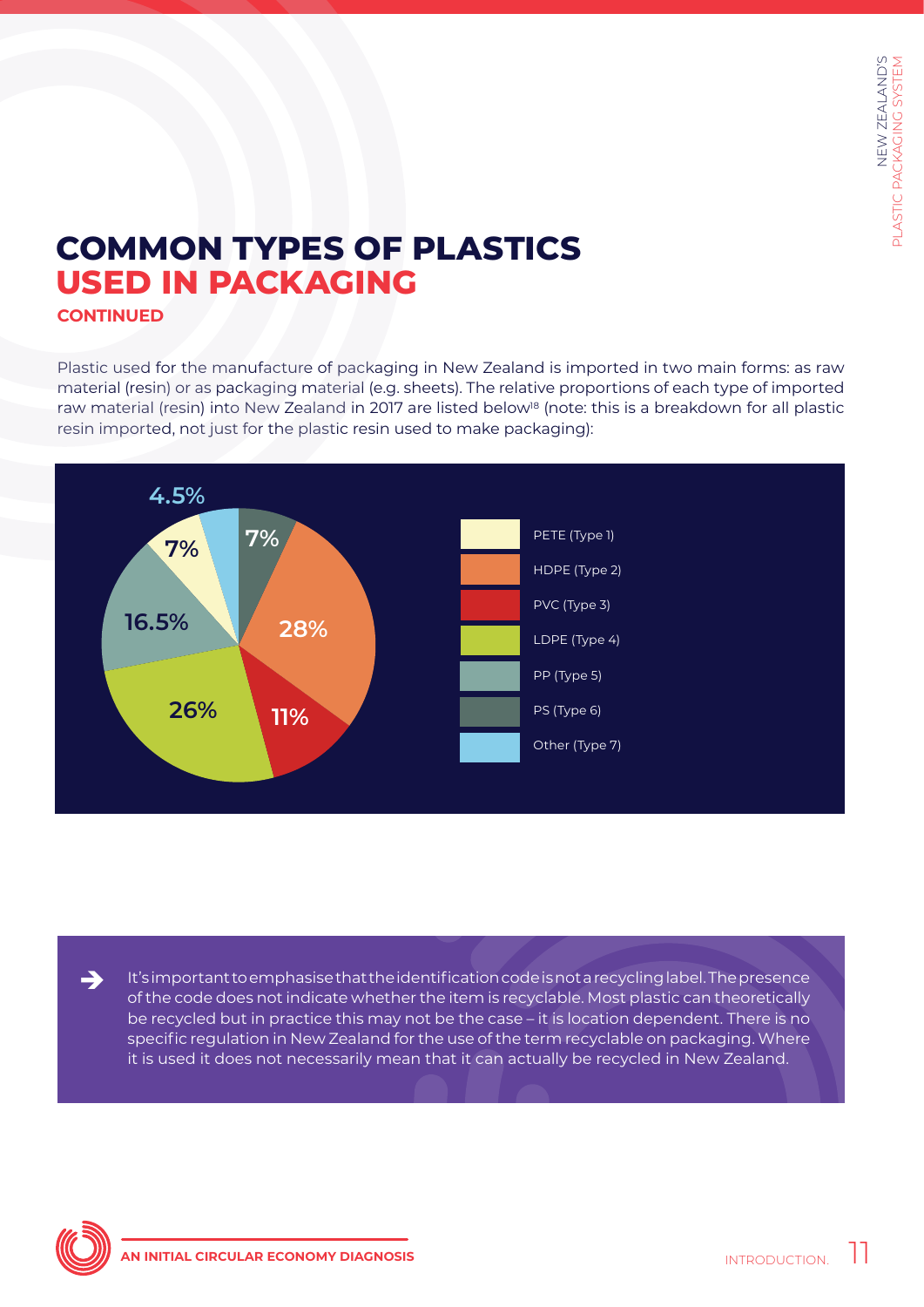## **OTHER RELATED WORK**

**Below is a brief outline of current organisations and projects with work related to plastic packaging. While not exhaustive, it is published here to provide a sense of the interest and activity on this issue, and the extent of the opportunities for joint working and support on solutions.** 

## è **IN NEW ZEALAND...**

## **GOVERNMENT-LED**

#### [New Zealand Plastic Packaging Declaration](http://www.mfe.govt.nz/news-events/new-zealand-plastic-packaging-declaration)

The declaration was launched by the NZ Government in June 2018. By signing the declaration, NZ-based businesses commit to using 100 percent reusable, recyclable or compostable packaging in their New Zealand operations by 2025 or earlier. See also the information on the Global Commitment below.

#### [Proposed phase-out of single-use plastic](http://www.mfe.govt.nz/node/24331)  [shopping bags](http://www.mfe.govt.nz/node/24331)

In August 2018, the Government announced a proposal to phase out single-use plastic shopping bags in New Zealand by mid-2019. Public consultation on the proposal closed in September.

#### [Work programme to address waste issues](https://www.beehive.govt.nz/release/waste-work-programme-tackle-tough-problems)

In August 2018, the Associate Environment Minister Eugenie Sage announced a work programme which included a suite of measures, including an intention to expand the coverage, and consider increasing the amount, of the waste disposal levy.

#### [Waste Minimisation Fund](http://www.mfe.govt.nz/more/funding/waste-minimisation-fund)

The Waste Minimisation Fund funds projects that promote or achieve waste minimisation. It is funded from the Waste Disposal Levy.

## **SECTOR-LED**

[Local Government Waste Management](https://www.wasteminz.org.nz/2018/01/local-government-waste-management-manifesto-released/)  [Manifesto](https://www.wasteminz.org.nz/2018/01/local-government-waste-management-manifesto-released/) 

The Local Government Waste Management Manifesto was launched in January 2018 by the WasteMINZ Territorial Authority (TA) Forum, comprising representatives from 64 city and district councils from around New Zealand. The manifesto advocates for a suite of measures from central government, including an updated strategy; an expanded waste disposal levy; implementation of the National Waste Data Framework; the introduction of a container deposit scheme (CDS); and plastics to be included as a priority waste stream.

#### [National Waste Data Framework](https://www.wasteminz.org.nz/projects/national-waste-data-framework-project/)

The framework has been developed by WasteMINZ (Waste Management Institute of NZ) to provide a standard for the collection of data at end of life, including for plastic packaging. It has been designed to be implemented across NZ and form the basis of a comprehensive data system. As at October 2018, it is awaiting implementation.

## [Rebooting Recycling report](https://www.wasteminz.org.nz/2018/05/government-action-needed-to-avert-recycling-crisis/)

This report from WasteMINZ, published in May 2018, responded to the negative effect on domestic recycling operators as a result of China's decision to no longer accept most waste (including plastic). It advocates a range of measures needed from the government.

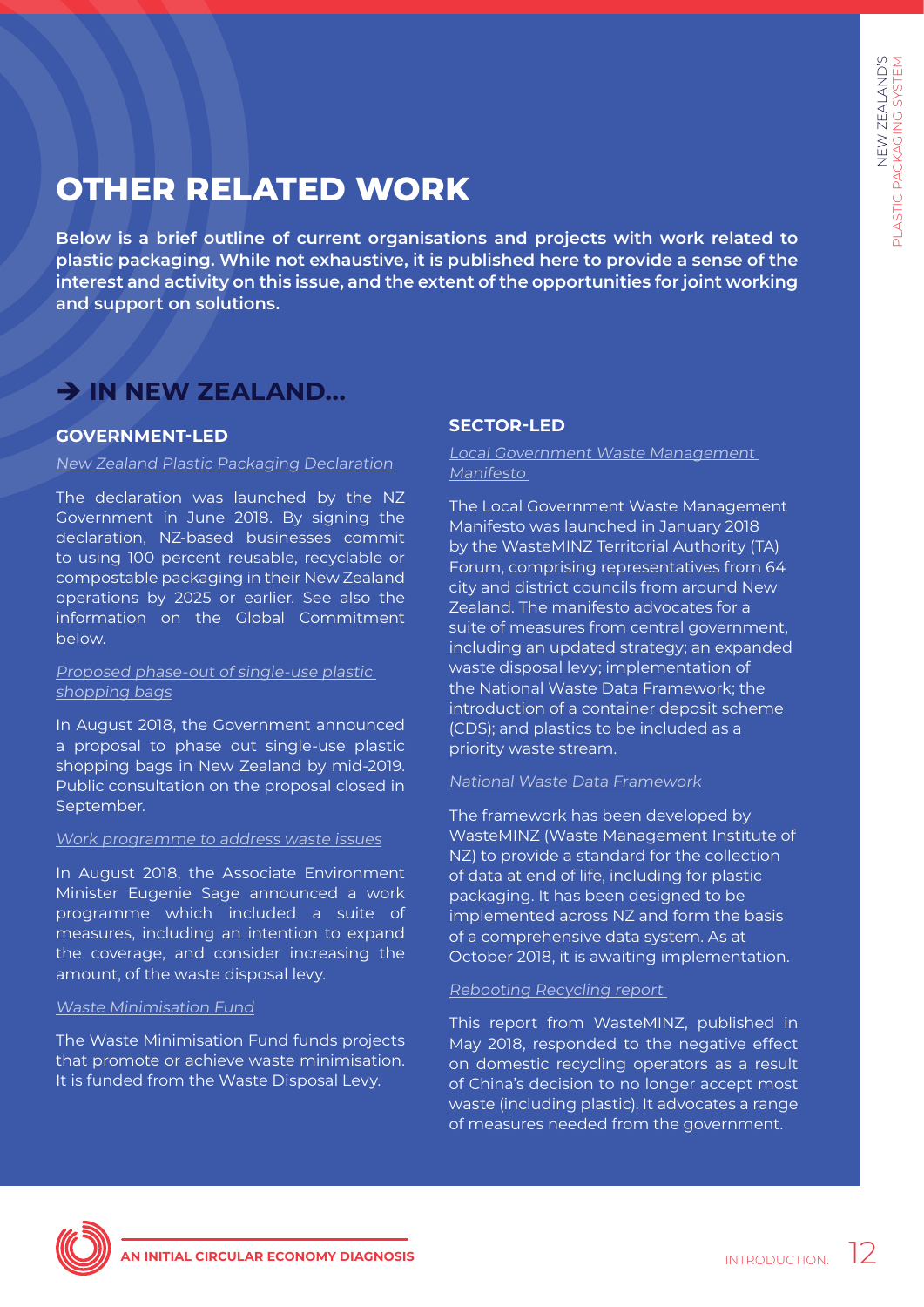[Code of Practice, including Packaging](http://www.packaging.org.nz/page/15/code-of-practice)  [Design Checklist](http://www.packaging.org.nz/page/15/code-of-practice)

The code of practice is a guide for packaging design, developed by Packaging NZ.

#### [Soft Plastic Recycling Scheme](https://www.recycling.kiwi.nz/solutions/soft-plastics/)

This is a voluntary scheme, led by the packaging industry (Packaging Forum), based on citizens dropping off soft plastic at participating stores. The material collected is re-processed into durable plastic products.

#### [Compostable standard development](https://www.recycling.kiwi.nz/campaigns/compostable-coffee-cups/)

The Packaging Forum has initiated work with the intention to develop an industry standard for certifying compostable items, including common labelling.

#### **OTHER**

[Biodegradable and compostable plastics in](https://www.pce.parliament.nz/publications/biodegradable-and-compostable-plastics-in-the-environment)  [the environment](https://www.pce.parliament.nz/publications/biodegradable-and-compostable-plastics-in-the-environment)

Published in July 2018 by the Parliamentary Commissioner for the Environment (PCE), this guide provides information to consumers on biodegradable, degradable or compostable plastics, including the meaning of the terms and common mis-conceptions. It highlights the complexities involved and the need for a considered approach before using or consuming these plastics.

## $→$  **IN AUSTRALIA...**

[APCO Packaging Sustainability Framework](https://www.packagingcovenant.org.au/who-we-are/what-we-do)  [and Sustainable Packaging Guidelines](https://www.packagingcovenant.org.au/who-we-are/what-we-do)

The Australian Packaging Covenant Organisation (APCO) is a co-regulatory, not for profit organisation that partners with government and industry to reduce the harmful impact of packaging on the Australian environment. It has a set of comprehensive tools, including the Sustainable Packaging Guidelines, Packaging Sustainability Framework and Annual Reporting Tool, to enable APCO member organisations to develop, monitor and report on their packaging.

#### [APCO Packaging Recycling Label Program](https://www.packagingcovenant.org.au/who-we-are/packaging-recycling-label-program)

APCO's Packaging Recycling Label Program is a nationwide labelling scheme, incorporating the Australasian Recycling Label (ARL), designed to help consumers better understand how to recycle products effectively and assist brand owners to design packaging that is recyclable at end-of-life. The ARL has been designed to allow for its introduction in New Zealand.

## $→$  **GLOBALLY...**

#### [The New Plastics Economy Global](https://newplasticseconomy.org/)  [Commitment](https://newplasticseconomy.org/)

The New Plastics Economy Global Commitment unites businesses, governments, and other organisations behind a common vision and targets to address plastic waste and pollution at its source. The New Plastics Economy Global Commitment is led by the Ellen MacArthur Foundation, in collaboration with UN Environment. [The commitment has been](https://newplasticseconomy.org/about/publications) [informed by EMF's comprehensive reports on](https://newplasticseconomy.org/about/publications) [transforming the global plastic system](https://newplasticseconomy.org/about/publications)

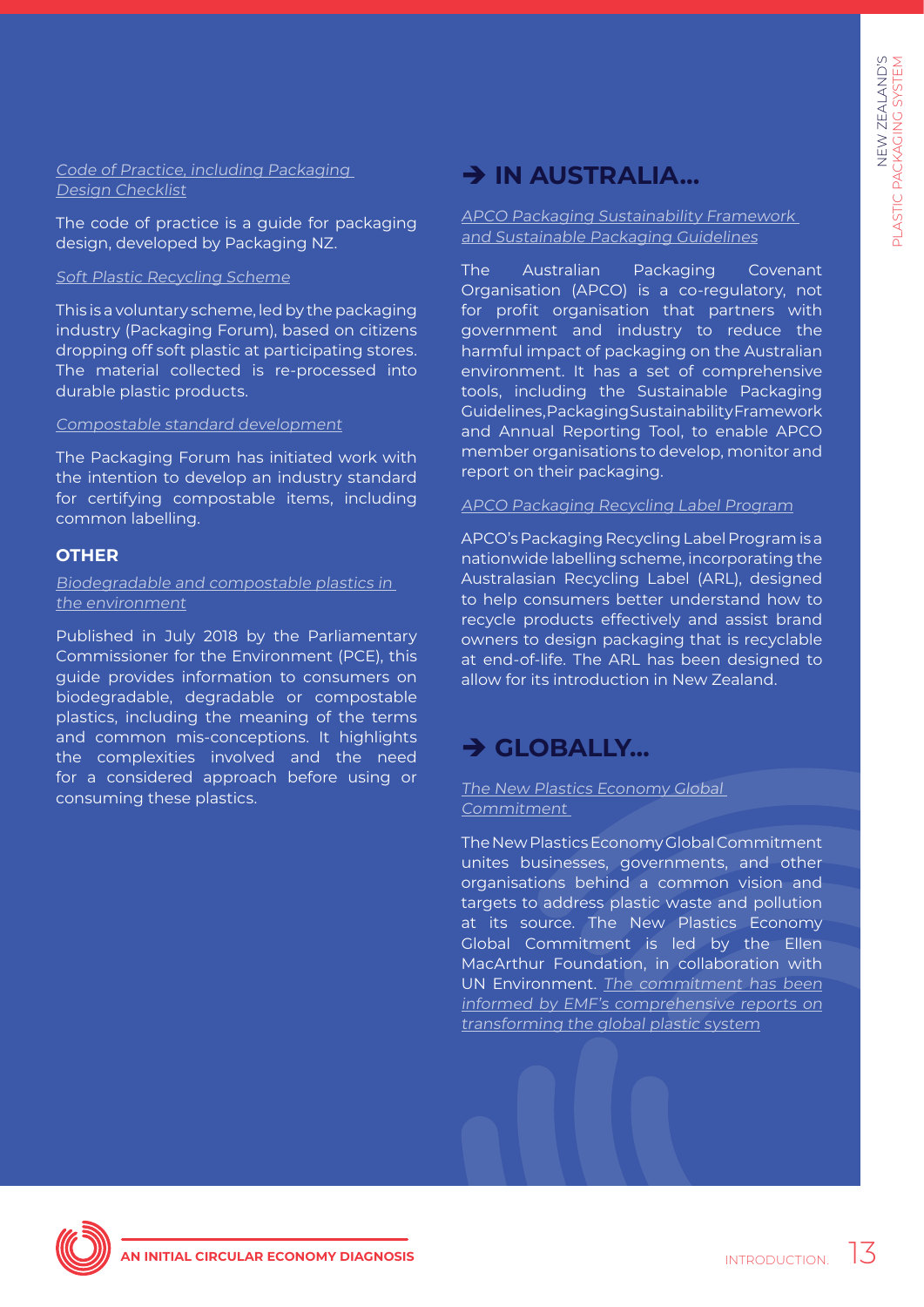# <span id="page-13-0"></span>**ABOUT THIS DIAGNOSIS**

## **THE PURPOSE OF THIS STUDY**

**This diagnosis outlines pathways towards a circular economy for plastic packaging in New Zealand. We identify and analyse the key issues, and indicate appropriate solutions. This will enable businesses to make more informed decisions on packaging. It will enable more co-ordinated innovation. The results will be used by the Sustainable Business Network's Circular Economy Accelerator and others to develop action programmes to address these issues.** 

**The study is also a necessary first step towards ensuring commitments made under the New Zealand Plastics Packaging Declaration are met in a meaningful, appropriate and coordinated manner.** 

## **METHODOLOGY**

This is a necessarily qualitative rather than quantitative study. This is partly because up to date information on the production, use, disposal and export of plastic packaging in New Zealand is woefully lacking. Our core data set for this study comprised more than 40 interviews with key representatives from across the plastics packaging sector. We talked to importers, designers, manufacturers, brands, retailers, collectors, recyclers as well as local and national government. To ensure we obtained candid responses and to avoid commercial sensitivities the interviews were conducted under the Chatham House Rule of confidentiality and are not directly attributed here.

The interviews were used to identify key systemic issues, barriers, opportunities and leverage points.

Our analysis builds on our previous work in this area and our expertise on waste and the circular economy. Desk research was also undertaken to review related published materials and articles.

We validated and built on our initial results at a workshop with representatives from the plastic packaging system. This also assisted in establishing pathways to meeting the 2025 plastic packaging declarations and commitments.

We framed these pathways around three key insights from The New Plastics Economy: Catalysing Action, by the Ellen MacArthur Foundation.

- **1. Fundamental redesign and innovation** is required for approximately 30% of plastic packaging as it will never be reused or recycled.
- **2. Reuse** provides an economically attractive opportunity for 20% of plastic packaging.
- **3. Recycling with radically improved economics**  and quality could provide a viable solution for the remaining 50% of plastic packaging. It can keep plastic in valuable circulation and prevent leakage into the environment.

What follows is therefore a view of the plastic packaging system in New Zealand, informed by the views of our interviewees, our expertise and this additional research and framework.

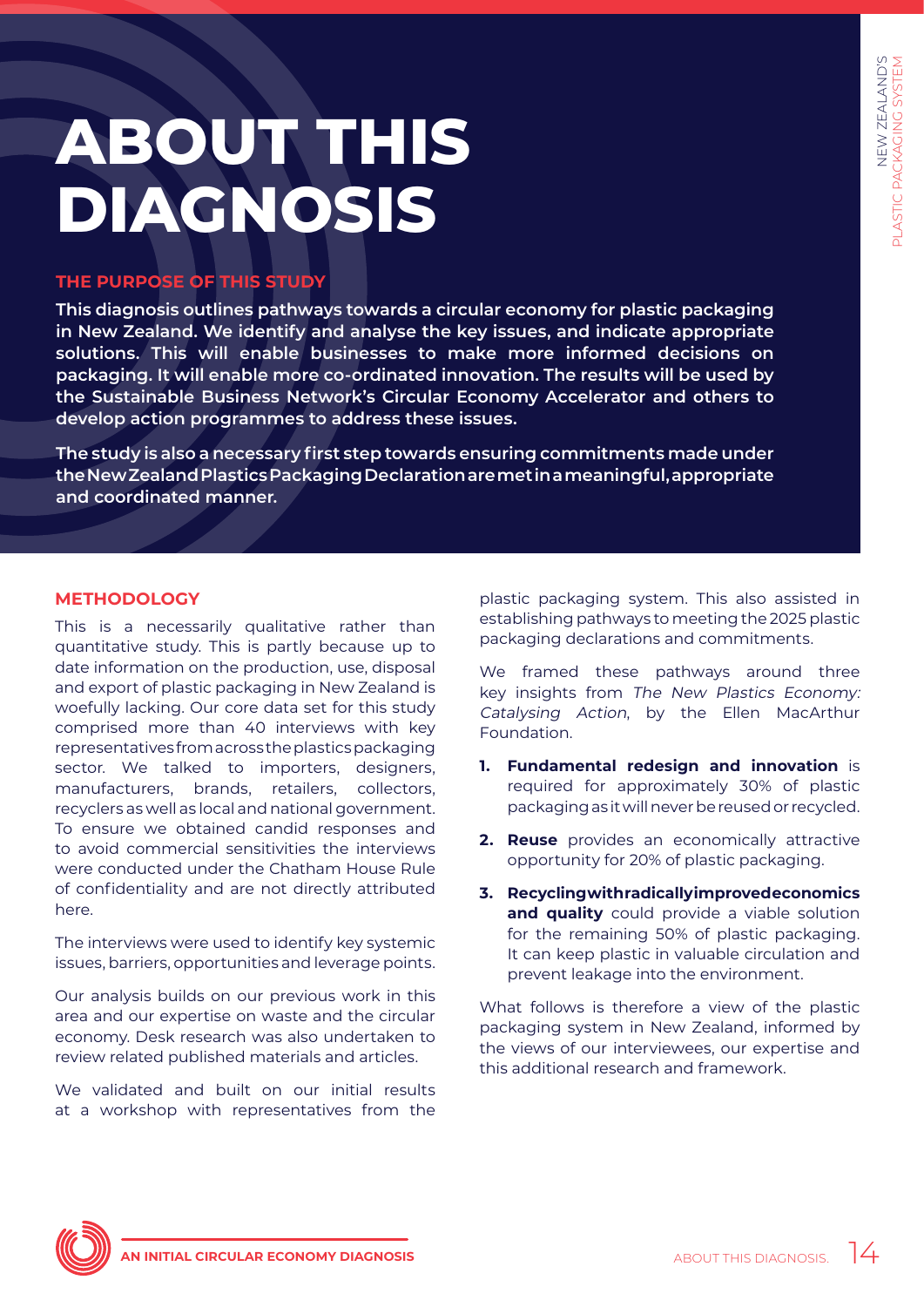# <span id="page-14-0"></span>**A CIRCULAR ECONOMY APPROACH**

**THE CIRCULAR ECONOMY OFFERS A VIABLE, ALTERNATIVE AND COMPREHENSIVE SOLUTION TO THE INCUMBENT LINEAR TAKE-MAKE-WASTE ECONOMY.** 

**It will maximise the lifecycles of materials. It will optimise their use. It will ensure they are reused. This will be underpinned by renewable energy.** 

We are currently using the Earth's resources 1.7 times faster than they are replenished.<sup>19</sup> **Our growing population and rising incomes increase consumption. This makes the linear economy unsustainable.**

We need to transition to a circular economy. We must undo the effects of centuries of this linear approach. This will require a fundamental paradigm shift. It means changing how we design, produce, distribute and use every product or service.

Previous analysis from the Sustainable Business Network20 has identified six key leverage points to achieve a circular economy in New Zealand.

#### **1. DESIGN**

Products need to be designed for a circular economy. This means designing products for longevity, repairability and upgradability. Materials should be selected that can stay in high value circulation or have the ability to be regenerative at the end of their use. We must design out unnecessary materials.

#### **2. DEMAND**

Circular solutions need to be desired by the market so they can be scaled. Products won't scale purely based on their circular attributes. They must outperform their linear equivalents.

## **3. BUSINESS MODELS**

New business models are needed. For example, expanding access over ownership provides opportunities to reduce resource use. Retained

commercial ownership can support product stewardship and greater investment in product longevity.

#### **4. INFRASTRUCTURE**

The necessary infrastructure to enable a circular economy needs to be in place. Physical re-processing plants, reverse logistics systems, and more.

## **5. TECHNOLOGY**

For example, the emerging Internet of Things can enhance efficient product use. 3D printing offers the potential for expanded on-demand distributed manufacturing. Blockchain offers the potential to track materials to ensure value is captured throughout their life cycle.

## **6. POLICY**

Government needs to provide a regulatory framework that supports and accelerates this transition at scale.

**WE NEED CO-ORDINATED CO-OPERATIVE ACTION ACROSS ALL THESE LEVERAGE POINTS.** 

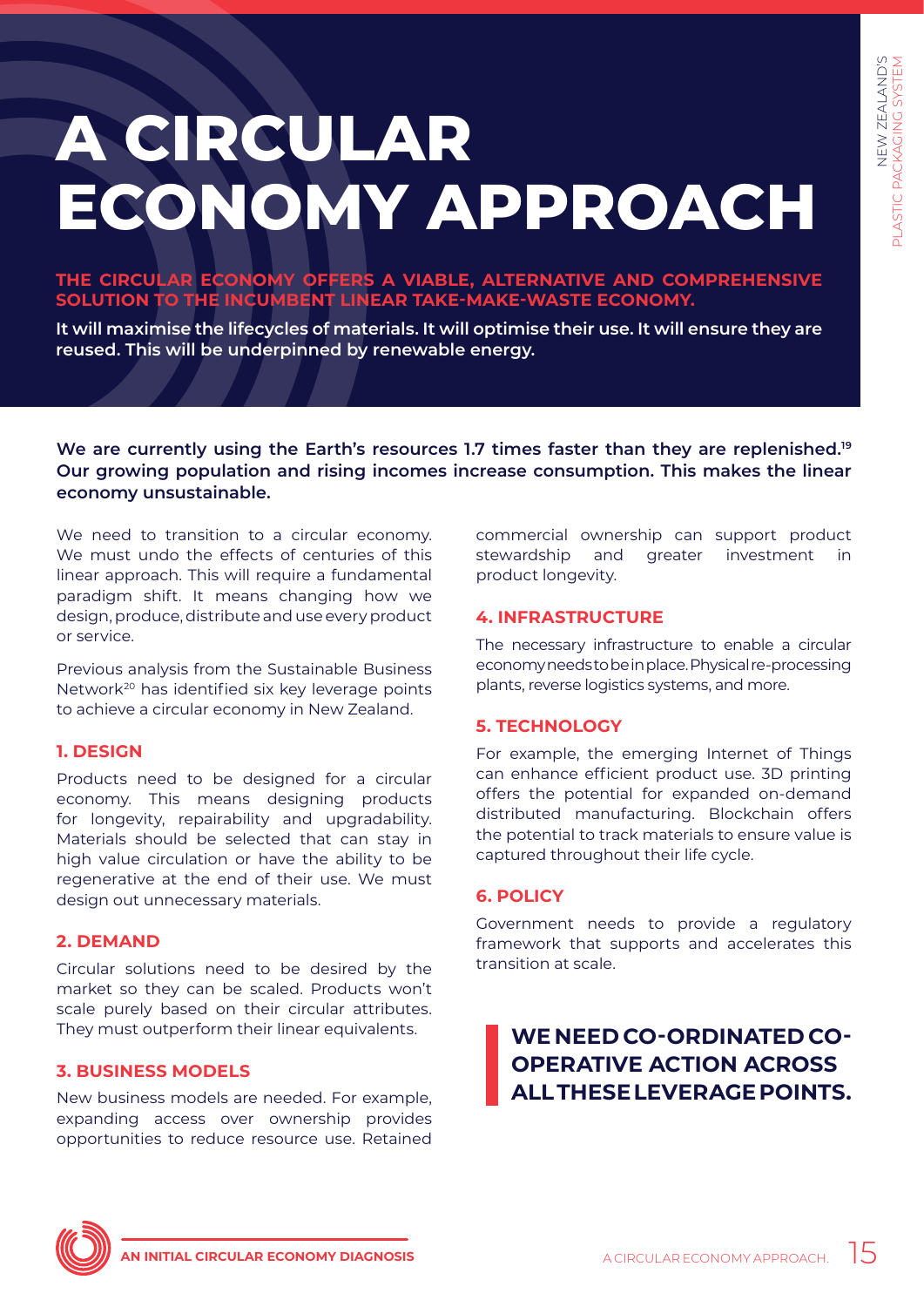# <span id="page-15-0"></span>**THE CURRENT SYSTEM: AN OVERVIEW**

**THE CURRENT SYSTEM FOR PLASTIC PACKAGING IN NEW ZEALAND IS ALMOST ENTIRELY BASED ON USING PETROLEUM OIL-BASED PLASTICS AND HAS AN ESSENTIALLY LINEAR FLOW. MOST PLASTIC PACKAGING IS MADE IN NEW ZEALAND FROM OIL-DERIVED POLYMERS IMPORTED FROM OVERSEAS. IT IS USED TO WRAP AND PROTECT A RANGE OF PRODUCTS, AND TYPICALLY IT IS DISPOSED AFTER A SINGLE USE.**

**Data is very limited for the production and movement of plastic packaging in New Zealand. There are currently no regulations around the collection of data.**

## **AN OVERVIEW OF CURRENT SYSTEM**



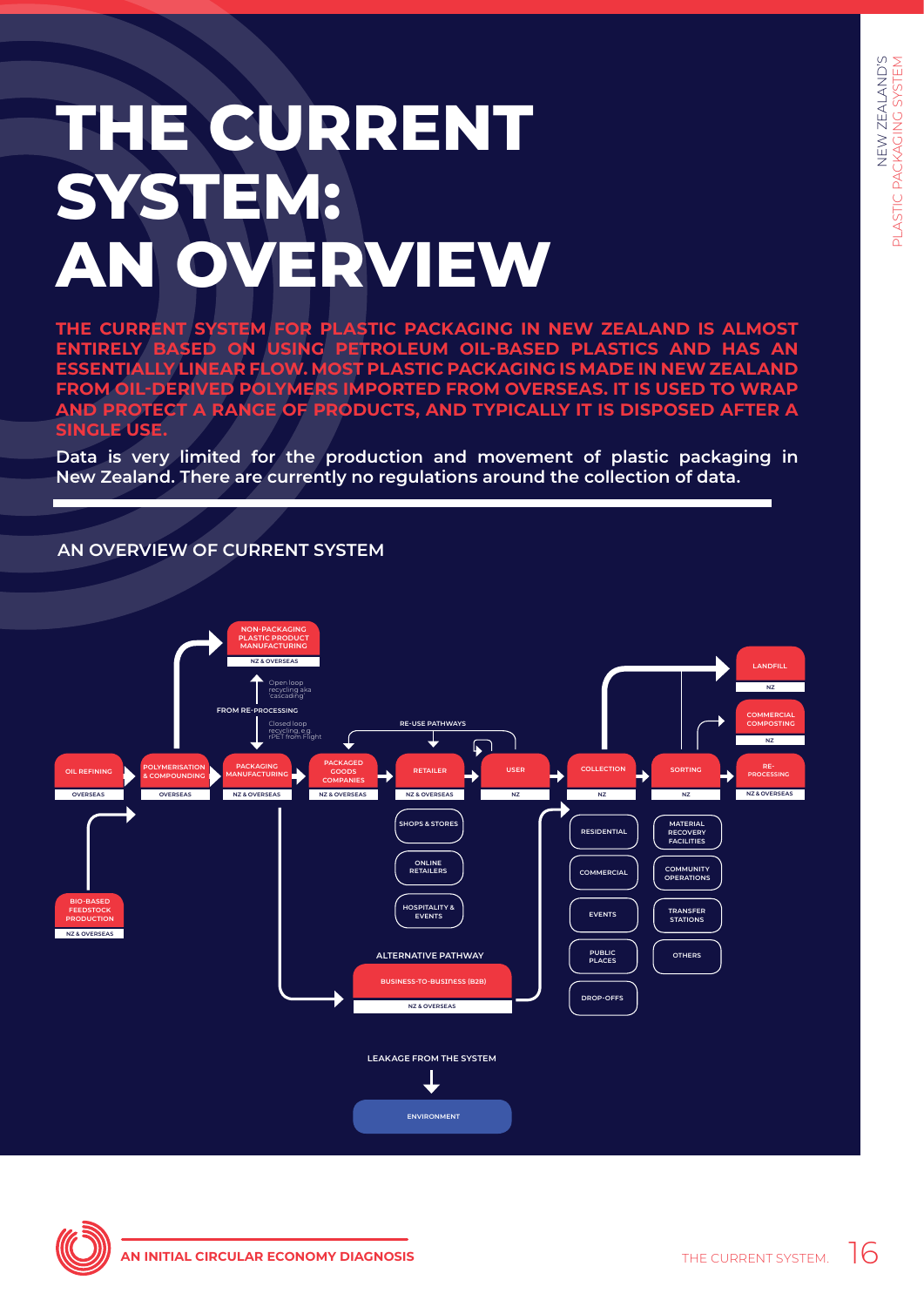## **PRODUCTION AND USE**

About half of plastic imported into New Zealand is used to make packaging, with the remainder used to produce durable products.<sup>21</sup> Of the plastic used for packaging, about half is used for rigid packaging (bottles, trays, pottles, etc.) and half for soft plastic packaging.<sup>22</sup> There are many different plastic polymer types used (such as polyethylene, polypropylene and polystyrene) and some packaging products use multiple polymer types. High volume uses include PET (ethylene-based) for drinks bottles, HDPE (also ethylene-based) for milk bottles, and polypropylene (for take away trays and ice cream containers).

## **COLLECTION AND RECYCLING**

Some plastic packaging, especially larger and rigid forms (e.g. bottles), are collected for recycling <sup>23</sup>, but significant quantities are disposed into landfill or 'leak' into the environment. Over the last 10 years, as a market for recycled plastic has opened up in Asia (especially China), most local councils in New Zealand have provided residential collection of most rigid-form plastic packaging material.24 Much of the collected material is processed at Material Recovery Facilities (MRF), using automated sorting technologies which typically separate into three streams (clear PET, natural HDPE, and a mixed stream). Data is limited but what is available suggests that about 50% of the larger rigid-form packaging is collected and sorted for recycling use.<sup>25</sup>

## **PROCESSING AND EXPORT OF PLASTIC PACKAGING RECYCLATE**

Until recently, the plastic packaging collected for recycling (the 'recyclate') has mainly been exported, generally to Asian countries and especially China. 26 Some recyclate is re-processed in NZ, which since late 2017 has included a significant quantity of the PET (Type 1) plastic, at the new Lower Hutt based plant (Flight Plastics).<sup>27</sup> This is the only

example in NZ of a 'closed loop' system (whereby recyclate is re-processed into the same or similar applications). Other NZ-based operations reprocess plastic recyclate into durable products. Both approaches reduce demand for imported polymer resins.

The subsequent use of the exported recyclate is unknown. Higher value recyclate will probably be re-processed into other plastic products, although the very low value (or valueless) recyclate is very likely to have been incinerated or landfilled and some is likely to have 'leaked' into the environment in the recipient countries.

The recent restrictions placed by China on imported plastic waste (the 'National Sword' and 'Blue Sky' policies) have led to reductions in value of all plastic recyclate. Clear PET and natural HDPE recyclate<sup>28</sup> remain viable, but mixed plastic recyclate is increasingly uneconomic to collect without support measures.

Soft plastic packaging has generally not been collected for recycling in large quantities. However, some systems have recently been introduced, including the Love NZ Soft Plastic Recycling Scheme (collections at supermarkets)<sup>29</sup> and an enhanced system to re-process agricultural soft plastics (silage wrap and milk powder bags).<sup>30</sup>

Over recent years there has been an increase in the use of bio-based (including compostable) plastics in packaging, but their use is in niche applications and so very low volume. As a result of the low volumes, the collection systems are generally immature, so it is likely that much of the potentially compostable packaging is disposed into landfill.

Similarly, there is very low re-use of plastic packaging in New Zealand. Where it does occur, re-use is ad-hoc, by motivated individuals, rather than as a result of designed systems.

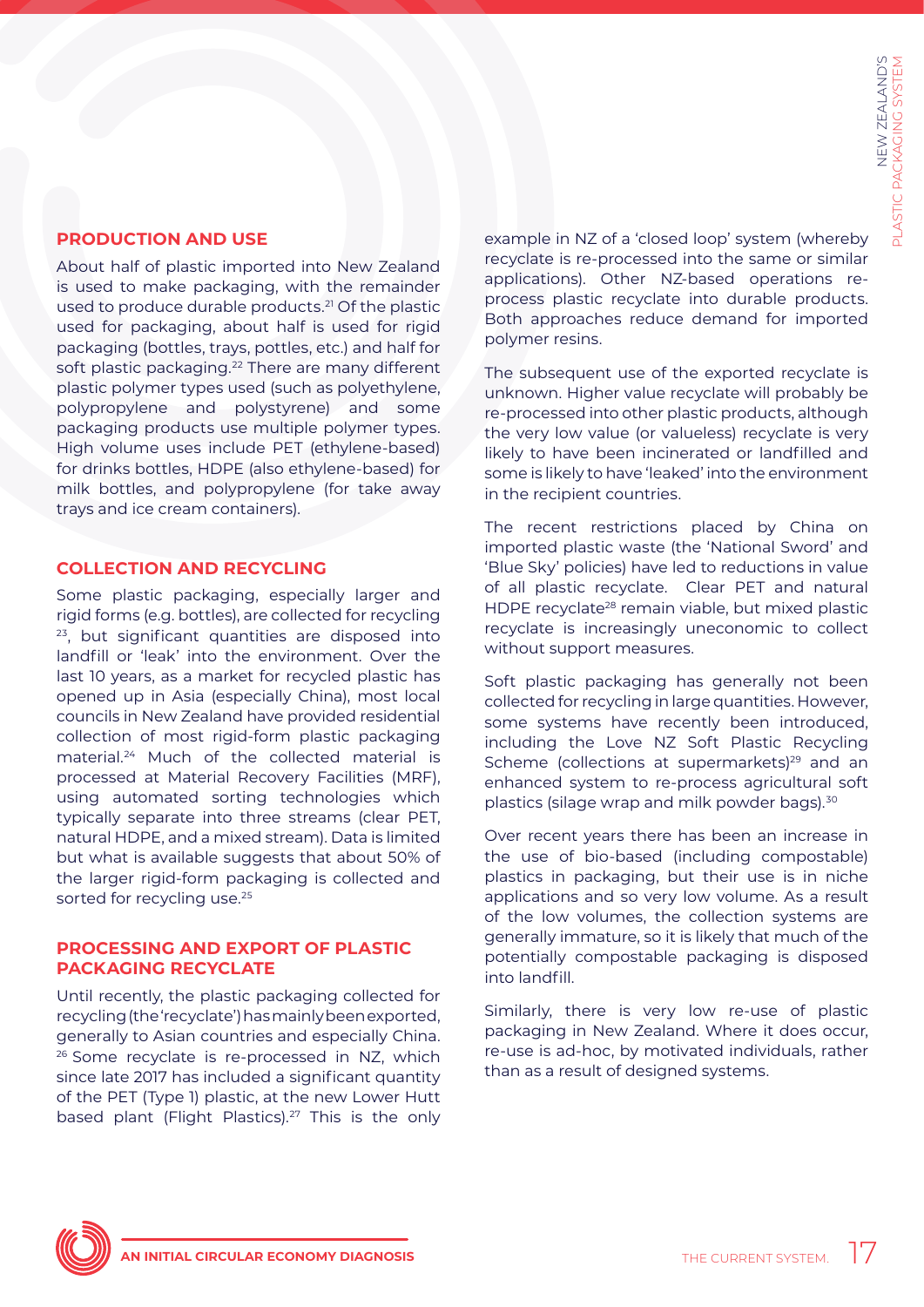## **DATA ON THE PLASTIC PACKAGING SYSTEM**

**There is no official collection of data for most of the life-cycle of plastic packaging in New Zealand, including the manufacture, usage and recovery of used materials in New Zealand. This means that most estimates rely on informal and voluntary data collection.**

**A 2015 report on the New Zealand packaging system commented that the data available is 'fragmented and lacking in consistency'. 31**

## è **PACKAGING INPUTS**

The life-cycle for plastic packaging in New Zealand starts with the import of raw material and other packaging components. There is standards-based publicly available government data for the financial value of the imported materials (total value \$1.378 billion).<sup>32</sup> Ouantity data is less available but Plastics NZ estimates that there was approximately 250,000 tonnes of plastic resin imported in 2017.<sup>33</sup> Data on the quantity of other packaging inputs is not publicly available.

## è **PRODUCTION AND USE OF PACKAGING**

There is no data on the quantity of plastic packaging associated with imported packaged goods. There is no publicly available data on the packaging produced in New Zealand. This extends to data on the packaging associated with products used in New Zealand as well as those manufactured in New Zealand but exported. Historic data suggests that 50% to 60% of the imported raw material is converted into rigid packaging (e.g. bottles, trays, pottles) with the remainder converted into soft plastic (e.g. plastic bags and wrap).34

These gaps continue when considering how plastic packaging is re-used, both informally by individuals and through designed re-use systems.

## è **DISPOSAL, COLLECTION AND SORTING**

The situation improves when considering how used plastic packaging is collected and sorted. Although there is no statutory requirement at present, many local councils, or their contractors, collect data on the composition of kerb-side recycling collections. For example, Auckland Council contractor data estimate that 7,600 tonnes of plastic waste were collected for recycling in 2016, approximately 5 kilograms per person.35

Of the plastic collected from Auckland's kerbside system, clear PET and natural HDPE items contribute about 20% each, with other plastic types (including coloured PET and HDPE) making up the remaining 60%. Most local council recycling schemes do not collect soft plastic, but the industry-led Soft Plastic Recycling Scheme collected 365 tonnes (approximately 91 million bags) in 2017.36

In addition, there is some data on the proportion of plastic packaging that is recycled. Recent studies have estimated that 47% and 40% of single use plastic drinks containers are recycled.<sup>37</sup> A 2016 Wellington study estimated that the proportion of recyclable plastic packaging in landfill waste was 1.2% (by weight).<sup>38</sup>

By its very nature, the absolute quantity of plastic packaging which is discarded (or 'leaks') into the New Zealand environment is largely unknown. Data collected by the Sustainable Coastlines charity, from 75 beach clean-ups around New Zealand over seven years, show that single use plastic items made up about 77% of the litter collected.<sup>39</sup>

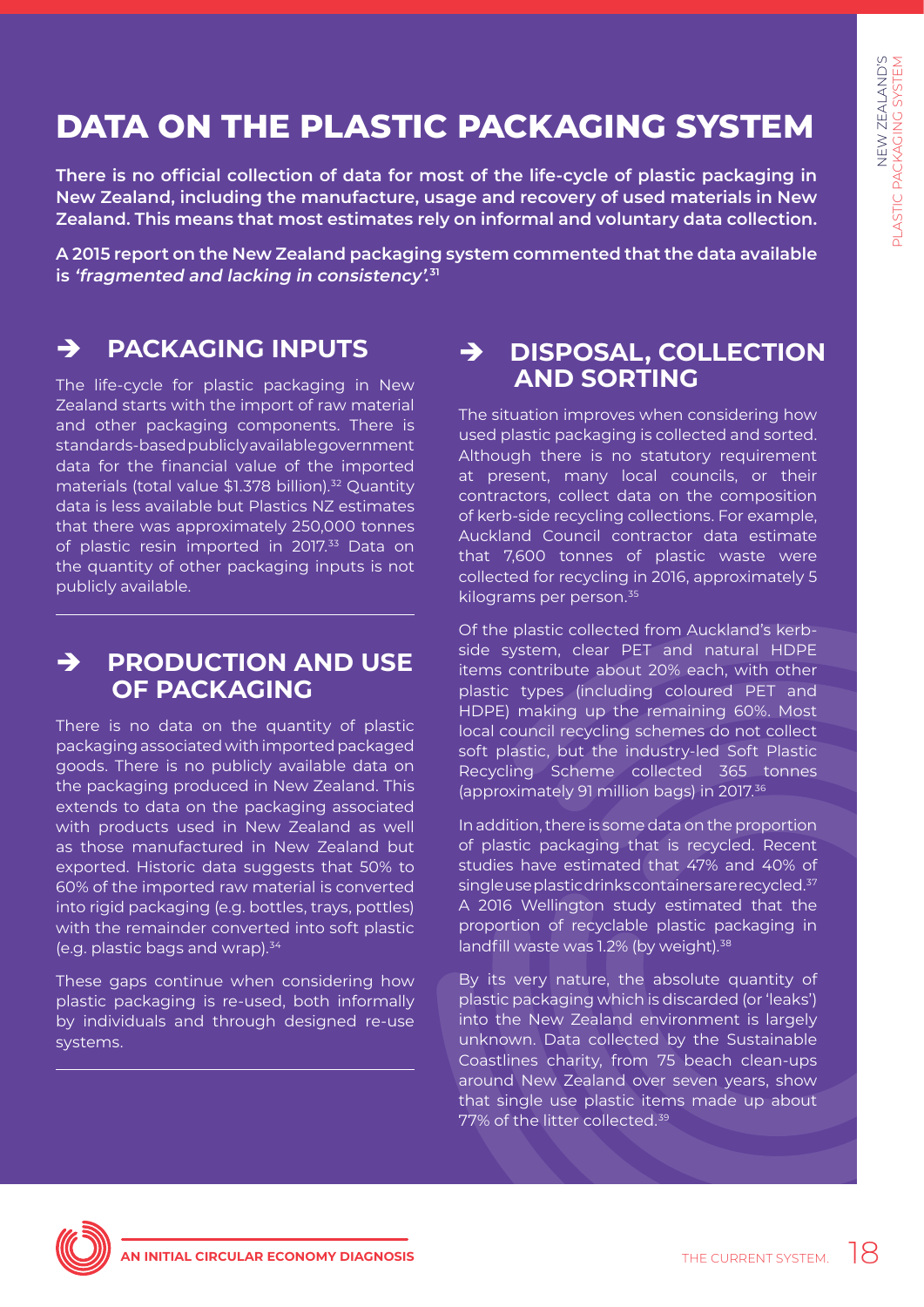## è **RE-PROCESSING AND END-OF-LIFE**

As we move towards the end of the life-cycle, and the re-processing of plastic recyclate, there continues to be limited data on how the recyclate is used. Over the past decade, most waste plastic has been exported. Low volumes are re-processed in New Zealand, including at the Flight Plastics plant in Lower Hutt which, since 2017, has the capacity to process up to 8,000 tonnes of clear PET (Type 1) back into packaging products. Other plants in New Zealand have re-processing capability into more durable products.

There is data on the value of exported waste plastic, which was \$13.1 million in 2017. Most (96% by value) was exported to Asian countries, with about 53% to China and Hong Kong.<sup>40</sup> The end use of that exported plastic is unknown, with potential pathways including closed loop recycling, open loop recycling (down-cycling), waste-to-energy (or other incineration), as well as leakage into the environment.

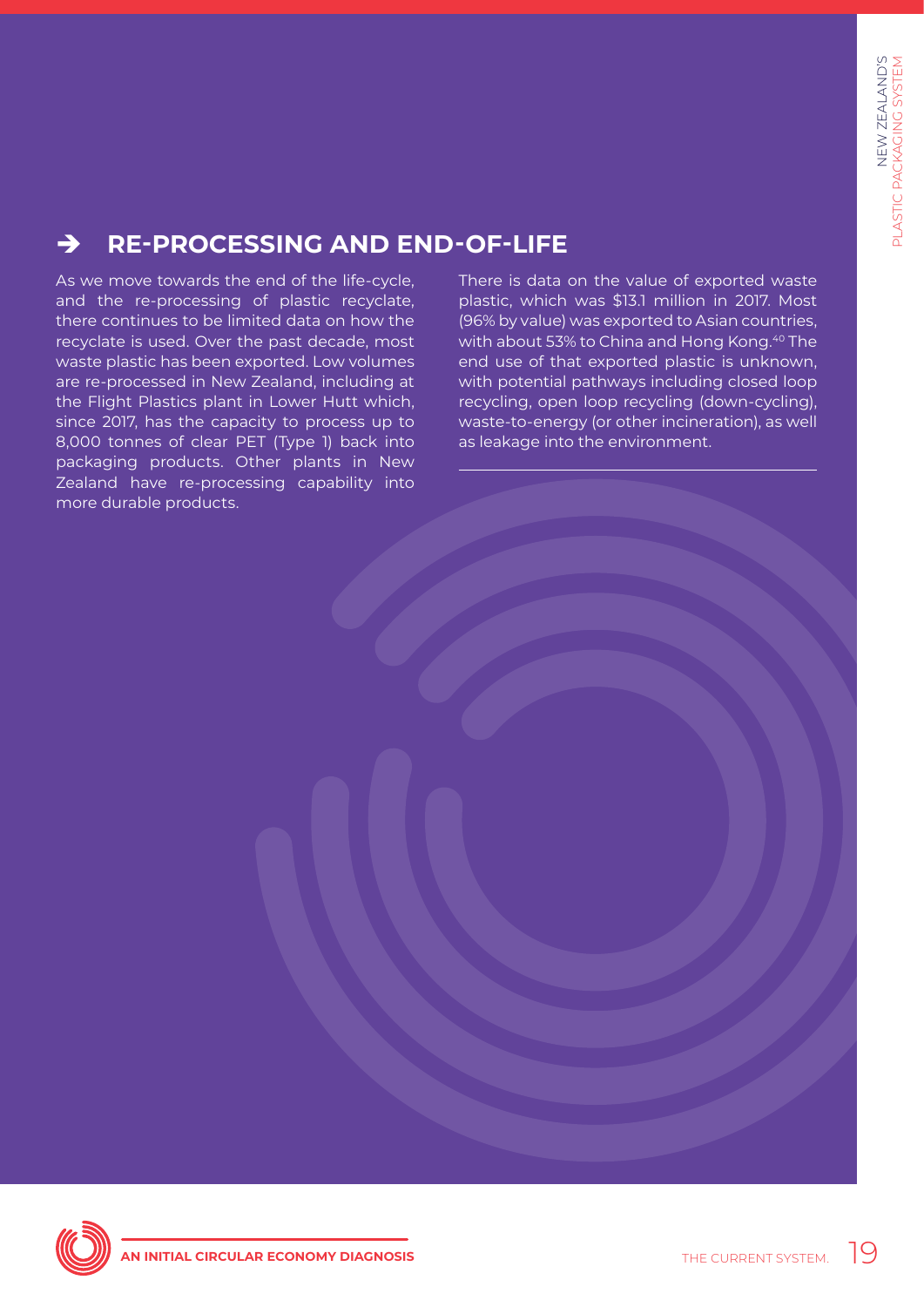# <span id="page-19-0"></span>**TARGET STATE 2025**

This is the vision for the plastic packaging system in 2025.

**THE PARADIGM SHIFT IN OUR INTERACTIONS WITH PLASTIC PACKAGING HAS OCCURRED. THE 2025 NZ PLASTIC PACKAGING DECLARATIONS AND GLOBAL COMMITMENTS HAVE BEEN MET. THE SOLUTIONS OUTLINED IN THIS REPORT AND FURTHER INNOVATION AND COLLABORATION HAVE CREATED A WORLD CLASS CIRCULAR SYSTEM FOR PLASTIC PACKAGING IN NEW ZEALAND.** 

## **OVERVIEW OF FUTURE SYSTEM (INDICATIVE)**



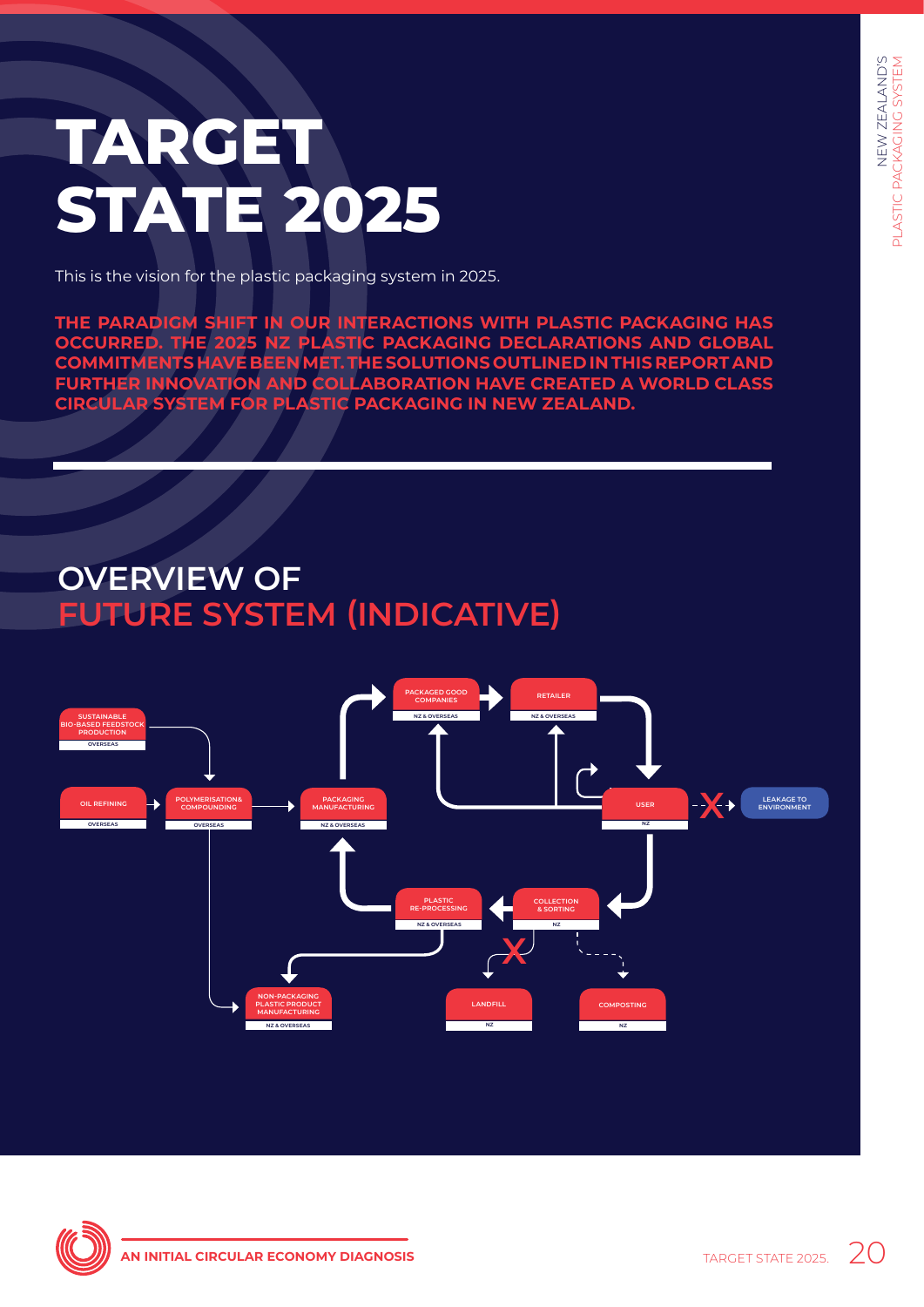## **THE TARGET STATE 2025**

Plastic packaging remains part of our everyday lives. However, problematic single use formats have been identified and phased out.

New Zealand is operating from a clear ambition to be a leading circular economy nation. It is a pilot market for many of the innovative solutions. The solutions are a mixture of local and overseas innovation. Unnecessary packaging is deemed unacceptable. Reuse models are widely adopted across markets. Plastic packaging use per capita is dramatically reduced.

Collection systems are far more widespread, drastically reducing leakage to the environment. Plastic packaging formats use material types with stable end of life markets. Packaging design choices are aligned to ensure quality feedstock for recycling systems. This includes the use of bioplastics derived from sustainable sources. Their market share has increased. Technological advances mean they are compatible with end of life processing systems.

NZ has dramatically increased its closed loop processing capability. Some recycling is still processed in overseas markets. However, environmental and social monitoring and transparency has matured. This provides a far greater capacity to ensure best practice.

Legislation that cements these changes and drives further improvement is in place and widely accepted. Mature and comprehensive data systems allow for the monitoring of packaging flows throughout the system.

## **BEYOND 2025 – A CULTURAL SHIFT AWAY FROM OIL BASED MATERIALS**

The circular model facilitates a rapid transition from fossil fuel based feedstock for packaging to sustainable bio-based feedstocks that outperform them within the restructured system. This further reduces the environmental and social impact of packaging.

Other developments could include widespread use of the chemical recycling of plastic materials rather than the use of mechanical recycling. This would enable many more material reuses.

Behaviour shifts in these and other areas of our lives in response to climate change and resource depletion could further enhance this system. Examples could include a marked transition towards locally produced, plant-based seasonal whole foods operating in shorter distribution systems that require little or no packaging.

The challenge for New Zealand businesses is to remain ahead of the curve on these developments.

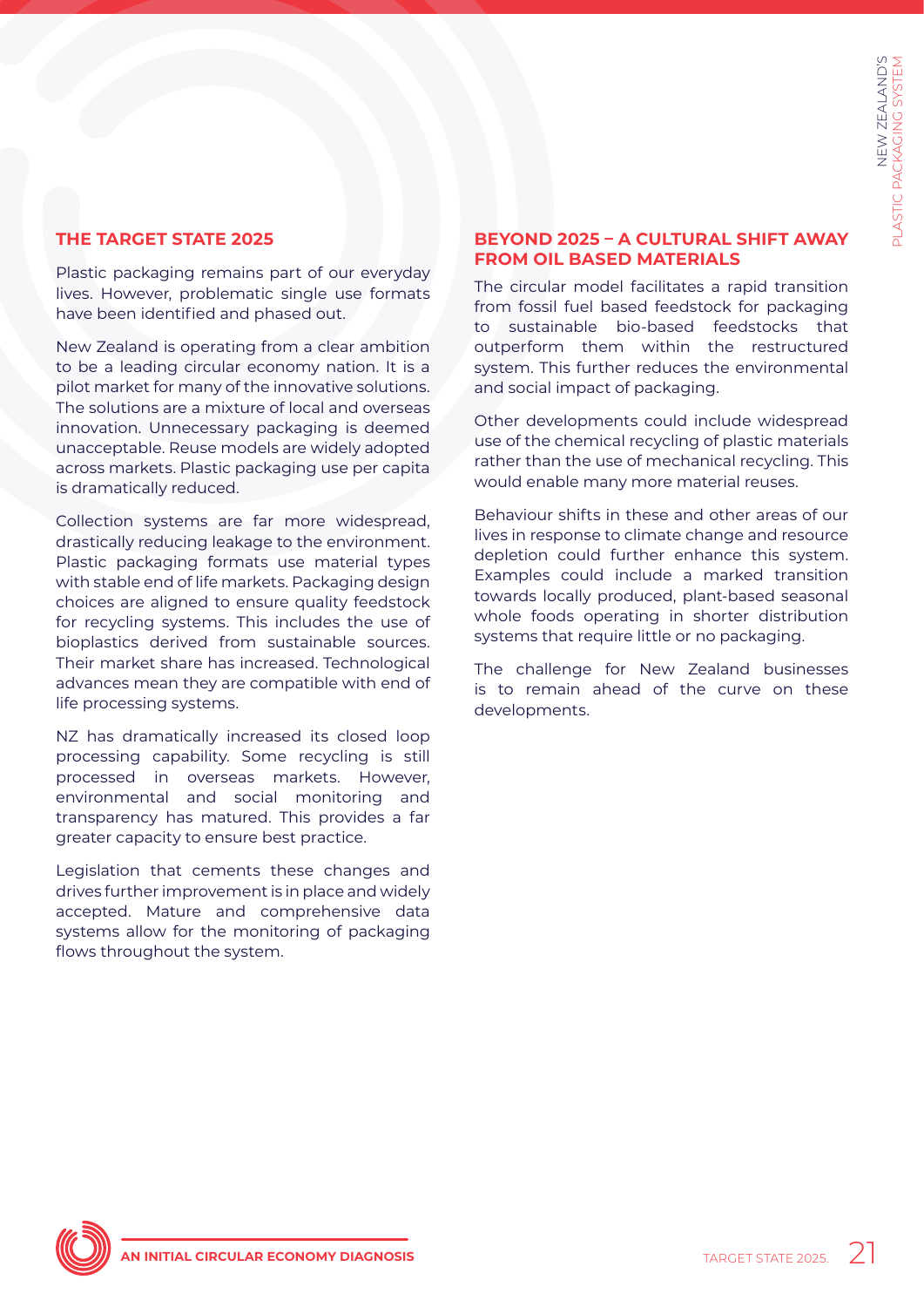# <span id="page-21-0"></span>**WHAT ARE THE KEY CHALLENGES AND OPPORTUNITIES?**

## **IN THIS ANALYSIS WE USE THE FOLLOWING THREE BROAD STRATEGIES AS A FRAMEWORK TO IDENTIFY KEY ISSUES AND POTENTIAL SOLUTIONS.**

- **• Fundamental redesign and innovation**
- **• Reuse**
- **• Recycling with radically improved economics and quality**

First, we discuss overall issues, which cut across all three strategies.

## **LACK OF COMPREHENSIVE AND CONSISTENT AGREED DATA**

## **THE CHALLENGE**

The data available on the plastic packaging system is fragmented and incomplete. There are no common standards for the collection of data for most parts of the system. Data exists for imports and exports (value)<sup>41</sup> and primary form imports (quantity).42 Some councils collect data from their contractors (e.g. kerb-side recycling and landfill).43 Attempts have been made to collate systemwide data (e.g. Plastics New Zealand). This was discontinued several years ago.

## **Currently, there is no quantity data in several fundamental areas. These include:**

- primary form plastics converted into packaging in New Zealand (compared with durable products)
- products imported with plastic packaging
- products exported with plastic packaging
- packaging disposed into landfill or the environment
- the quantity of recyclate being stockpiled or landfilled due to operational conditions (e.g. no demand).

A further limitation is that recycled material (e.g. Recycled PET rollstock) is not categorised separately in trade data. It is grouped with virgin material. This inhibits the ability to track the aspiration to increase the use of recycled material.

There is also a lack of transparency about end of life options for plastic packaging.

## **Typical questions from our interviewees were:**

- Is the packaging actually being recycled?
- Is that a cost-effective operation?
- What types of products is the used packaging being converted into?
- In which countries is this happening, NZ or overseas?

Lack of data and knowledge inevitably creates uncertainty. It inhibits prioritisation. It also inhibits well-targeted and timed action and an accurate assessment of the resources required.

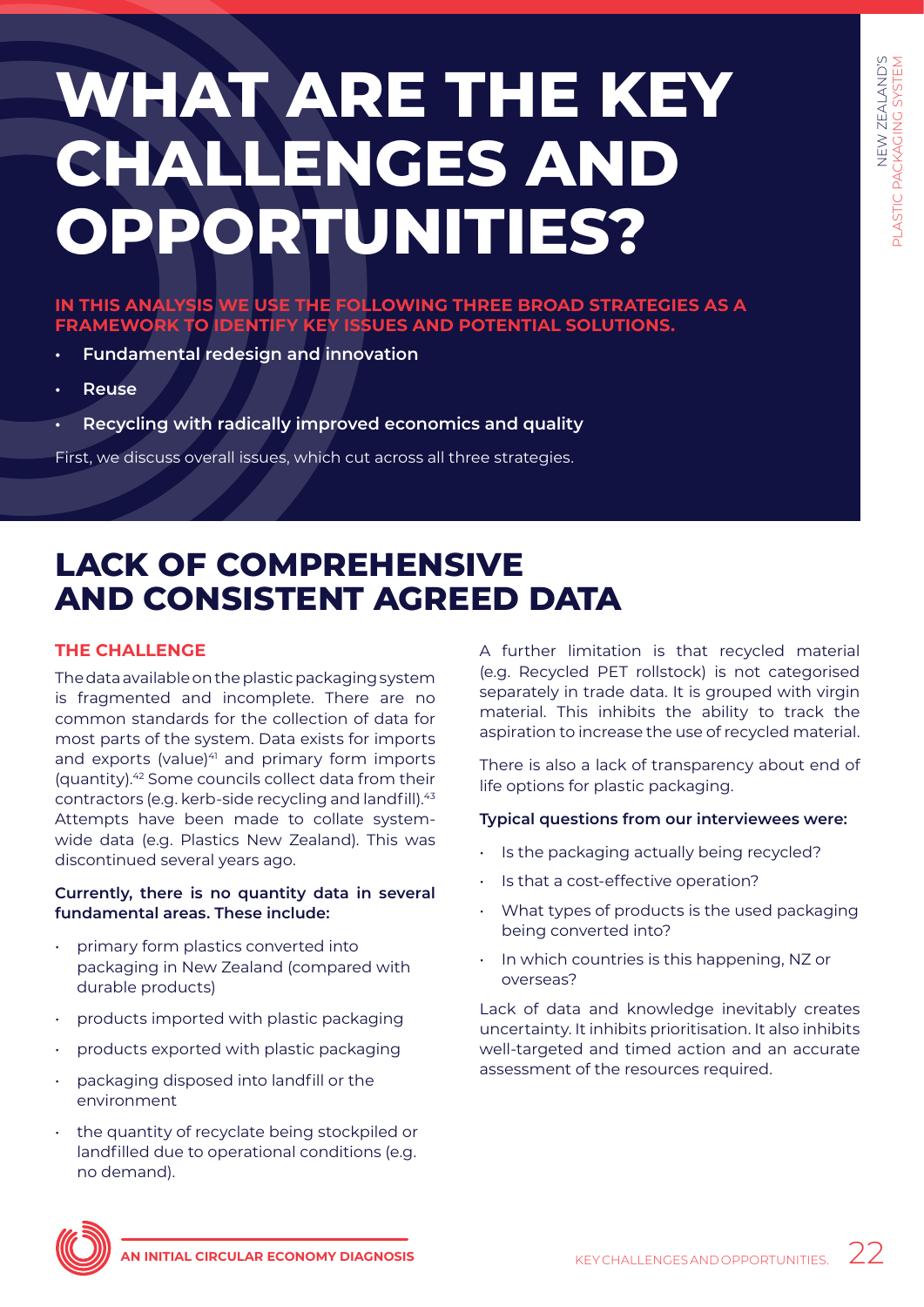## **THE OPPORTUNITY**

The National Waste Data Framework (NWDF) initiative, driven by WasteMINZ, has established standards for end-of-life data collection of plastics and other materials.44 This has the support of local and central government.

The New Zealand Government is leading work to improve: "New Zealand's waste data by requiring landfill operators to report on the composition and quantity of waste, and obtaining data from councils and the private sector on how much is reduced, reused and recycled." <sup>45</sup>

There is an opportunity to build on the foundation of the NWDF. We should extend data collection to include other stages of the life-cycle (e.g. production). This could be done either through voluntary or mandatory collection of standards-based data. Packaged goods suppliers and retailers need to develop a better understanding of their contribution to the plastic packaging system. For example, they can undertake audits on their own product lines. This will provide a basis for prioritising specific packaging materials across the three circular strategies.

Transparent, voluntary reporting on end of life processes and where they take place is also required. Emerging technology can assist. For example, the use of blockchain to robustly and accurately track resource movements.[ii]

## **NO SINGLE ENTITY HAS THE POWER TO CHANGE THE SYSTEM ON ITS OWN**

## **THE CHALLENGE**

Packaged goods suppliers and retailers are seeking to make improvements. This includes soft plastics product stewardship and using recycled content. Some companies are creating roles specifically focused on packaging systems and solutions.

Action builds momentum. Well publicised moves on packaging are influencing others to act. These include the use of recycled content by companies such as Lewis Road Creamery and Earthwise, as well as ecostore using bioHDPE

**"THESE MOVES ARE RESULTING IN OUR EXECUTIVE TEAM TAKING NOTE AND INSPIRING [THE ORGANISATION] TO TAKE ACTION." 47**

However, there is awareness that a whole system coordinated approach is required. Developments made by organisations in isolation are insufficient to generate fundamental system change. No single entity has the power to change the system on its own.

There is also the need to manage customer expectations. This is particularly true in complex business to business supply chains. Some interviewees voiced concern about balancing progress with not getting "too far ahead" of customers.48 This underlines the importance of customer communication and engagement.

## **THE OPPORTUNITY**

Progressive business can continue to demonstrate clear leadership on packaging development, provided it is done in collaboration with customers.

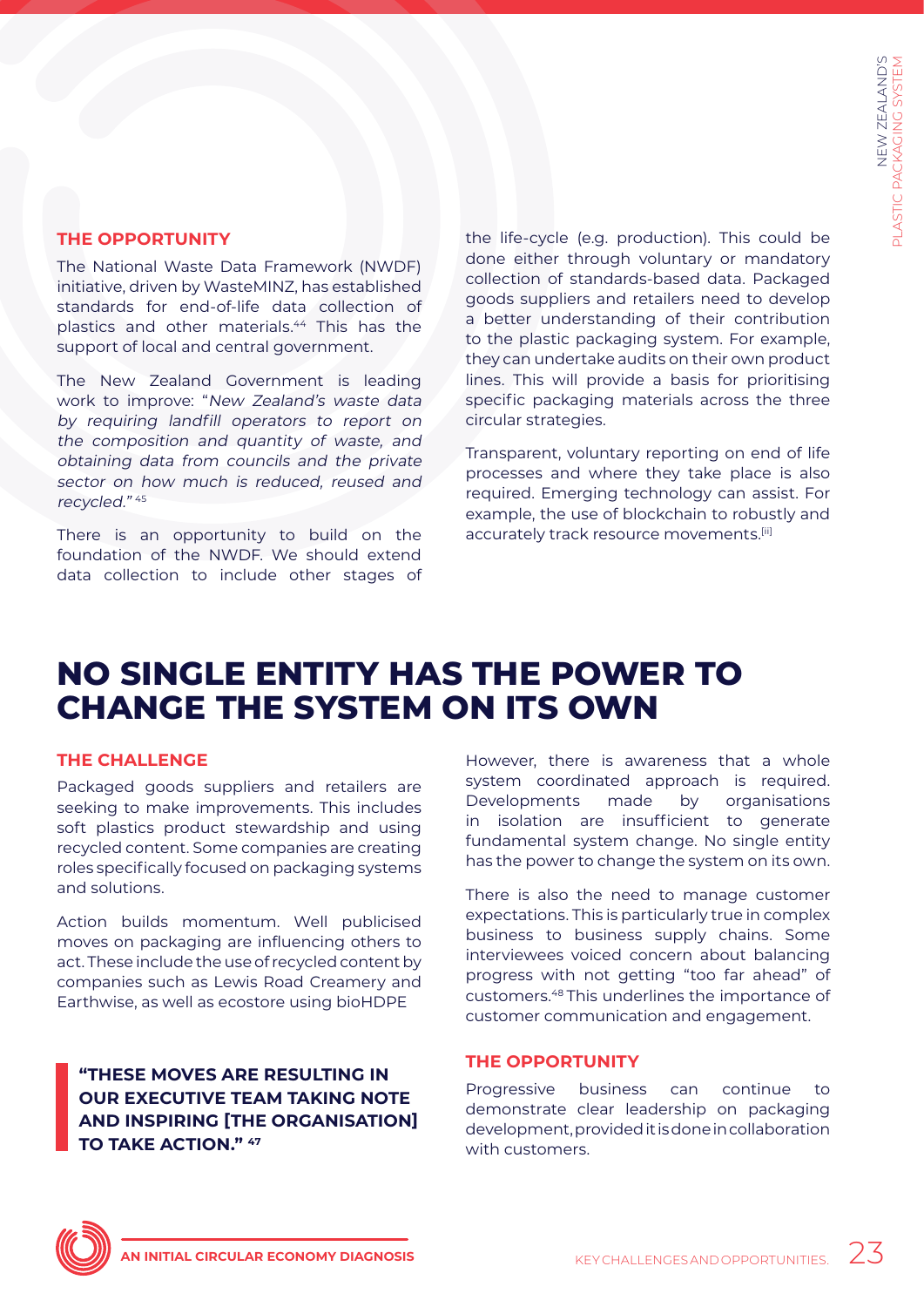## **"IT WOULD BE GREAT IF SOMEONE JUST TOLD US WHAT [PACKAGING FORMATS] IS AND ISN'T ACCEPTABLE"49**

Tesco's Preferred Materials List<sup>50</sup> from the UK was cited as a positive leadership example. This details materials Tesco is looking to remove, use only where required, or continue to use in its in house brands.

An independent packaging advice service would help provide clarity for decision making. So too would open access to New Zealand specific Life Cycle Assessments (LCA). This would enable comparison of packaging formats across their life stages.

This should be combined with coordinated multi-stakeholder initiatives. An example is the Packaging Forum's work on compostable packaging.51

## **FINANCIAL SIGNALS ARE INSUFFICIENT**

## **THE CHALLENGE**

The current system allows for the extensive externalisation of social and environmental cost. It has also created an acceptance of resource value loss.

## **THE NEW PLASTICS ECONOMY – RETHINKING THE FUTURE OF PLASTICS (2016) REPORT INDICATED 95% OF THE VALUE OF PLASTIC PACKAGING MATERIAL IS LOST TO THE GLOBAL ECONOMY. THIS IS WORTH USD\$80-120 BILLION A YEAR.52**

There is no data available on the value loss attributable to packaging in New Zealand. In 2017 the value of primary plastic imports into New Zealand was circa \$1.3 billion, while the value of exported waste plastic was only \$13 million.<sup>53</sup> But this is only a crude comparison. Only something like 50% of the primary plastic imported is used to make packaging. Of this, only a proportion is used and disposed of in New Zealand. This ends up in recycling, landfill, or can be discarded ('leak') into the environment. The proportion exported as waste plastic is unknown.

## **THE OPPORTUNITY**

Financial incentives (or dis-incentives) are needed to address externalities. The New Zealand Government has signalled a desire to strengthen the waste disposal levy.<sup>54</sup> This may mean applying the levy to all landfills. It may also include increasing the levy amount. Both will enable greater investment in the required system changes, such as infrastructure improvements and R&D projects."

This would be a positive step. But bolder action may well be needed. This could include a targeted tax on problematic materials, or to incentivise use of recycled content. The UK and French governments have signalled their intention to introduce packaging taxes to increasing the use of recycled plastic in packaging.55,56

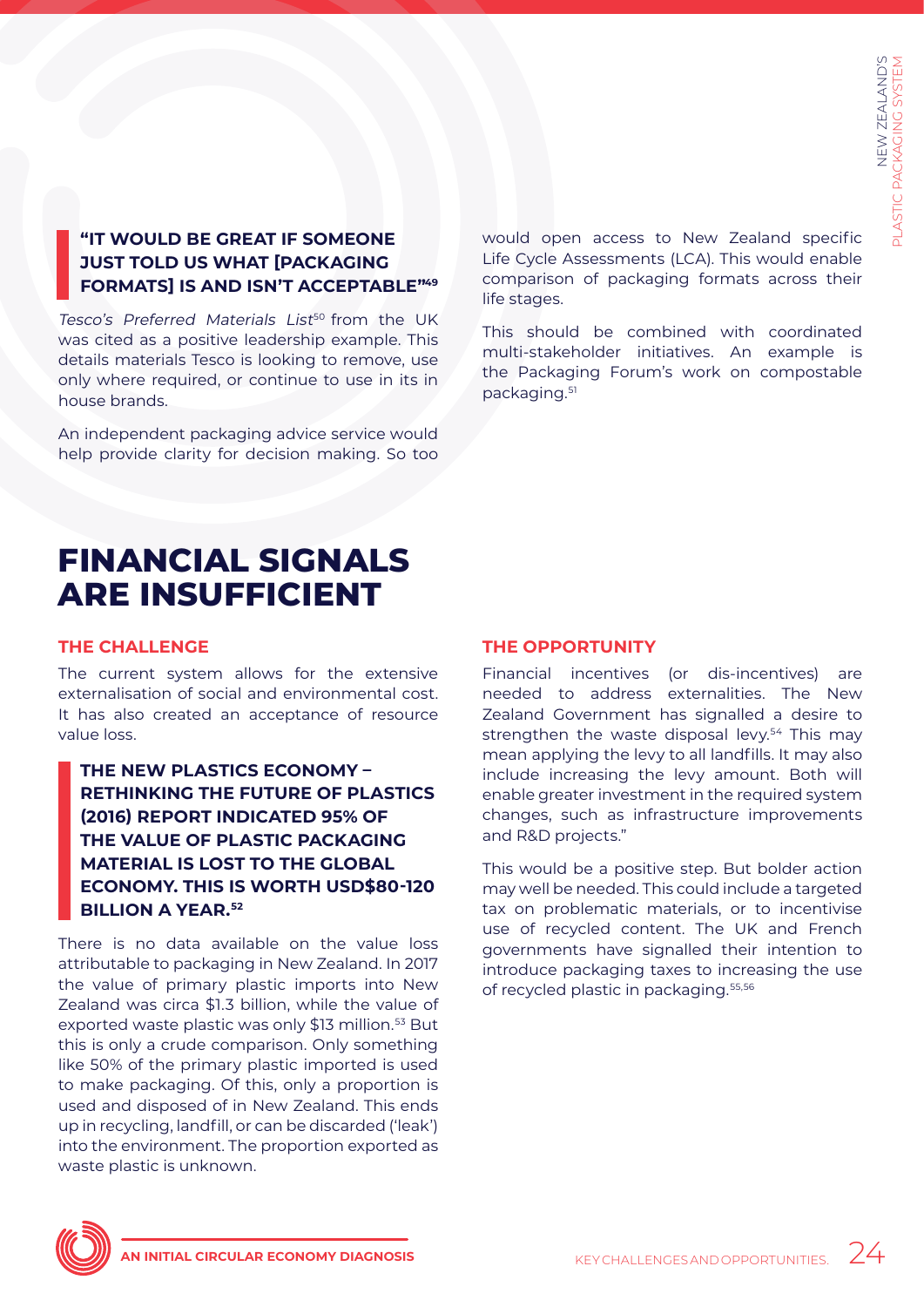## **NO NATIONAL STRATEGY FOR A SHIFT TO A CIRCULAR SYSTEM FOR PACKAGING**

## **THE CHALLENGE**

There are useful and important initiatives towards a circular economy already underway. But these are not yet integrated into a unifying strategy. The last national waste strategy was published in 2010 under the previous government.<sup>57</sup> It contained no specific targets. The recent proposal to ban single use plastic bags sent a strong signal. But the ambition and associated national strategy for plastic packaging remains unclear.

A clear legislative and strategic framework is needed to provide certainty and support innovation at the necessary speed and scale. The current government has indicated that it understands this need.<sup>58</sup>

## **THE OPPORTUNITY**

A comprehensive national strategy is needed. This should have clear goals and targets. It will require appropriate funding to enable implementation. The European Union's A European Strategy for Plastics in a Circular Econom $v^{59}$  offers a framework.

In the current absence of this, packaged goods suppliers must develop their own. The current commitments and declarations provide a starting point.

## **NEW ZEALAND IS A SMALL, REMOTE MARKET**

## **THE CHALLENGE**

New Zealand is a small and remote economy. It is likely that much of the development in plastic packaging and related systems will be made elsewhere. It is vital that we align the work done here with these developments.

## **THE OPPORTUNITY**

New Zealand's scale, culture and technological advancement offers the potential to trial global solutions. Multiple technology advances are required. Government and the industry can target opportunities through well-directed research and development funding. The work of Scion around bioplastics is a good example.

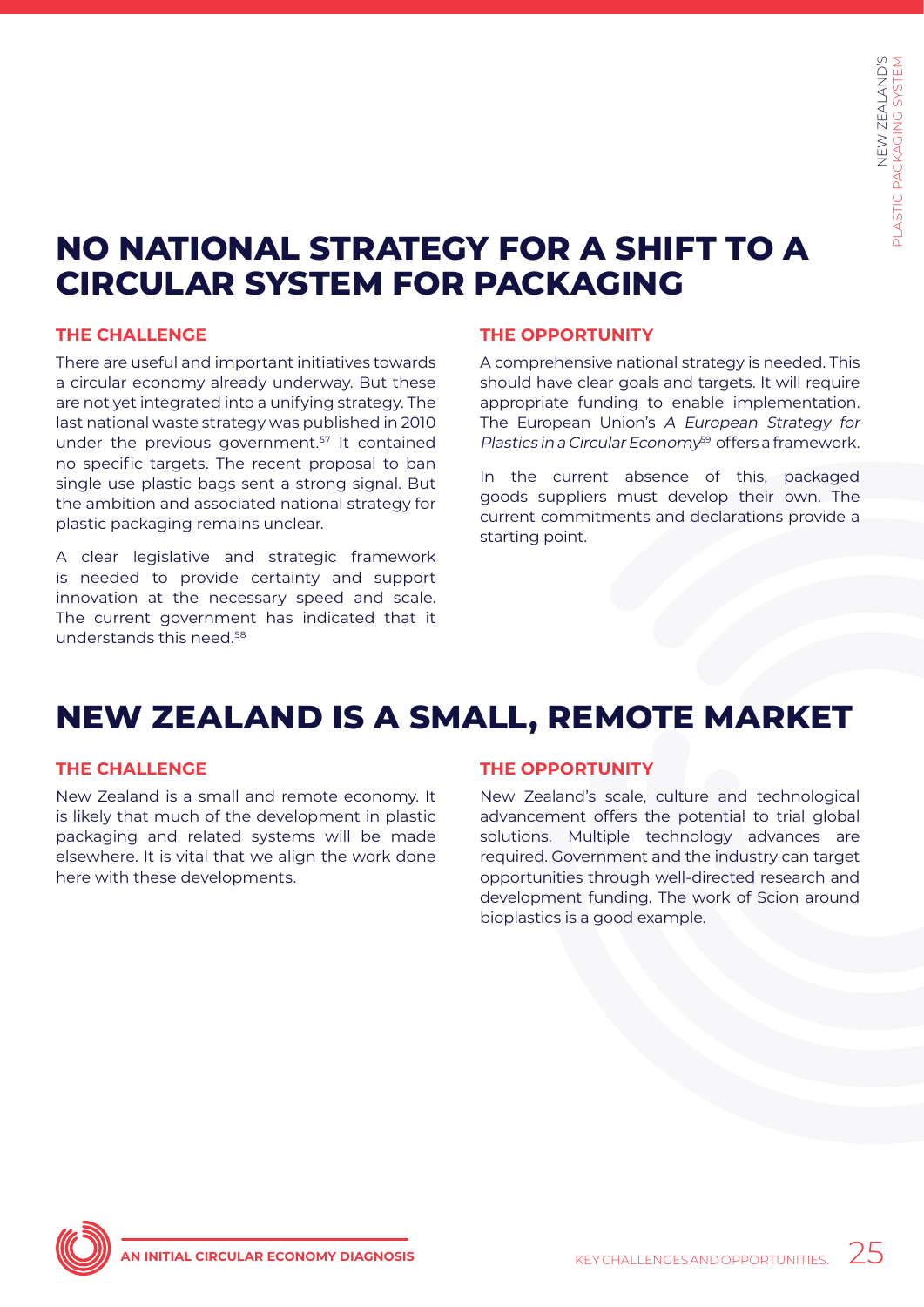# <span id="page-25-0"></span>**CIRCULAR STRATEGY 1:**

## **FUNDAMENTAL RE-DESIGN & INNOVATION**

**On a global level, approximately 30% of packaging requires elimination or fundamental redesign before it can be reused or recycled.60 Examples include small format packagaing, multi-layered packaging and hard to recycle materials e.g. expanded polystyrene.**

## è **WHAT EXACTLY NEEDS TO BE DESIGNED OUT?**

## **THE CHALLENGE**

Recently, the New Zealand Government moved to ban single-use plastic bags, following pioneering initiatives by major businesses. There has also been a groundswell of concern related to plastic straws.

However, there are myriad plastics types, formats and combinations across multiple sectors in New Zealand. There is currently a lack of uniform understanding and agreement on what needs to be designed out and what the next priorities are.

## **THE OPPORTUNITY**

In the absence of such agreement, business need to audit their individual packaging portfolios and identify the unnecessary and problematic materials, prioritise and implement a plan to design out. To help identify problematic or unnecessary plastic packaging the New Plastics Economy Global Commitment offers the following list of criteria.

## **PROBLEMATIC OR UNNECESSARY PLASTIC PACKAGING CRITERIA:**

- 1. It is not reusable, recyclable or compostable.
- 2. It contains, or its manufacturing requires, hazardous chemicals that pose a significant risk to human health or the environment.
- 3. It can be avoided (or replaced by a reuse model) while maintaining utility.
- 4. It hinders or disrupts the recyclability or compostability of other items.
- 5. It has a high likelihood of being littered or ending up in the natural environment.

The Tesco preferred materials list,<sup>61</sup> referred to earlier, is one such approach. It aims to "remove from our products by 2020 if not sooner. Examples of such materials are PVC and Polystyrene."

Holistic design approaches should focus on looking at new ways of getting products to customers without using single use plastics. Ethique<sup>62</sup> has demonstrated this by providing cosmetics like shampoo in a solid format rather than a liquid one. This eliminates the need for a plastic bottle.

The takeaway ButterflyCup has been designed to eliminate the need for a plastic lid.<sup>63</sup>

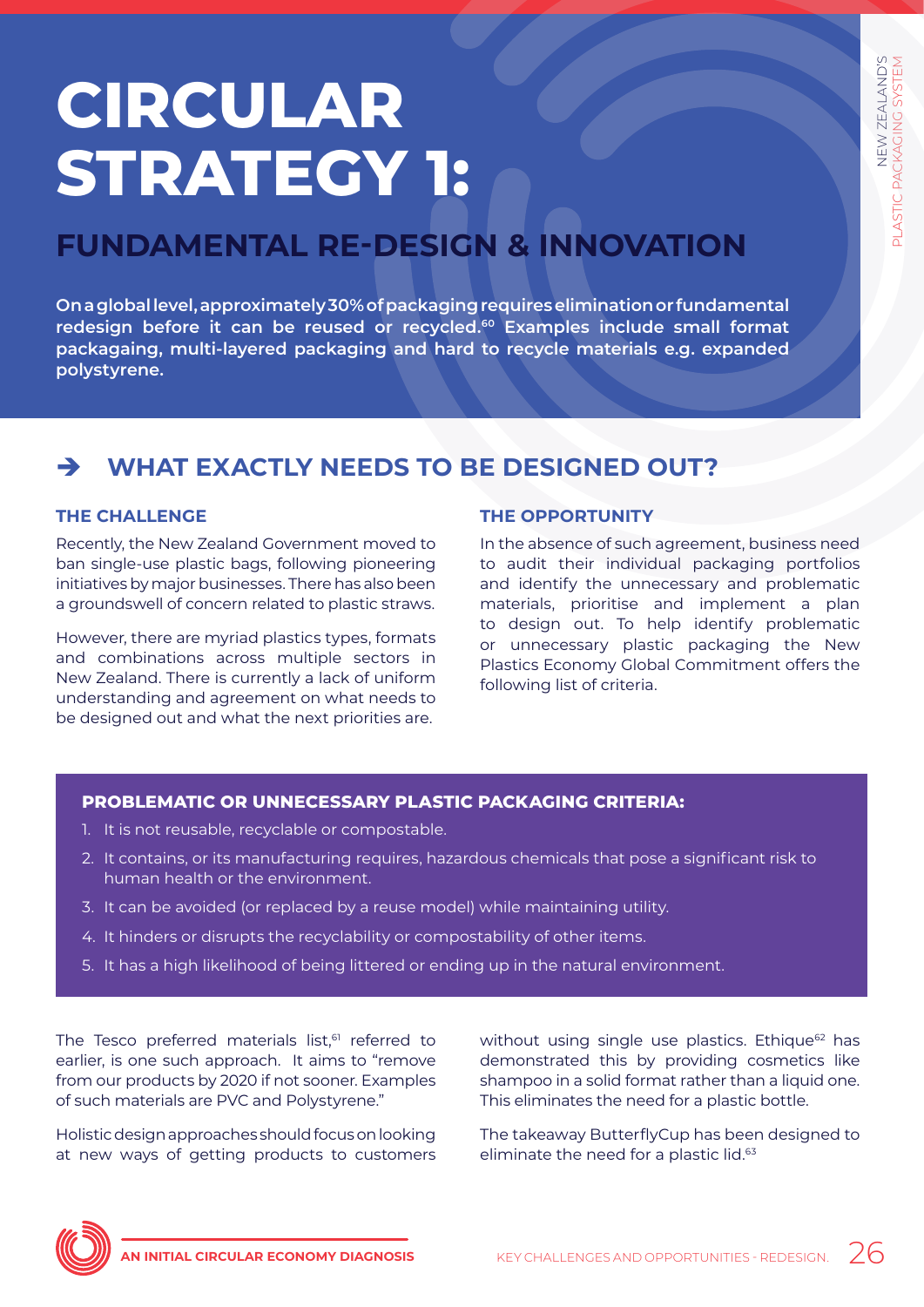## è **COMMERCIAL BARRIERS**

## **THE ISSUE**

Fundamental redesign requires major change to incumbent linear supply chains. Unsurprisingly, there are a range of barriers that need to be overcome. The search for alternatives to problematic plastic packaging by New Zealand based packaged goods companies has often identified that alternatives have additional costs. This raises the question "who pays?"64 Also, in some cases, reduced or unproven functionality. "Our initial order of compostable courier bags started degrading immediately."65 (i.e. before it reached the customer.)

Established systems have inherent advantages, in terms of economies of scale (across the system), proven functionality and customer acceptance. New technologies will take time to scale and develop a competitive position.

Customer acceptance of any fundamental packaging changes is obviously a crucial element for success. Risks can exist if changes are introduced "too far ahead"66 of customers and without adequate education along the supply chain. However, the current elevated sentiment for proactive change could mitigate this.

Another important barrier is the extensive and increasing use of plastic packaging outside the home and in uncontrolled/open environments. This has been partly driven by societal changes, including increasingly busy lives and the desire for convenient solutions necessitating very well designed systems. These types of challenges are well understood by many stakeholders. Some providers are already developing system solutions. An example is the 'Full Package'<sup>67</sup> compostable packaging on-street collection system and campaign piloted in Auckland.

## **THE OPPORTUNITY**

Alternative technology and solutions need to scale. Demand plays a fundamental role in pulling solutions through. Targeted government and business procurement can play a significant role. Furthermore, co-ordinated efforts can be made to aggregate the demand required.

Local sourcing with simpler supply chains could also provide an opportunity to reduce packaging requirements. If food items could reach their end destination faster, for example, theoretically there is less of a need for packaging to provide life extension and protection from multiple handling throughout the supply chain.

Collaborative innovation programmes with major industry players' involvement offer the potential to move beyond step change progress and achieve fundamental change. The NextGen Cup<sup>68</sup> initiative, involving sector goliaths Starbucks and McDonald's, is an example of this, albeit at an embryonic stage.

Open source design challenges provide another route for bringing the required alternative solutions to fruition. The New Plastics Economy Innovation Prize<sup>69</sup> has provided a vehicle for helping to identify and scale new emerging solutions. The Copenhagen based Launch initiative<sup>70</sup> represents another example of a platform for accelerating circular solutions.

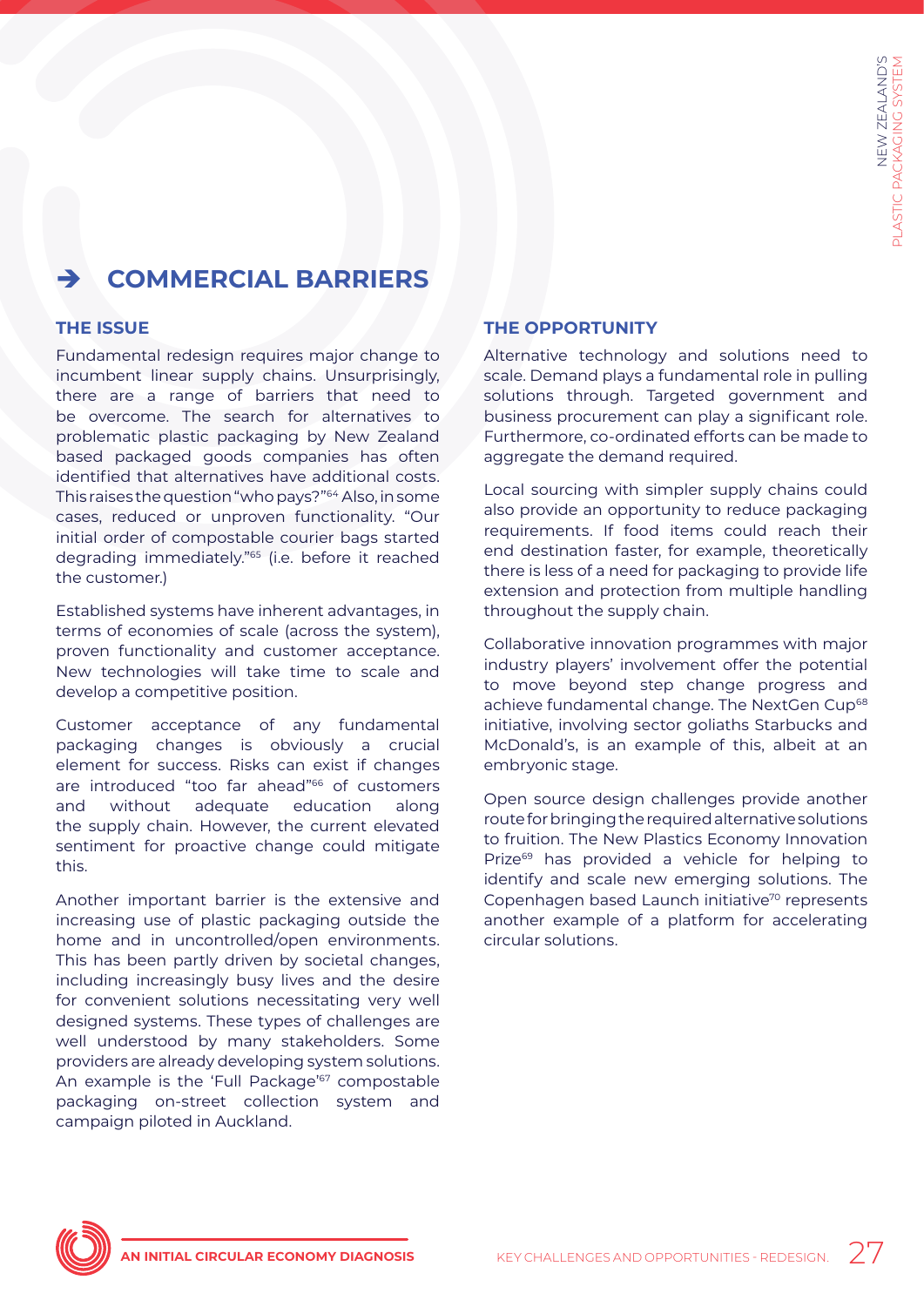## è **THE ROLE FOR RIGID BIO-PLASTICS IS UNCLEAR**

## **THE ISSUE**

The move to rigid bio-plastics has intuitive appeal, but there are a range of potential issues. There needs to be clarity around terminology; currently there is limited understanding. Confusion exists in areas like end-of-life/recyclability and relative life cycle impacts compared with conventional plastics. Uncertainty over correct disposal can lead to contamination of recycling streams and effect on recycling economics. This is exacerbated by the lack of standards, including the use of standard recycling codes on some bioplastics. Poor choices on the bio-based feedstock can negatively impact food systems. In addition, low production volumes may not deliver the necessary scale for cost effectiveness. The smaller scale also affects the potential cost-effectiveness of recycling.

There is a need to clearly differentiate between 'drop-in' and non-'drop-in' bio-plastics. Bio based, non-biodegradable 'drop-in' plastics such as bio-PP, bio-PE and bio-PET are chemically identical to their fossil counterparts. In theory, they should be sorted out in the same mono streams as conventional plastics, but unless the bio-form is clear (for PET) or natural (for HDPE) then these types will be sorted by most New Zealand MRFs into the low-value mixed plastic

stream. Non-'drop-in' bio-plastics are materials that may or may not be biodegradable but they do not have identical technical properties to their fossil counterparts. (They include PLA, PHA, Bio-PA, etc.) They would contaminate conventional plastic recyclate if mis-sorted – an example is clear PLA bottles which have similar density properties to PET but are chemically different. This problem also exists for polystrene.

## **THE OPPORTUNITY**

There are undoubtedly opportunities for sustainably-sourced rigid bio-plastics but the benefits will be optimised by using best practice based on good analysis (including life-cycle considerations). Standards-based labelling of packaging is essential, to provide appropriate advice to consumers on disposal as well as ensuring adequate systems and infrastructure are actually in place.

A holistic approach is illustrated by For The Better Good,<sup>71</sup> which supplies PLA bottles of water via retail outlets that also act as a collection point for the bottles at the end of use. The bottles are either cycled into new products or taken to an appropriate composting facility. (Reuse is encouraged first via an online map of refill stations.)

## è **THE ROLE FOR COMPOSTABLE AND BIODEGRADABLE BIO-PLASTIC PACKAGING IS UNCLEAR**

## **THE ISSUE**

As a form of bio-plastic, compostable and biodegradable packaging has some of the same issues as mentioned for rigid bio-plastics above.

Of significance is the lack of standards in New Zealand, including labelling. This has led to 'greenwash' claims and significant consumer confusion around the terms of compostable, biodegradable and especially oxo-biodegradable.

This confusion impacts consumer disposal at end of life. Certain bio-based materials (e.g. PLA and compostable packaging) can contaminate conventional plastic streams. False expectations on the speed of degradation can 'encourage' littering. Most compostable packaging, in reality, needs specific compost conditions to enable effective degradation.

In well-controlled 'closed' situations (e.g. offices, events) the collection of compostable packaging within a food waste stream works well. However, as the packaging material is very low in nutrient value, the quantities need to be well managed to ensure that the quality of the compost is not degraded. For this reason, for example, the Christchurch food waste system does not allow compostable packaging. Where the biodegradable packaging ends up in landfill,

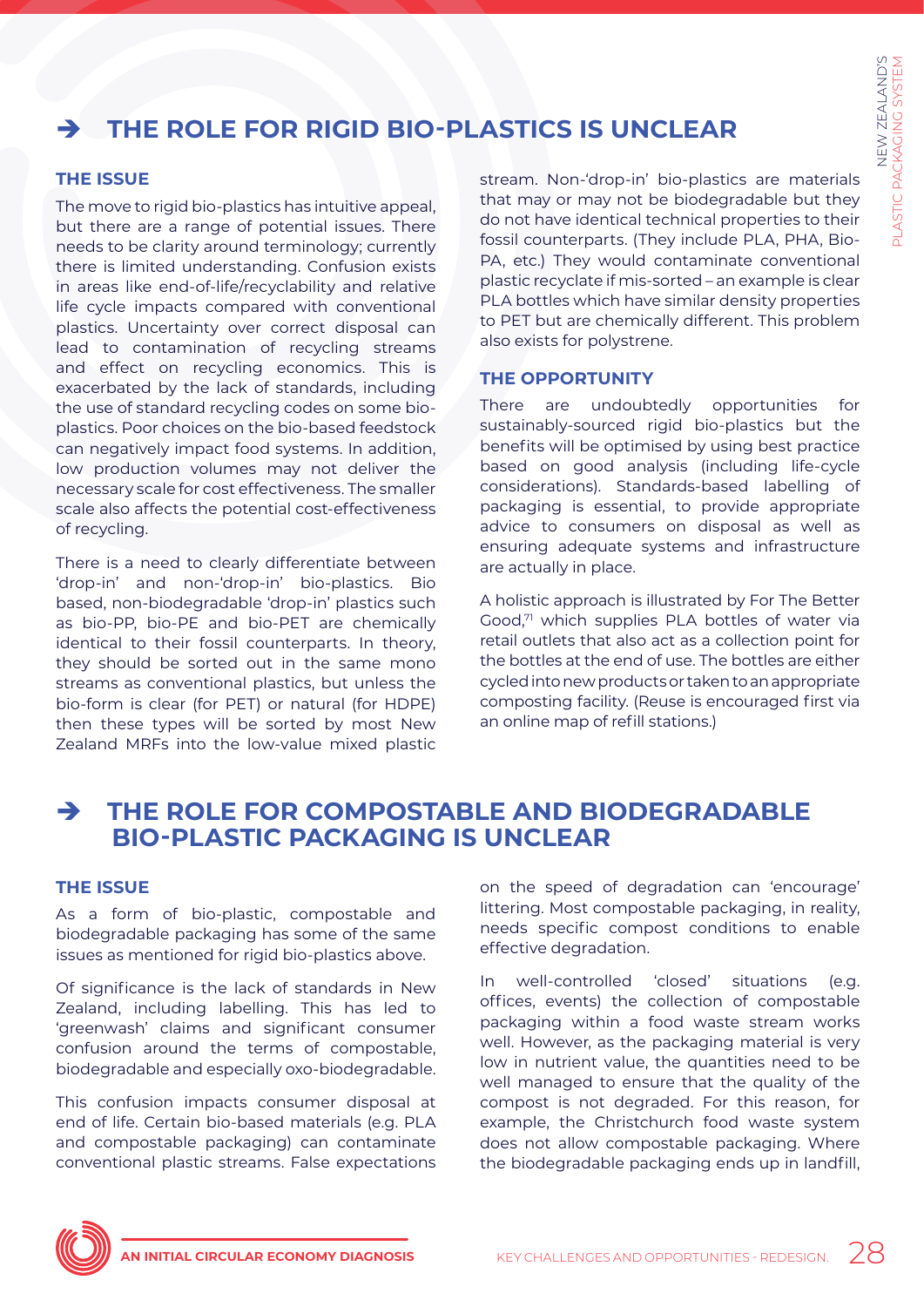it can have a greater climate change impact than conventional plastic, if it decomposes anaerobically in the landfill, releasing methane.

Generally, compostable packaging is an appropriate solution for serving food and drinks, especially in closed system scenarios (e.g. events or hospitality), or where conventional packaging material alternatives cannot be cost effectively recycled.

### **THE OPPORTUNITY**

There are undoubtedly opportunities for sustainably-sourced compostable bio-plastics in particular use cases where the appropriate end of life collection and/or processing facilities are in place.

Edible bio based packaging can also provide an alternative for certain use cases. Ooho! edible water pouches made from seaweed have replaced water bottles at some marathon events.<sup>72</sup>

## è **THERE ARE SOME MIXED MESSAGES FROM GLOBAL MARKETS**

#### **THE ISSUE**

Awareness of the need to reduce, and better manage, plastic packaging is strong in many nations, especially 'western' developed states like New Zealand. However, there is some evidence that other markets (e.g. Asian markets) are seeking additional packaging to provide a greater perception of food safety. Conversely, other markets (e.g. European) are generally looking for reduced and/or alternative packaging.

#### **THE OPPORTUNITY**

Individual businesses may struggle to move past making packaging design choices based on customer requirements and an understanding of local end of life practices and infrastructure. A global convergence on agreements on what constitutes best practice will be required to tackle this issue.

The Memorandum of Understanding with The European Union and China on the Circular Economy<sup>73</sup> was signed in July 2018. It directly references plastic as a key field for cooperation. This is an early but significant foundation for enabling such a convergence. The New Plastics Economy Global Commitment provides another.

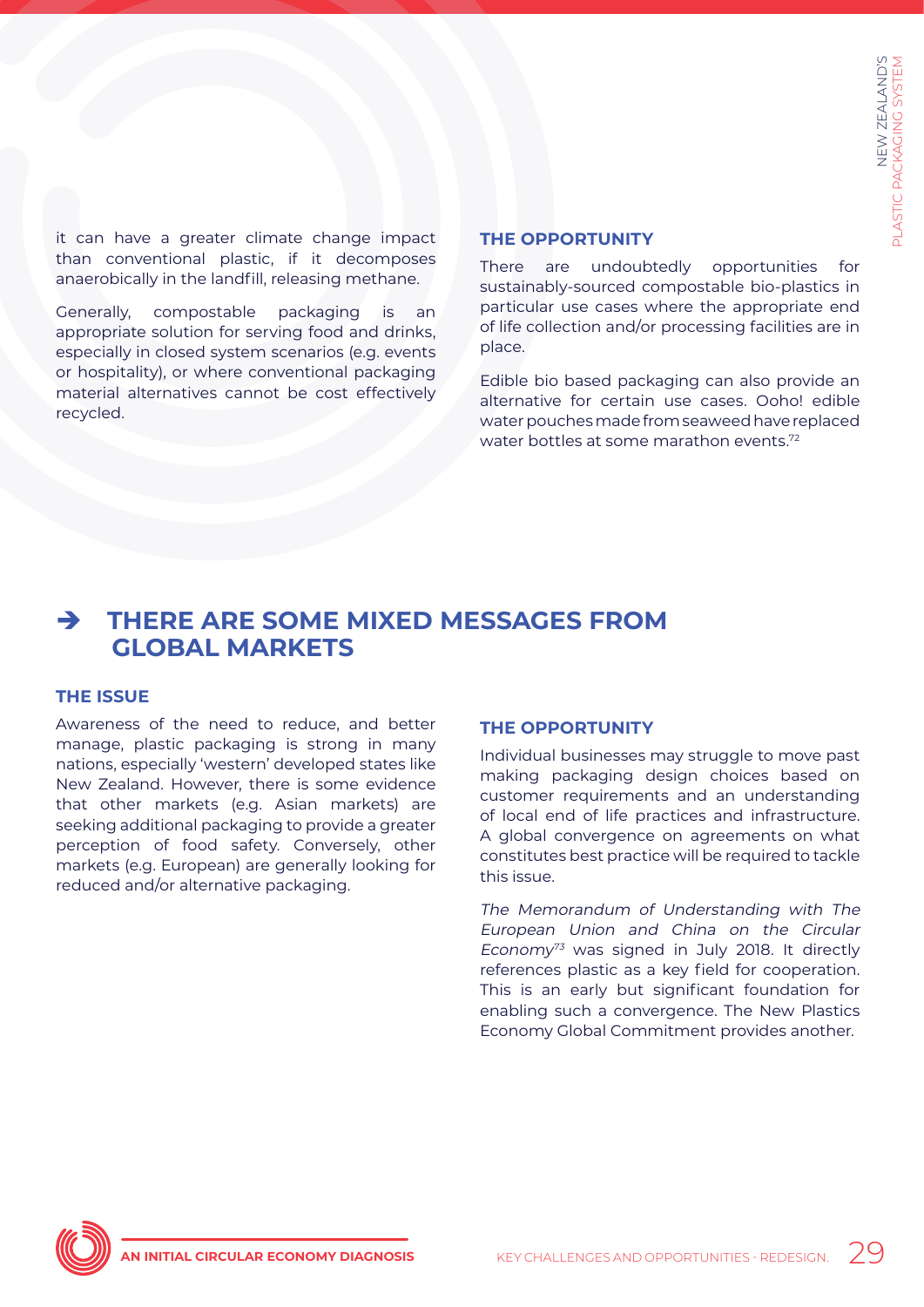# <span id="page-29-0"></span>**CIRCULAR STRATEGY 2:**

## **REUSE**

**On a global level there is the opportunity for an estimated 20% of plastic packaging to move from single-use to reuse models.74 This includes beverage bottles, home and personal care bottles, carrier bags, pallet wrap and other business to business and home delivery mechanisms.**

## è **REUSE AT EMBRYONIC LEVELS IN RETAIL ENVIRONMENT**

## **THE CHALLENGE**

With the exception of reusing shopping bags, existing retail reuse systems such as refill stations are currently viewed as "far from being mainstream."75 Emerging bulk grocery purchase stores are still seen as niche. Momentum around 'bring your own' containers is building. However, uptake is sporadic and has mixed acceptance. Current solutions are driven by individuals as opposed to systemised solutions. "More elegant solutions"76 are required for mainstream uptake.

A convenience culture predominates, supporting the use of single use plastics.

## **THE OPPORTUNITY**

A combination of designing reuse solutions to be quick and easy, incentivising and educating customers will be key to moving to a reuse culture for packaging.

A key opportunity exists to build on behaviour change. This is demonstrated by the voluntary phase-out and intended ban of single use shopping bags plus emerging movements for customers to bring their own containers. Grocery chain Farro Fresh launched an initiative in September 2018 where customers can use their own containers in the company's Auckland stores.77

ecostore has over 60 refill stations across the country for its laundry and body care products. The Rubbish Trip resource offers a Regional Zero Waste Shopping guide.<sup>78</sup> This details retail stores across the country that provide bulk purchase and support bring your own containers.

The SodaStream<sup>79</sup> 'make at home' model offers a recognised system for the reduction of packaging. This model can be developed and moved into other sectors. Splosh provides concentrated refills for cleaning products.<sup>80</sup>

## è **CONVENIENCE IS KING IN OUT OF HOME PURCHASES**

## **THE CHALLENGE**

Out of home consumption presents obvious challenges due to the desire for convenience and lack of widespread systems enabling reuse.

## **THE OPPORTUNITY**

There are emerging solutions that deliver on the desire for convenience. In some cases they also pass on packaging savings direct to the customer. Reusable cup systems such as Globelet<sup>81</sup> are

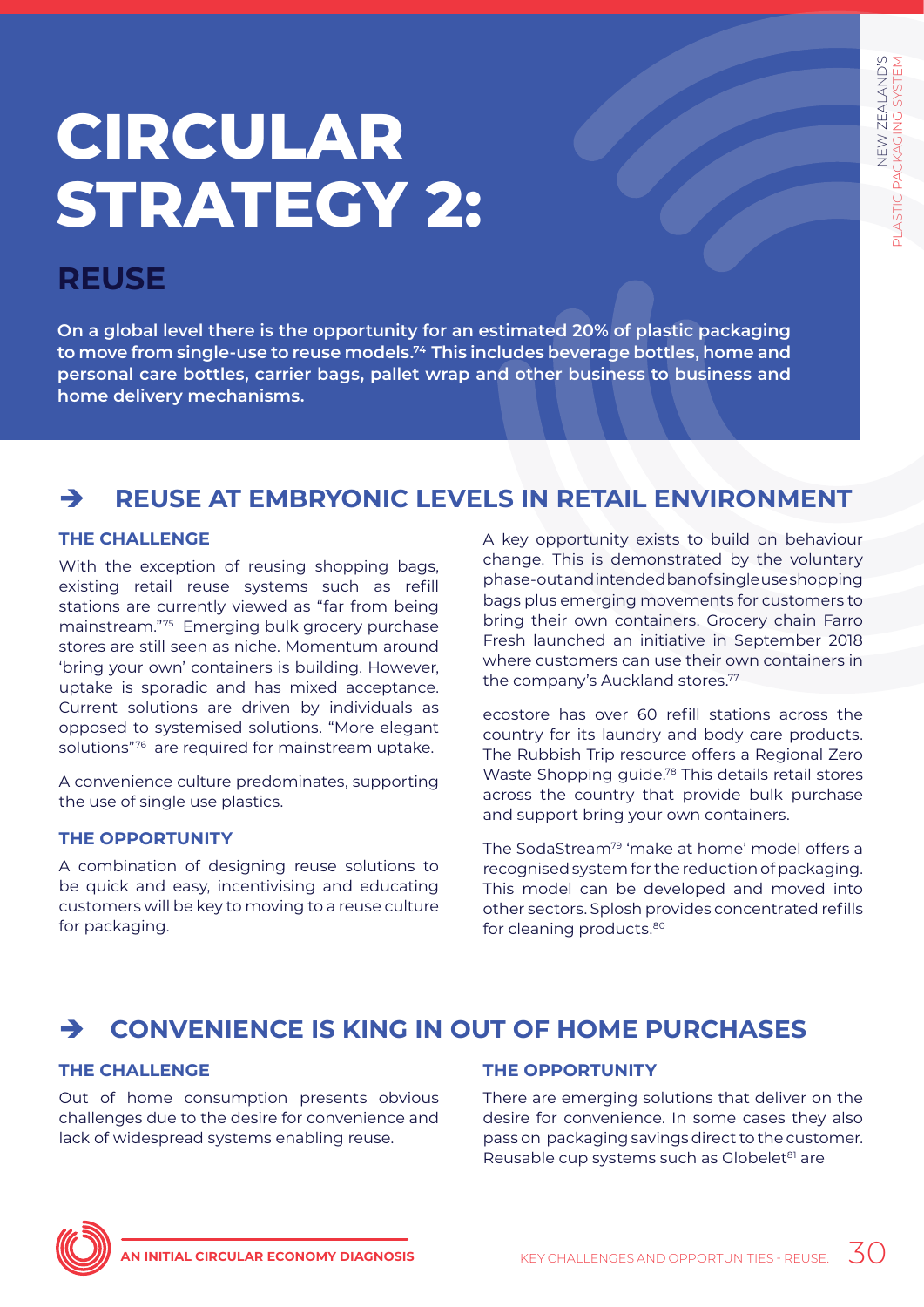providing viable solutions in closed environments such as festivals and sporting events. Coffee cup reuse systems are emerging to add to the existing reusable 'IdealCup' option. Again Again<sup>82</sup> in Wellington is a system where coffee drinkers pay a refundable deposit for use of a cup that is returned, washed and reused within an ecosystem of participating cafés.

Outlets are publicising the 'bring your own' container option and incentivising by offering

discounts as a result. The sushi chain St Pierre's is a recent high profile example.<sup>83</sup>

The Sustainable Business Network ran a "show us your lunchbox" campaign to raise the profile of bring your own containers for takeaway meals as part of Plastic Free July in 2018.<sup>84</sup>

Raglan Coconut Yoghurt promotes the use of reusable pouches for school lunchboxes as an alternative to single use pouches.<sup>85</sup>

## è **ESTABLISHED REUSE MODELS FOR BUSINESS TO BUSINESS EXIST BUT WE NEED INCREASED ADOPTION AND INNOVATION**

## **THE CHALLENGE**

Reusable packaging solutions in a B2B logistics context are well established. But there are still key areas that need greater uptake, (e.g. pallet wrapping) and where innovation is required (e.g. where contamination is a significant risk).

#### **THE OPPORTUNITY**

Build on accepted systems of packaging reuse and scale, and apply across problematic areas. Multiple options for reusable pallet wrap exist offering a route away from plastic film wrap.

FoodCap<sup>86</sup> is trialling a reusable storage capsule, originally designed for meat handling, to enable food manufacturing businesses to reduce their use of intermediate plastic packaging.

## è **RE-USE IS NOT A KEY PERFORMANCE INDICATOR FOR BUSINESS**

#### **THE CHALLENGE**

The amount of times materials are reused (in this case, packaging) does not appear to be a key focus area for businesses. There is no evidence that businesses are collecting any associated meaningful data.

Realistically, such data will only become available when well-designed systems are introduced, based on automated technology, rather than bespoke or low-tech solutions.

#### **THE OPPORTUNITY**

As 'at scale' re-use systems are introduced it will be important that the systems allow for reporting on their use. Such data can then form part of the comprehensive data system, allowing for strategic progress to be assessed.

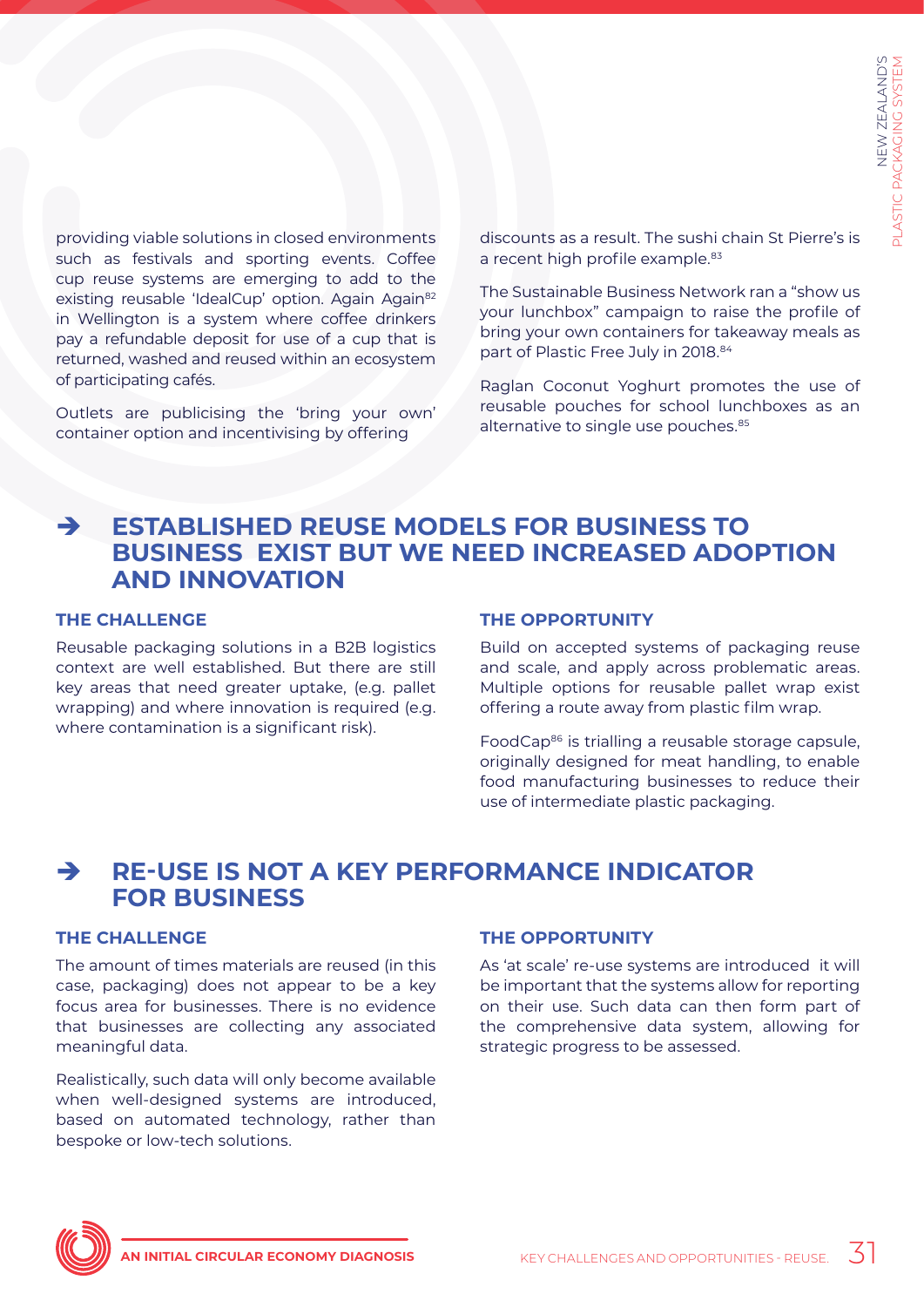# <span id="page-31-0"></span>**CIRCULAR STRATEGY 3:**

## **RECYCLING WITH RADICALLY IMPROVED ECONOMICS & QUALITY**

**On a global level there is the opportunity for approximately 50% of plastic packaging to remain in circulation, without leakage into the environment via recycling with radically improved economics and quality.87**

## è **A CLEAR VIEW OF SUCCESS**

## **THE ISSUE**

There is no clear statement, such as in a national strategy, on the target outcome for the recycling system of the future.

A circular system should be based on 'closed loop' recycling (i.e. recycling plastic into the same or similar quality applications, such as bottle-to-bottle) rather than 'open loop' recycling ('cascading' or 'downcycling', where recycled plastic is re-processed into lower-value, typically non-packaging applications).

But open loop systems play an important transitional role. They provide some value for waste material and avoid the use of virgin plastic material. However, they are a stopover on the journey, not the destination.

## **THE OPPORTUNITY**

There is an opportunity for a revised national strategy (referred to above) to clearly signal that closed loop solutions should be prioritised for the packaging system. The current New Zealand government has stated support for a circular approach, so this can be refined into more specific direction for the plastic packaging system.<sup>88</sup>

A closed-loop recycling system does not require that the system is wholly within New Zealand, but there should be significant on-shore processing capacity. This would provide various benefits, including local economic and employment opportunities, and reduced transport demands.

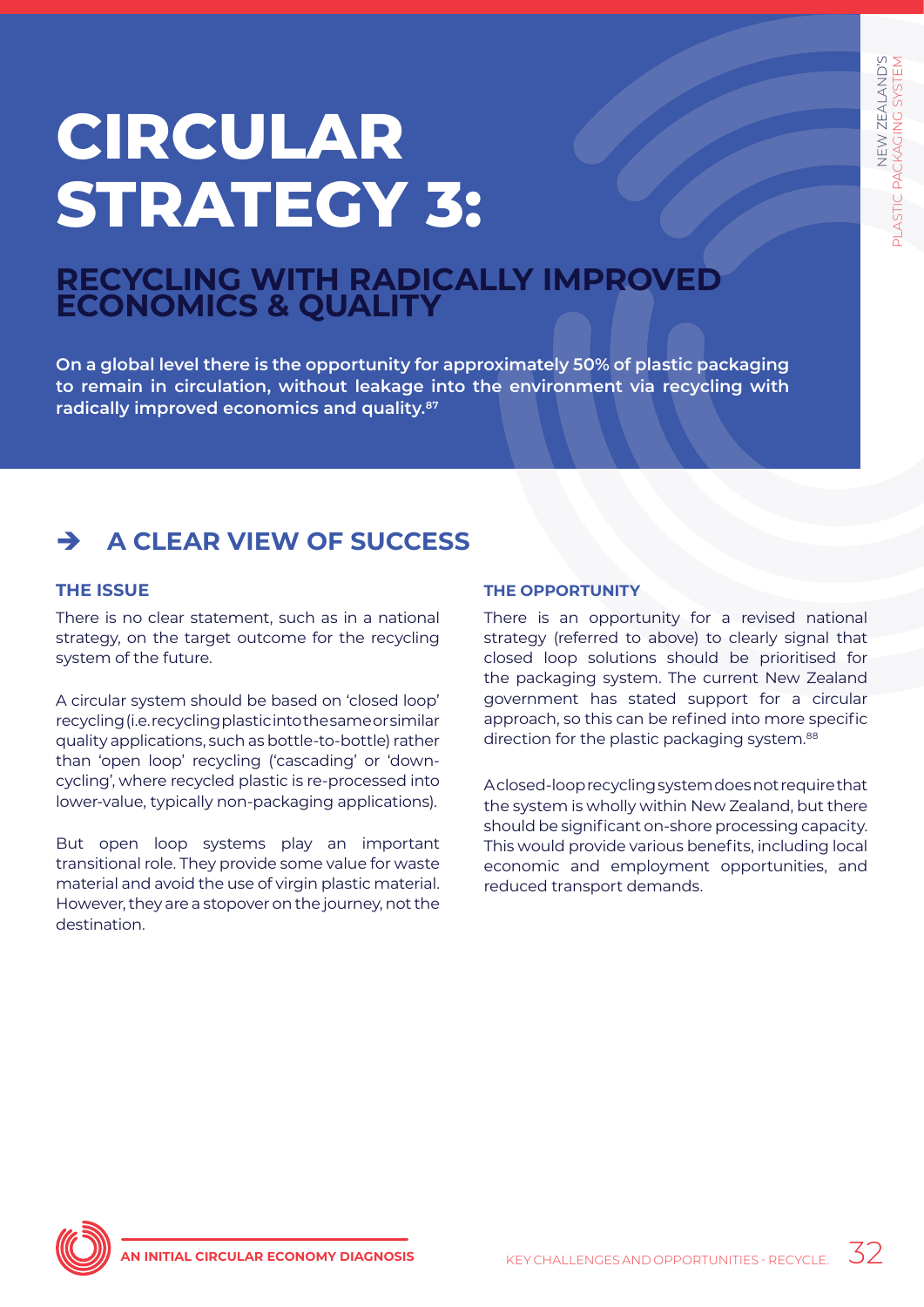## è **DIVERSITY OF PACKAGING SOLUTIONS**

### **THE ISSUE**

The current system is complex in terms of range of plastic types and formats used, which inhibits cost-effective recycling, especially closed-loop.

Partly driven by the need for brand differentiation and packaging being part of the brand experience, more sophisticated packaging materials and designs are continually being introduced into the packaging system. Unless these are designed with due consideration of cost effective recycling then they are likely to add to the complexity at the end-of-life stage. In New Zealand no such consideration is currently required, although there are some good practice resources.

The introduction of bio-based plastics further adds complexity. At present these are not at the scale to justify system changes at the collection and sorting stages to deliver a closed loop outcome.

### **THE OPPORTUNITY**

There is huge opportunity for brands and producers to restrict packaging materials to those which can be cost-effectively recycled. As mentioned above, there is a chance to use some of the best practices emerging overseas (e.g. through the New Plastics Economy Global Commitment) and develop guidance for New Zealand companies (e.g. materials and formats to use and avoid).

## è **RECYCLED CONTENT IN PACKAGING**

## **THE ISSUE**

Closed loop recycling is predicated on the demand for recycled content in plastic packaging and a system which delivers recycled content at competitive prices. The need for 'market pull through' is encapsulated in the phrase "you're not recycling if you aren't buying recycled materials". At present, there are barriers and few incentives for the use of recycled content in packaging.

The market price for recycled resin (e.g. rPET) can be more than virgin resin, obviously inhibiting use of recycled resin. But the relative price is affected by a range of factors, including the oil price and supply of PET.

The recent public attention on the plastic 'issue' is beginning to encourage businesses to consider using more recycled plastic in their packaging. It offers brand differentiation and supports sustainability strategies.

Businesses have also been encouraged by the development of the first 'closed loop' plastic

recycling plant in New Zealand. The Flight Plastic plant in Lower Hutt now produces packaging that includes recycled PET (rPET) re-processed at its site. The plant is capable of processing all of New Zealand's clear PET recyclate. But the operation has no preferential access to recyclate in New Zealand and is dependent on market conditions. Also, it is not food contact grade, so requires a thin layer of virgin plastic.

As well as the new domestic production, there are signs that recycled plastic (in primary forms, e.g. resin, flakes, and sheet form) is beginning to be imported into New Zealand for the production of plastic packaging.

However, at present there are no specific controls around the use, and especially labelling of, the recycled plastic, which is a 'greenwash' risk. For example, what percentage of recycled content is needed in a packaging item for it to be marked as 'uses recycled content'? Should it be restricted to post-consumer material, rather than include preconsumer offcuts?

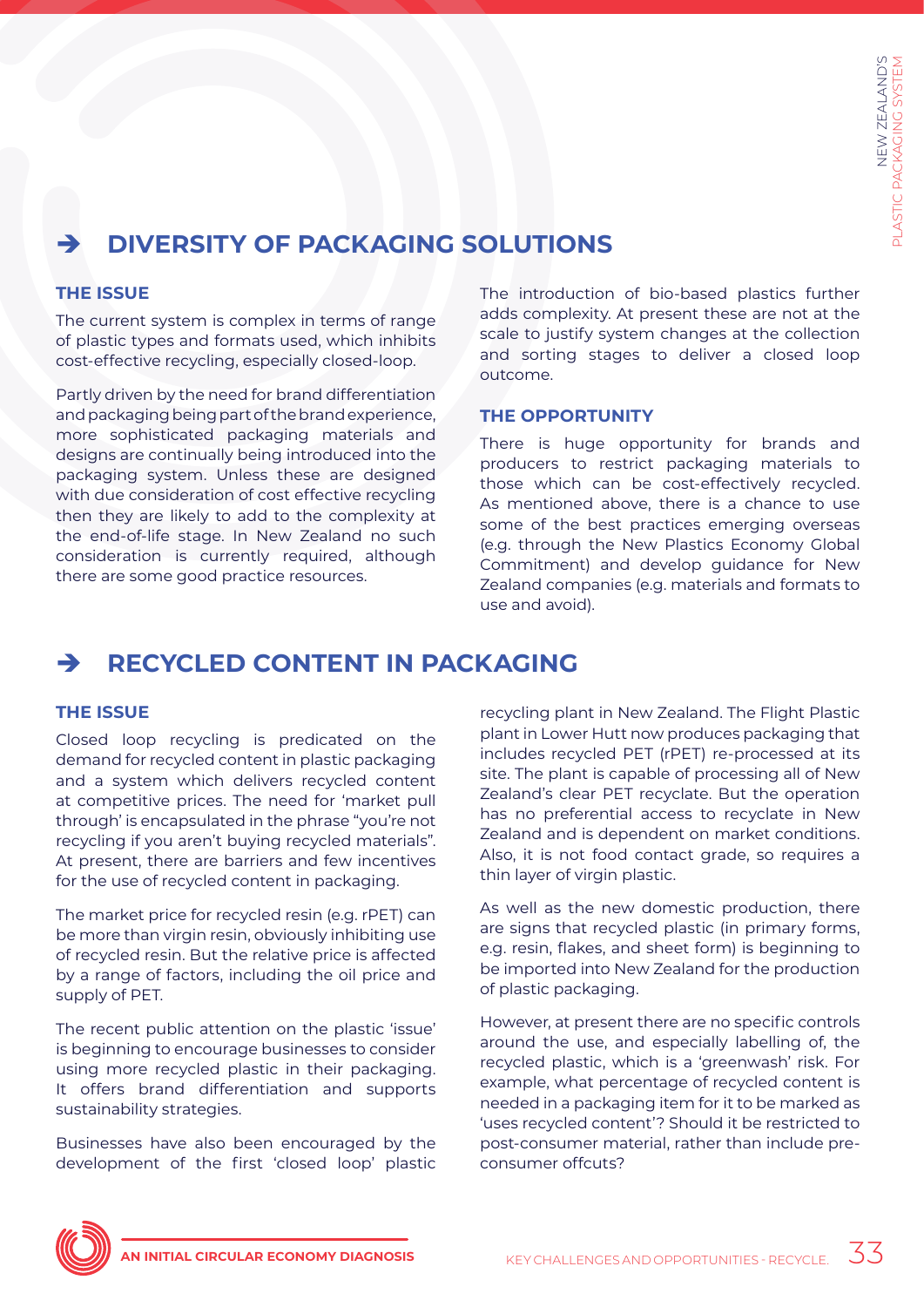Other established systems are not set up to differentiate between virgin and recycled plastic, for example the international trade categorisation system. Robust, standards-based disaggregated data will be needed to report on status and trends.

A fully closed-loop system is predicated on limitless re-use of recyclate , with no net increase in packaging material demand. But in reality there are technical limits on the number of times plastic can be mechanically recycled before its functional performance is affected. Further work is required in this area. Chemical recycling may provide the answer.

#### **THE OPPORTUNITY**

Uptake of recycled content can be encouraged through voluntary commitments, standards, and through the procurement process.

Individual businesses can set targets and commit to using recycled content in their own packaging, or set expectations for their suppliers through procurement mechanisms (tenders and contracts). Governments can also lead through procurement, and in time potentially introduce mandatory measures to enforce the use of recycled content in some applications.

There is a need for a standardised approach to the identification and labelling of recycled content. Providing this approach is supported by robust, standardised systems (e.g. chain of custody type system for the recycled plastic) then this is a great opportunity.

Some New Zealand businesses are leading the way in the use of recycled content. Lewis Road Creamery and Earthwise are introducing significant levels of recycled HDPE into their packaging range. Countdown is using rPET from the Flight Plastic plant in its in-store bakeries and delicatessen.89

As mentioned above, the UK and French governments are considering the introduction of taxes to incentivise use of recycled plastic in packaging. Other mechanisms could be needed to provide more price certainty to re-processors in the event of a volatile oil market and its effect on the price of virgin plastic.

## è **INFORMATION FOR CONSUMERS AND BUSINESSES**

## **THE ISSUE**

The information provided to consumers and businesses is inadequate and unclear, often leading to confusion.

The complexity of the system clearly affects the ease with which consumers and users can understand and effectively engage with it. Unfortunately, the current system does not always provide the necessary information or consistency.

Many plastic packaging items do not have a clearly visible plastic material type identification code (referred above). The code is not a recycling code, but in practice it is used as an indicator for

whether the item can be included in the kerbside recycling stream.

Many packaging items are also marked with the term 'recyclable' but the use of the term is not standardised. Generally the use of the term indicates technical recyclability (which applies to almost any material), rather than whether the item is recycled in practice in the local area.

The effect of this labelling issue is mitigated as there is a common approach across most local authorities on the plastic packaging items which can be collected at kerbside. However, there is no official standard and the current market conditions (see below) risk changes to the

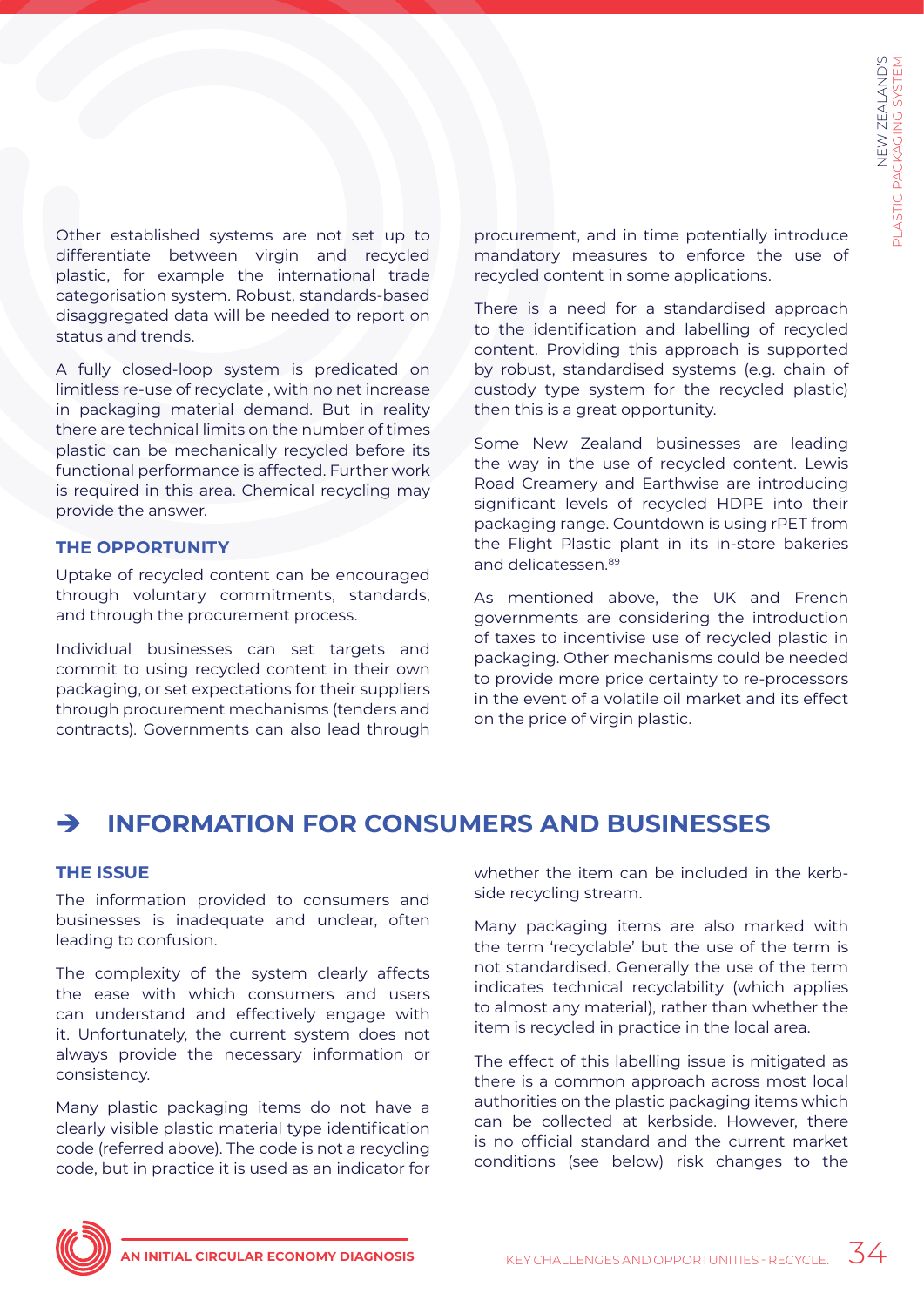comprehensive approach.

However, the scope of residential kerb-side collection can differ from other collections (e.g. at workplaces), so there is the potential for confusion and inadvertent contamination. The plethora of different bin designs, including inconsistent use of colours, is a further constraint.

Another consequence of confusion is 'wishcycling' – users disposing of non-recyclable items in the hope that they can be recycled. And of course, there is contamination from careless disposal into the wrong bin.

#### **THE OPPORTUNITY**

There are clear and simple solutions, such as informative and consistent labelling, and standardised collection systems (including bin designs and colours) which can address these issues, within an overall systems approach.

Industry can take a lead by developing a consistent labelling scheme, with support from government. The Australasian Recycling Label has been developed, by the Australia Packaging Covenant Organisation (APCO), with a view to its potential introduction in New Zealand. The UK has a similar scheme (On-Pack Recycling Label).

## è **COLLECTION AND SORTING SYSTEMS**

#### **THE ISSUE**

The collection and sorting systems are suboptimal for delivering high-value recyclate. Contamination of recycling streams is reducing quality and adding complexity and costs. This contamination occurs at the point of disposal by the user as well as a result of system conditions. The wide range of packaging material types, combinations and formats also adds to the complexity and uncertainty, which can lead to contamination.

Kerbside recycling collections are well-established in New Zealand, however there are regional differences. One of the main difference is in glass collection, with some local authorities using a separate glass stream. Co-mingled operations can result in glass contaminating plastic recyclate, although this generally occurs for the low value mixed plastic stream rather than the higher value natural HDPE and clear PET streams. Bio-plastic (including compostables) can also be a source of contamination if incorrectly disposed.

Co-mingled approaches can also lead to people assuming that a wider range of plastic items than actually possible can be recycled ('wish-cycling'). Large-scale co-mingled based systems have also replaced, or threatened the viability of, some smaller scale community recycling centres. These use more labour intensive approaches, but can result in higher quality recyclate.

In the Material Recovery Facilities (MRFs) there is a reliance on manual screening to remove some contaminants. But throughput requirements can result in processing speeds which inhibit the ability to effectively remove non-recyclable items, leading to contaminated recyclate.

## **THE OPPORTUNITY**

The best opportunities for delivering high-value recyclate exist at various stages of the life-cycle. Adopting a reduced range of packaging materials (especially excluding problematic types and combinations), improving on-pack information, market pull through (recycled content use) and having more consistent collection systems, are all key to the high-value outcome.

At the collection and sorting stage, there can be standardisation of processes, based on best practice, as well as implementation of appropriate sorting technologies (including automatic sorting

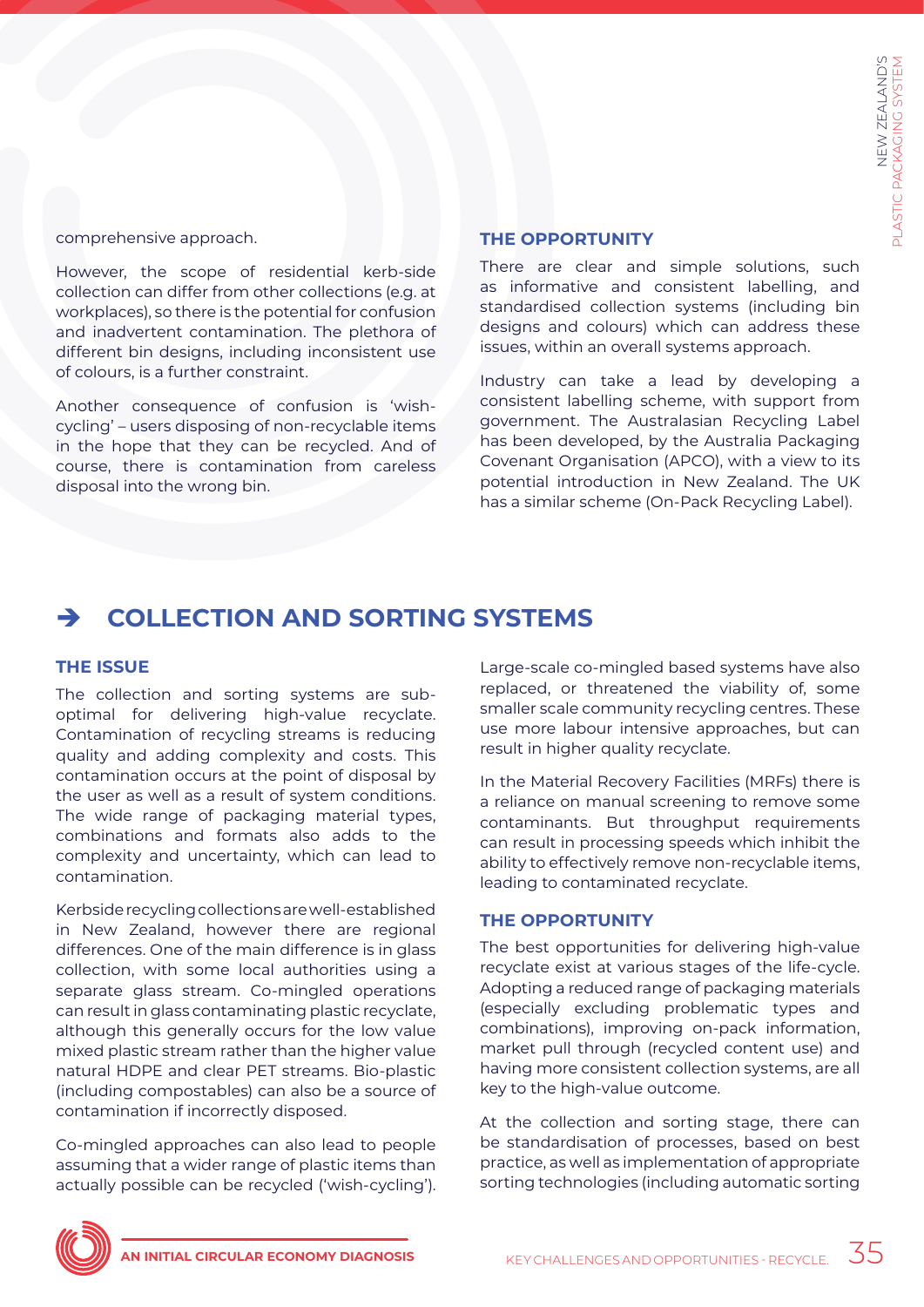of materials other than clear PET and natural HDPE). There is an ongoing opportunity for some communities to use the community recycling centre approach with their more manual-based sorting systems.

Product stewardship schemes will play a key role to enable the increased investment and scale needed to develop collection and end of life markets. There is an opportunity for a welldesigned container deposit scheme (CDS) to be part of a strategic response. A New Zealand study has suggested significant benefits from a CDS.<sup>90</sup>

Business and industry-led initiatives have shown that motivated consumers will use new collection systems. For example, the Soft Plastics Recycling Scheme has seen significant increases in volumes of plastic collected since its introduction. But the low demand for the associated plastic products produced from the recyclate is an issue. In the compostable packaging area, the collaboration between Innocent Packaging and We Compost has implemented bins for compostable packaging at many cafes in Auckland. There is an opportunity to scale up these types of initiatives, within a more strategic framework.

## è **COMMERCIAL VIABILITY FOR RECYCLING SYSTEMS**

### **THE ISSUE**

Viable end markets for recyclate do not exist or can change. This has been highlighted by the disruption caused, in New Zealand and overseas, by the recent change in China's policy (National Sword and Blue Sky).

Most large-scale sorting systems in New Zealand only sort into three streams – clear PET, natural HDPE and mixed plastics (which includes coloured PET and HDPE, plus all types 3 to 7). Other plastic types are typically not sorted by large-scale MRF systems in New Zealand.

In the light of the China policy changes, only two plastic types, clear PET and natural HDPE, are now commercially recyclable by the large volume operators in New Zealand. These have suffered recyclate price drops of approximately \$100 per tonne, to circa \$430 and \$550 respectively. But the impact on the mixed stream has been severe, with an 80% drop (from circa \$250 to \$50). The collapse in mixed stream value has highlighted some issues, for example the use of coloured HDPE and PET in some high-volume applications.

Most kerb-side collections are now all standard rigid plastic containers. But as collection and sorting contracts are renewed/re-negotiated, there is the potential for contractors to be unwilling to collect the low-value stream and/or councils being unwilling to accept the additional cost. There is already evidence that local councils are having to re-negotiate their recycling operator contracts to ensure that the systems remain operational.

A similar issue has emerged with the soft plastics collection system, with the original processor (Replas, in Australia) no longer accepting the material from New Zealand.

#### **THE OPPORTUNITY**

The prime opportunities for ensuring viable markets have been summarised in the earlier sections. As mentioned earlier, they exist at various stages of the life-cycle. Increasing demand for packaging with recycled content and measures which enable high quality recyclate (e.g. avoiding problematic packaging types and formats, improving labelling and information and having more consistent collection systems) will be essential to ensure viability of the system. Government support will be needed for closed loop solutions.

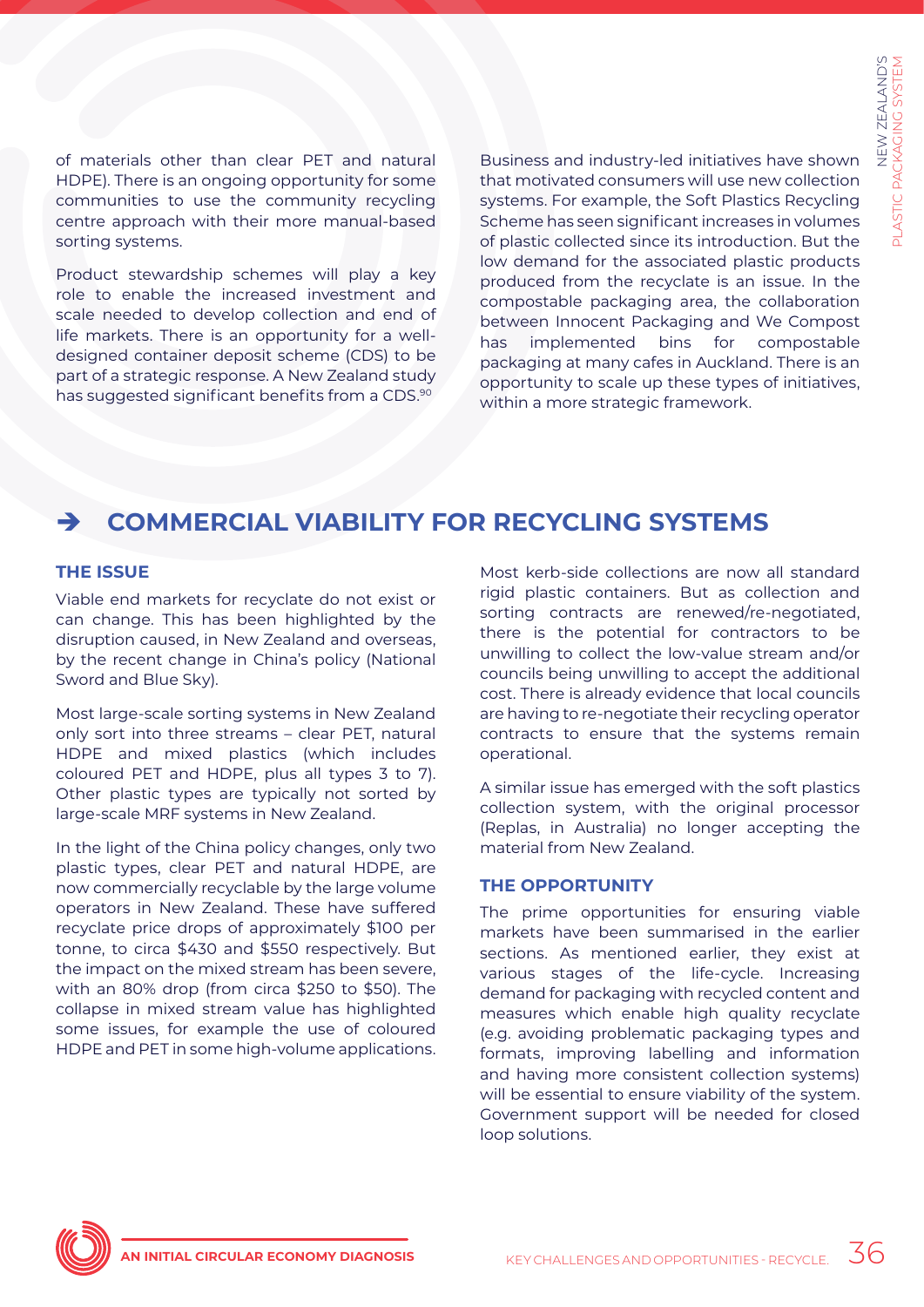# <span id="page-36-0"></span>**A STRATEGIC RESPONSE TO DELIVER A CIRCULAR SYSTEM**

**New Zealand's transition to a circular economy based plastic packaging system will require a range of actions, delivered within a strategic framework. This needs to be developed through a partnership between government and industry. Until such a partnership is in place, coordinated and strategic action is required across the sector. The initial objective is to achieve the vision for 2025. This includes meeting and expanding on the commitments and declarations made.**

## **THIS WILL ACHIEVED BY:**

- Fundamental Packaging Redesign & Innovation
- Scaleable Reuse solutions and
- Recycling with radically improved economics and quality.

## **THERE ARE SIX KEY STRATEGIC AREAS OF ACTIVITY THAT NEED TO BE ADDRESSED:**

## **1. INFORMATION & EDUCATION**

Good quality information needs to be collected and presented to a range of parties, in ways that meet their specific needs. This could be advice, guidance or consumer information (e.g. product labelling).

## **2. VOLUNTARY AGREEMENTS & ACTIONS**

Voluntary action by individuals and businesses can shift mindsets. It can prepare the ground for the regulation and financial incentive changes required.

## **3. INNOVATION & INVESTMENT**

Technology and systems innovation, backed by well-directed investment, will help develop new packaging system solutions.

## **4. PROCUREMENT**

Procurement, especially by larger buyers like government and corporations, helps generate demand for new solutions. This enables economies of scale and speeds adoption.

## **5. REGULATION & POLICY**

Solutions addressing externality problems need supportive policy, regulation, legislation or institutional changes.

## **6. ECONOMIC & PRICING**

In the early stages of their diffusion, new technologies have a cost premium. This can inhibit their wide-scale uptake. To compete with lower cost incumbent technologies they need financial and/or regulatory support.

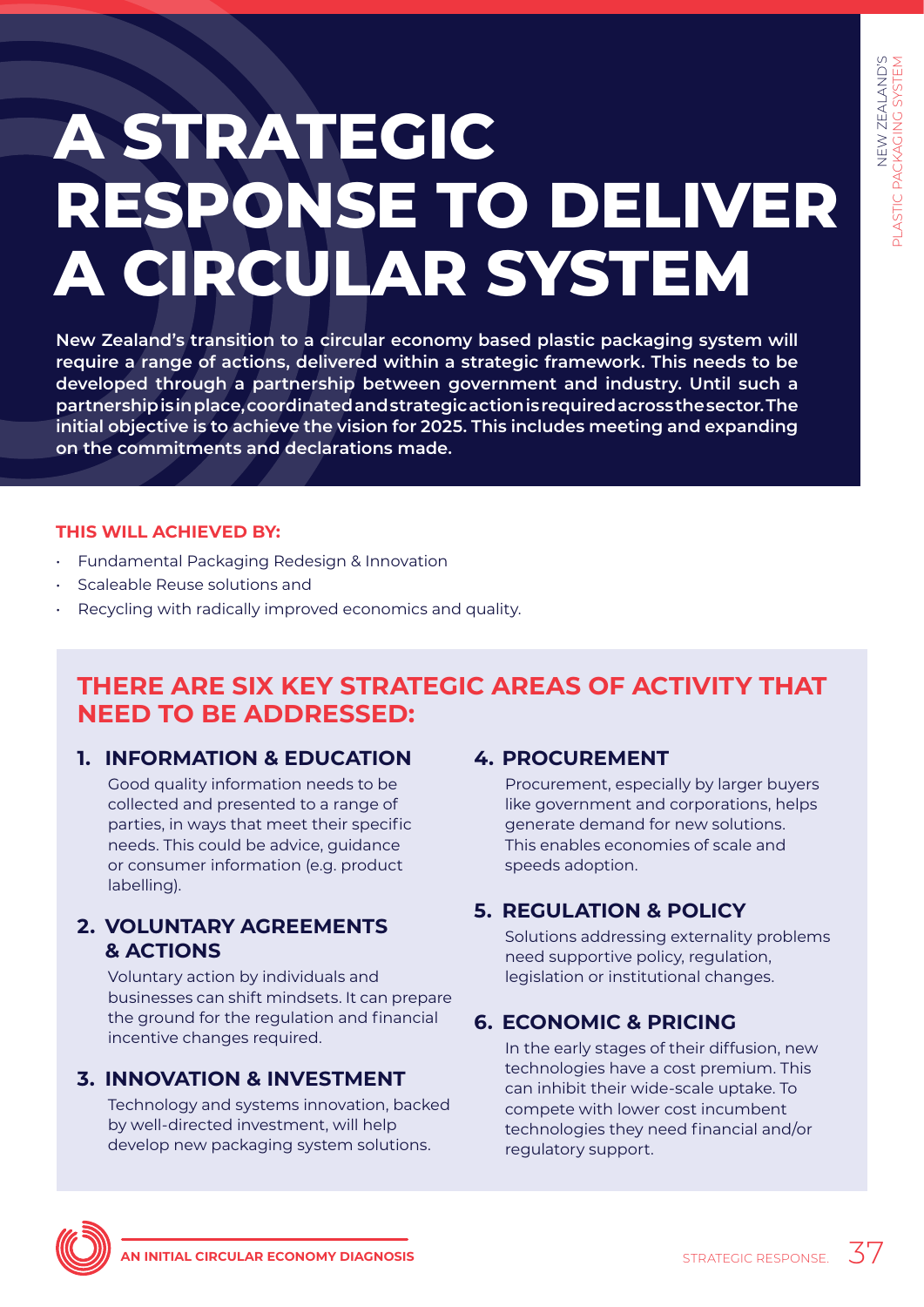Individual businesses, industry sectors, and government – each has a range of roles in these approaches. At different times, they lead, they do, or they support (and lobby).

Typically, individual businesses and the industry sectors will lead on the first three strategic areas. Government tends to lead on the remaining three.

Business sector pioneers lead the way with innovation and voluntary action. These actions are supported by government, for example through investment/grants and procurement. Engaging and creative communications generate interest and support. This creates the conditions for 'informed regulation'. The government then accelerates the system shift through measures which incentivize the majority and compel the laggards.

NEW ZEALAND'S

PLASTIC PACKAGING SYSTEM

NEW ZEALAND'S<br>PLASTIC PACKAGING SYSTEM

## **THE RANGE OF SOLUTIONS WHICH SHOULD BE DEPLOYED TO DELIVER THE CIRCULAR-BASED SYSTEM IS LISTED IN THE TABLE BELOW.**

| <b>STRATEGIC AREA</b> | <b>INFORMATION</b><br><b>&amp; EDUCATION</b>                 | <b>VOLUNTARY AGREEMENTS</b><br>& ACTIONS (INCL.<br><b>PROCUREMENT)</b>                                                                                                                                                                                                                                                                                                                                                                                                                 | <b>INNOVATION</b><br><b>&amp; INVESTMENT</b>                                                                                                   | <b>GOVERNMENT</b><br><b>PROCUREMENT</b>                                                                                               | POLICY, REGULATION,<br><b>LAWS &amp; INSTITUTIONS</b>                                                                                                                                                                                                                                                                          | <b>ECONOMIC</b><br>& PRICING                                                                                                 |  |
|-----------------------|--------------------------------------------------------------|----------------------------------------------------------------------------------------------------------------------------------------------------------------------------------------------------------------------------------------------------------------------------------------------------------------------------------------------------------------------------------------------------------------------------------------------------------------------------------------|------------------------------------------------------------------------------------------------------------------------------------------------|---------------------------------------------------------------------------------------------------------------------------------------|--------------------------------------------------------------------------------------------------------------------------------------------------------------------------------------------------------------------------------------------------------------------------------------------------------------------------------|------------------------------------------------------------------------------------------------------------------------------|--|
| <b>PRIMEROLES</b>     |                                                              | <b>LED BY</b><br>Individual businesses & Industry sector<br><b>SUPPORTED BY:</b><br>Government                                                                                                                                                                                                                                                                                                                                                                                         | <b>LED BY:</b><br>Government<br><b>SUPPORTED BY:</b><br>Individual businesses & Industry sector                                                |                                                                                                                                       |                                                                                                                                                                                                                                                                                                                                |                                                                                                                              |  |
| <b>GENERAL</b>        | Customer-focused<br>education<br>campaign                    | Sign-up to the New Plastics<br>Economy Global Commitment<br>Transparent reporting across<br>packaging life-cycle<br>Undertake packaging audits<br>and develop action plan<br>Independent packaging<br>design advisory group                                                                                                                                                                                                                                                            |                                                                                                                                                | Include data<br>provision<br>requirements in<br>relevant tenders and<br>contracts                                                     | Develop national<br>packaging system strategy<br>(incl. goals and targets)<br><b>Implement National</b><br>Waste Data Framework<br>(NWDF)<br>Develop comprehensive<br>and regulated standards-<br>based data collection<br>system (NWDF-plus)                                                                                  |                                                                                                                              |  |
| REDESIGN              | Best practice<br>guidance &<br>resources (for<br>businesses) | Best practice agreements/<br>protocols (design, materials)<br>Voluntary phase-out of<br>problematic materials<br>Requirements to avoid single-<br>use plastic packaging in<br>relevant tenders and contracts                                                                                                                                                                                                                                                                           | R&D in targeted<br>technologies<br>Collaborative<br>innovation initiatives<br>Open source design<br>challenges                                 | Requirements to<br>avoid single-use<br>plastic packaging in<br>relevant tenders and<br>contracts                                      | Regulate the phase-out<br>of problematic materials                                                                                                                                                                                                                                                                             | Government<br>support for<br>R&D (e.g.<br>grants&WMF)                                                                        |  |
| REUSE                 | Clear information on<br>re-use opportunities                 | Support for re-use models (e.g.<br>packaging free aisles)<br>Requirements to include reuse<br>models in relevant tenders and<br>contracts<br>Set reuse-based KPIs                                                                                                                                                                                                                                                                                                                      | Develop elegant and<br>appealing B2C re-use<br>solutions<br>Expand deployment<br>of efficient B2B re-use<br>solutions (including<br>transport) | Requirements to<br>include reuse models<br>in relevant tenders<br>and contracts                                                       |                                                                                                                                                                                                                                                                                                                                | Government<br>support for<br>R&D (e.g.<br>grants&WMF)                                                                        |  |
| RECYCLING             | Best practice<br>quidance &<br>resources (for<br>consumers)  | Best practice agreements<br>protocols (for collection &<br>sorting)<br>Voluntary Product Stewardship<br>Schemes (PSS)<br>Voluntary targets for recycled<br>content in own brand<br>packaging<br>Ensure specification and<br>tender documents require<br>whole of life thinking<br>(especially end of life<br>processing)<br>Retailer elimination or take-<br>back of secondary packaging<br>Best practice labelling (e.g.<br>clarity on constituent materials<br>and correct disposal) | New and improved<br>collection & sorting<br>systems<br>Advanced sorting<br>technologies<br>New closed loop<br>solutions and<br>infrastructure  | Requirements to<br>promote closed<br>loop recycling in<br>relevant tenders<br>and contracts (e.g.<br>use of PSS, recycled<br>content) | Support for NZ closed<br>loop re-processors<br>Labelling standards (incl.<br>compostables)<br>Consistent approach<br>to recycling collection<br>across NZ<br>Recycled content<br>standards<br>Regulated/legislated<br>recycled content<br>Mandatory Product<br>Stewardship Schemes<br>(PSS) (e.g. Container<br>Deposit Scheme) | Increased<br>waste levy<br>Introduce<br>a targeted<br>packaging tax<br>Government<br>support for<br>R&D (e.g.<br>grants&WMF) |  |

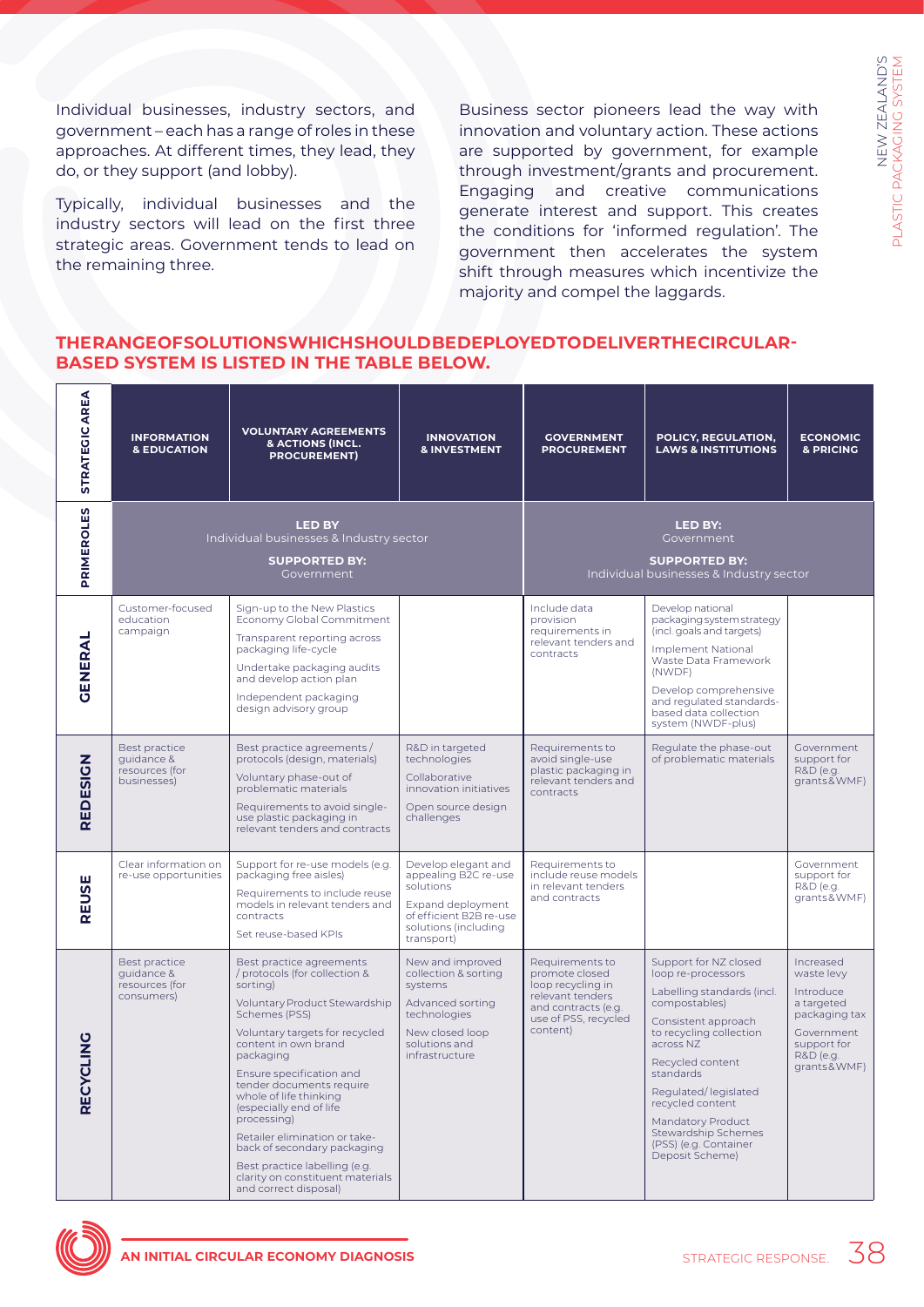# <span id="page-38-0"></span>**PATHWAYS TO ACHIEVING 2025 PLASTIC PACKAGING DECLARATIONS**

**COMPANIES GLOBALLY AND IN NEW ZEALAND HAVE MADE DECLARATIONS FOR 100% OF THEIR PLASTIC PACKAGING TO BE 100% RESUABLE, RECYCLABLE, OR COMPOSTABLE BY 2025 (OR EARLIER). MANY ORGANISATIONS HAVE STARTED WORKING TOWARDS THIS GOAL. NEW LEVELS OF CO-ORDINATION AND COLLABORATION WILL BE NEEDED FOR THEM TO SUCCEED.** 

However, there is an urgent need to go beyond reusable, recyclable or compostable materials. We need to design out problematic or unnecessary plastic packaging. We must introduce reuse options in place of single use packaging.

The means by which New Zealand can achieve greater levels of recycling are relatively well understood. They too will require significant coordination and collaboration.

Pathways towards redesign and reuse are less clear. Developing them will require new more transformative thinking and the application of solutions yet to emerge or reach the required scale.

See below for our analysis of the high level pathways for achieving the goals of the New Plastics Economy Global Commitment by 2025 in New Zealand.

**Note: The sequencing of activities is indicative and in practice activities will often overlap or run in parallel.**

## è **REUSE**

## **Relevant single use packaging formats need to move to reusable models by 2025**

## **NEW OPPORTUNITIES IDENTIFIED**

• New categories ripe for reuse are identified via incorporating opportunity within internal packaging audits

## **LEVERING EXISTING REUSE MODELS AND USE CASES**

- the user experience is improved
- communications campaigns drive awareness
- customer uptake builds

## **Momentum builds for more solutions**

**Reuse innovation challenges and collaborations commence**

**Reuse pilots launched across sectors**

## **Reuse becomes recognised and celebrated**

- Business adopt reuse as a KPI where relevant
- Reuse becomes a celebrated attribute for the public

### **2025 Outcome: Reuse becomes increasingly part of mainstream culture and reuse behaviour is commonplace.**

**2025**

**NOW**

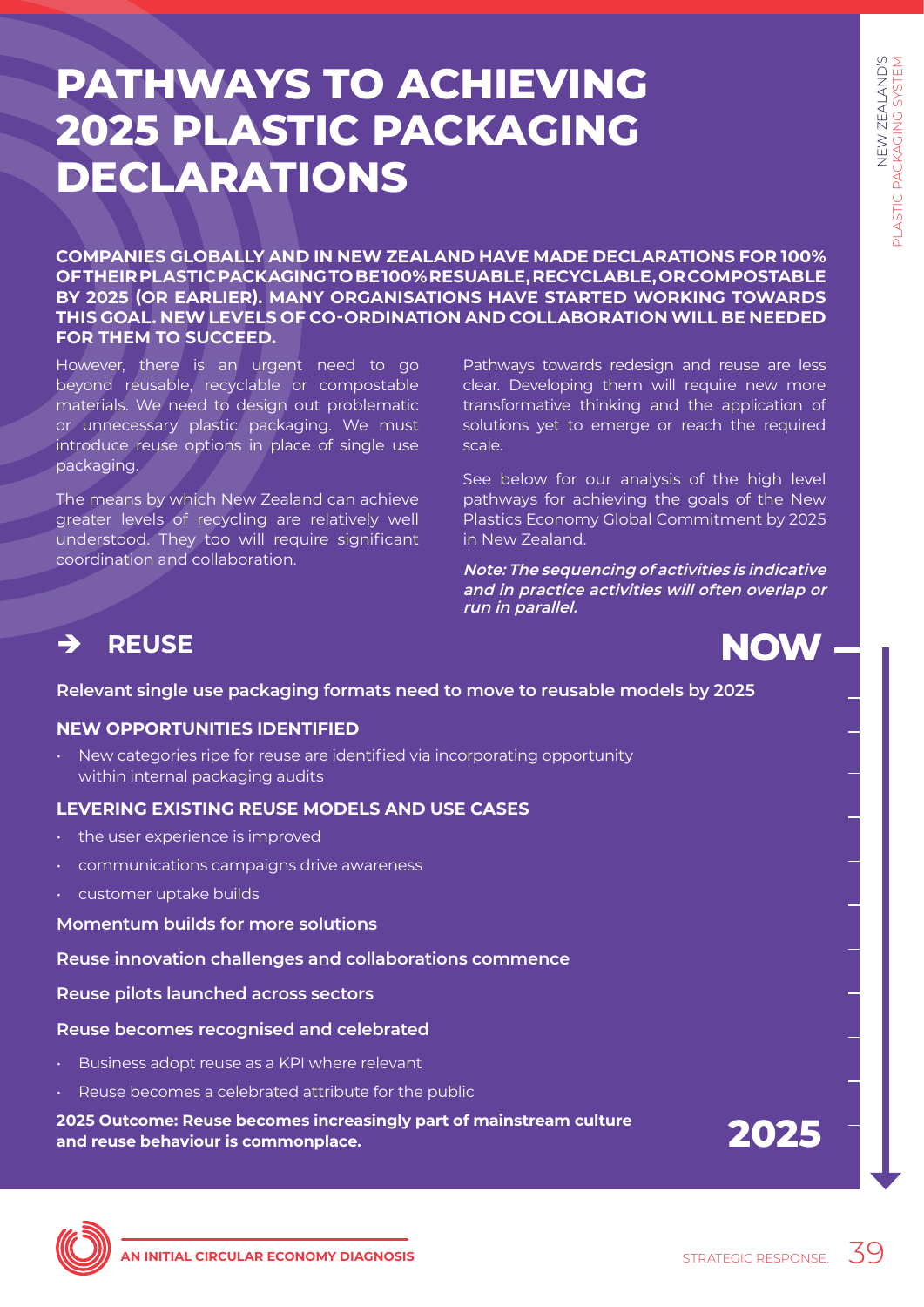## **NOW**

## è **REDESIGN & INNOVATION**

**Fundamental redesign and innovation is required to eliminate the use of problematic or unnecessary packaging by 2025.**

## **IDENTIFICATION**

- Identification of problematic and unnecessary single use plastic packaging
	- Lead companies begin internal audits to identify problematic or unnecessary packaging
	- Niche media, earlier adopters and NGO groups exert influence
	- Increased public debate on problem packaging
- Additional packaging categories may become widely renowned as problem packaging.
- Companies and sectors share information on problematic and unnecessary packaging nationally and internationally
- Development begins on designing out processes, either in New Zealand or elsewhere

## **ORGANISATIONAL ACTION**

- Continued investigation of existing solutions globally
- Innovation teams briefed and / or request for proposals out to the market
- Solutions selected for trial

## **COLLABORATIVE ACTION**

- Collaborative innovation initiatives established
- Open source innovation challenges launched to stimulate solutions

## **BRINGING SOLUTIONS TO MARKET**

- Pilots and trials of alternative solutions
- Government action to reinforce solutions, e.g. procurement decisions; disincentives for the importing of problematic packaging
- Alternative solutions break into the mainstream

**2025 OUTCOME: Elimination of problematic or unnecessary plastic packaging amongst those organisations who have made 2025 packaging commitments.**



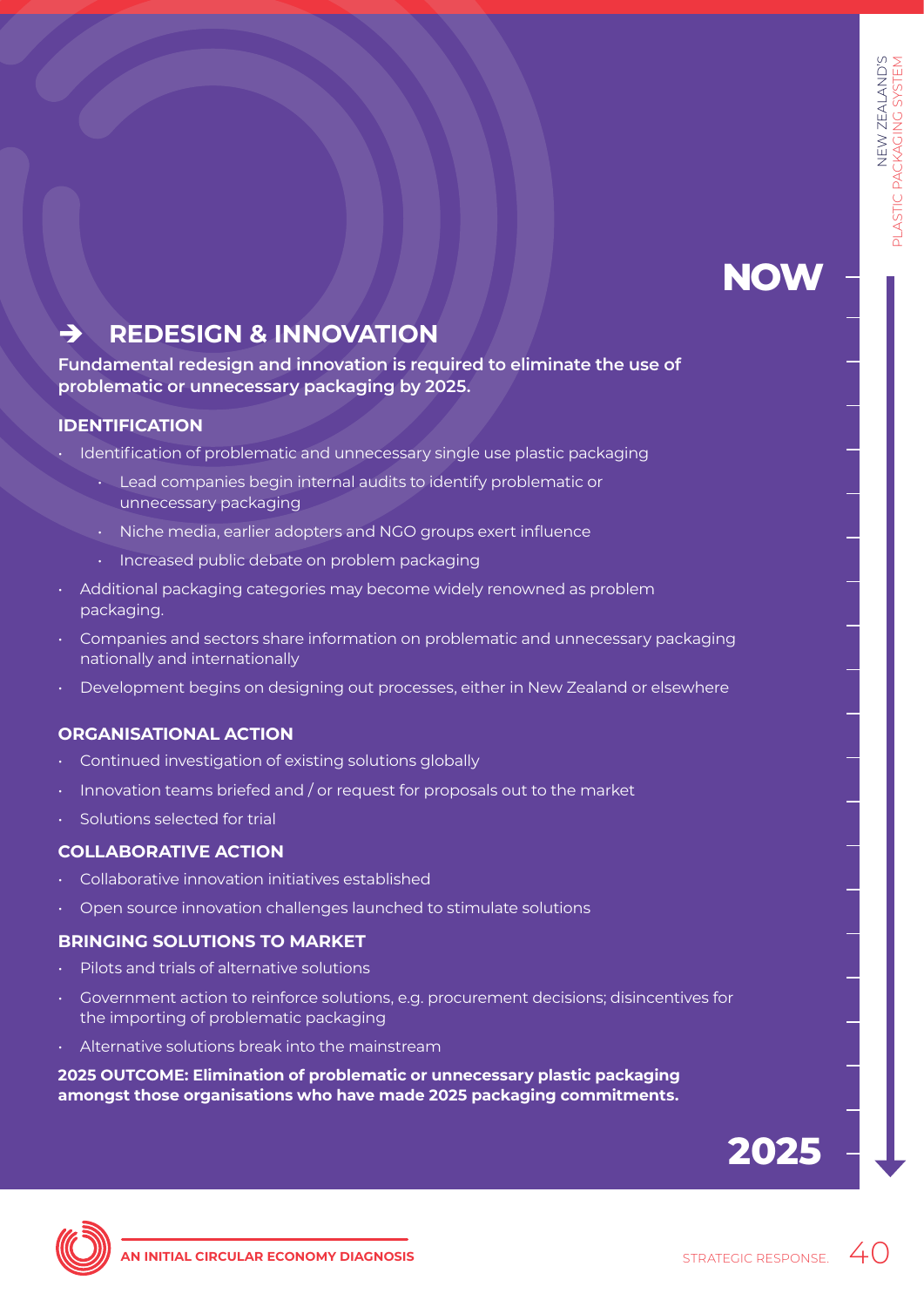## è **RECYCLING WITH RADICALLY IMPROVED ECONOMICS AND QUALITY**

**NOW**

## **Remaining plastic packaging needs to remain in high value circulation by 2025 without leakage into the environment.**

Packaged good suppliers make public commitments to use a high percentage of recycled content in packaging.

• Increasing awareness among customers that recycled content is crucial to achieve a positive system shift.

Organisations and government use procurement decisions to stimulate use of recycled content in packaged goods and use of materials which can be recycled economically.

Greater understanding by business of the packaging design requirements to enable effective recycling at scale. (e.g. reducing number of plastic types, combinations, colours, additives, where possible.)

- Packaging design guides utilised.
- Whole of life design advice sought.

Ongoing development of end markets for recycled materials.

Waste levy increases to fund onshore sorting and processing infrastructure and incentivise recycling.

Evidence of these design requirements start to emerge on shelves

- Continued movement to plastics with higher recycled value i.e. clear PET and natural HDPE.
- Range and availability of recycled material increases.

Appropriate use cases for compostable packaging well understood with associated collection and facilities in place.

National labelling system (including recyclability in practice and use of the recycled content term) with guidelines for consumers becomes increasingly adopted.

National strategy for plastic packaging (including targets) developed – determines what success looks like and supports movements already being made by leading organisations.

Government intervention to provide a mechanism to bridge any cost gap between virgin and recycled content.

Consumer education programmes further support and encourage packaging changes.

Consistent collection systems established.

Product stewardship scheme/s for rigid plastics launched.

Cost of recycled content comparable to virgin material.

**2025 OUTCOME: Plastic packaging remains in high value circulation.**



**2025**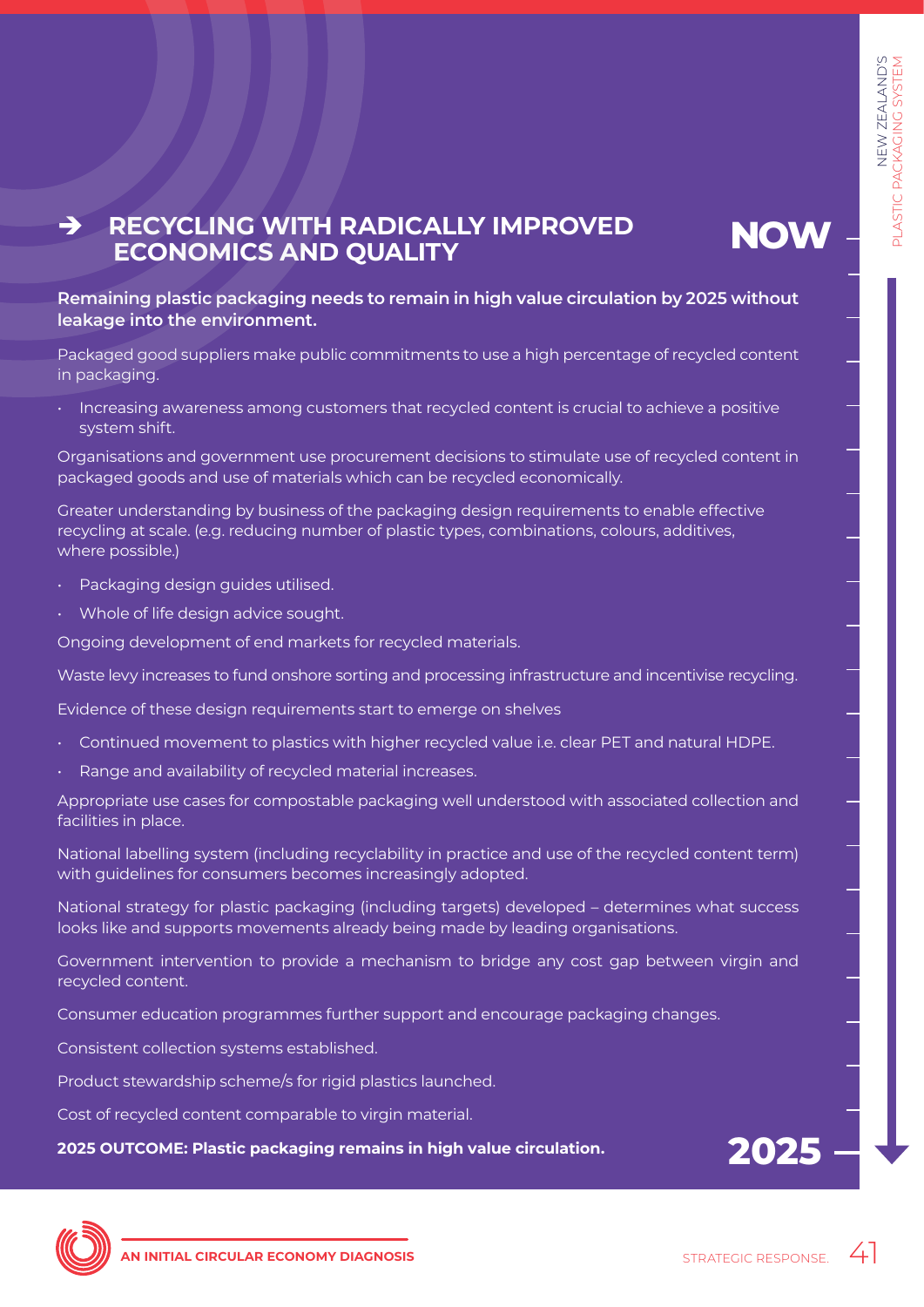# <span id="page-41-0"></span>**KEY RECOMMENDATIONS**

## **FOR BUSINESSES SUPPLYING PACKAGED GOODS**

- 1. Undertake a packaging audit to determine formats and plastic types used. Aim would be to identify
	- a. extent of use of problematic single use plastics
	- b. how formats perform in a recycling context
- 2. Based on the audit findings, develop bold targets and plans to address the priority issues.
	- a. Design out or move to reuse models problematic single use packaging b. Align formats to enable greater recycling value and quality
- 3. Utilise independent advice and available guidelines (e.g. Packaging NZ's Packaging Design Checklist, part of the [Code of Practice,](http://www.packaging.org.nz/page/15/code-of-practice) Plastic NZ's Design for the Environment [Guidelines,](http://www.plastics.org.nz/images/documents/Environment/Design_for_the_Environment_Guidelines_2006.pdf) or the APCO Packaging Sustainability [Framework.](https://www.australianpackagingassessment.com.au/apco-packaging-framework/))
- 4. If new packaging formats and materials are being considered, seek independent advice on their suitability from a recycling and life-cycle impact.
- 5. Support suppliers who are providing packaging formats with high levels of recycled content
- 6. Where compostable packaging is used, ensure that it is certified to international standards and that there is appropriate access to dedicated collection and/or processing systems.
- 7. Review and become a signatory of The New Plastics Economy Global Commitment (from the Ellen MacArthur Foundation)

## **FOR THE SECTOR**

- 1. Implement a National recycling label system
- 2. Develop end markets for recycled materials
- 3. Develop product stewardship schemes for rigid plastics
- 4. Develop advisory support infrastructure

## **FOR THE GOVERNMENT**

- 1. Develop plastic packaging strategy, and associated plan, with bold and ambitious targets
- 2. Establish system to collect accurate data
- 3. Increase waste levy
- 4. Provide investment in on-shore recycling facilities
- 5. Facilitate common collection and recycling processing across country
- 6. Direct R&D funding to establish viable alternatives to problematic single use plastic packaging
- 7. Use procurement to drive the change required

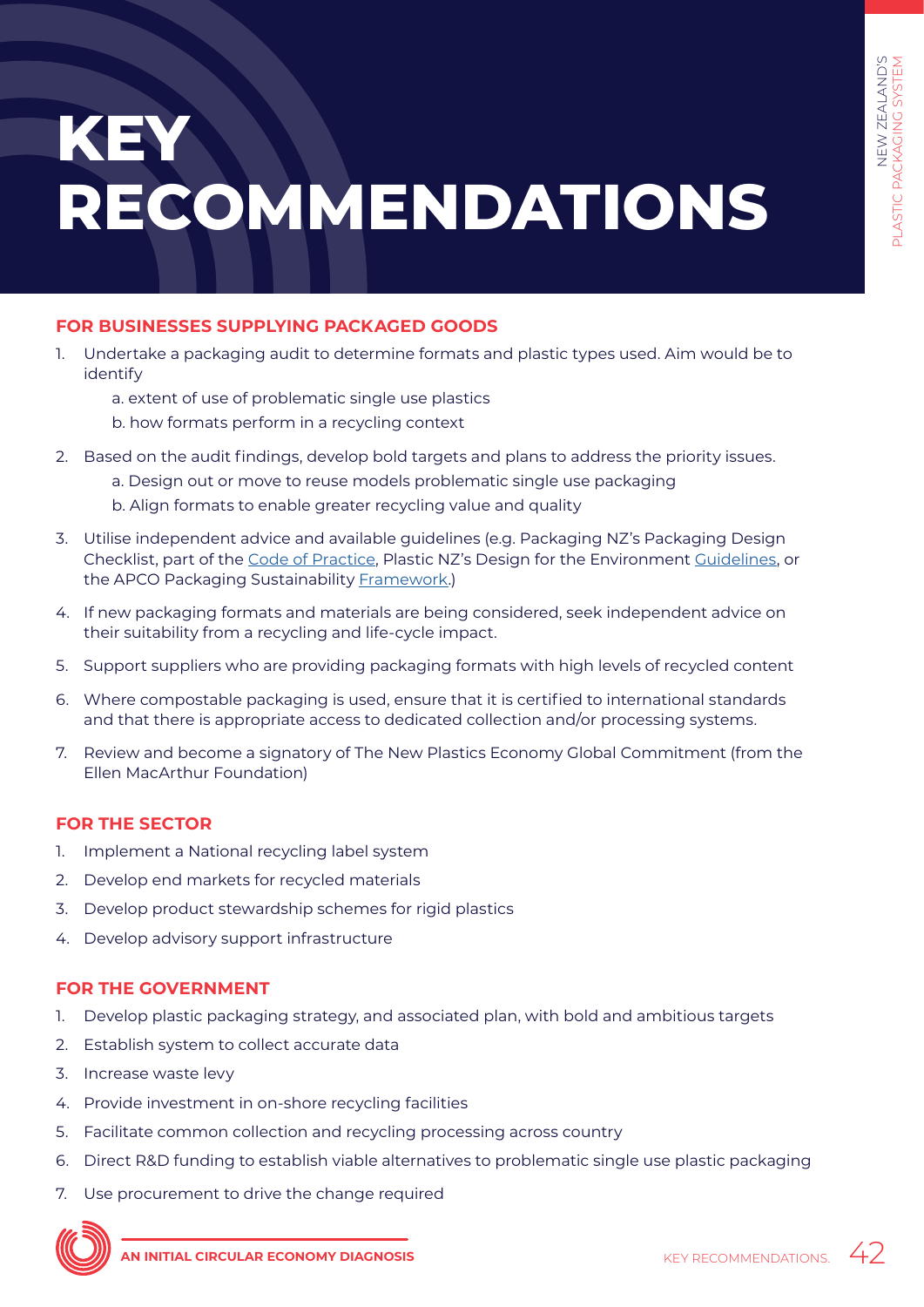# <span id="page-42-0"></span>**CONCLUSION**

#### **RECENT PUBLIC CONCERN AND CHANGES IN THE INTERNATIONAL WASTE TRADE HAVE HIGHLIGHTED SEVERE STRUCTURAL WEAKNESSES AND INADEQUATE MONITORING IN NEW ZEALAND'S PLASTIC PACKAGING SYSTEM.**

A circular economy approach is required to radically reduce resource loss, particularly into the environment.

The framework for this change has been established by the New Plastics Economy Global Commitment. Meeting this commitment will require concerted effort from individual businesses, the plastic packaging sector and the government.

This includes:

- substantive packaging design changes
- stimulating demand for emerging solutions
- incorporating new reuse business models
- developing infrastructure to keep plastic in high value circulation
- harnessing emerging technologies
- introducing the right supporting policies

It is imperative that we capitalise on current public concern and drive the urgent actions needed. We must drive this necessary and inevitable change. We must establish the means to go beyond the current commitments. We must establish a truly leading circular economy for plastic packaging in New Zealand. It has to include a shift away from problematic fossil fuel based packaging and products.

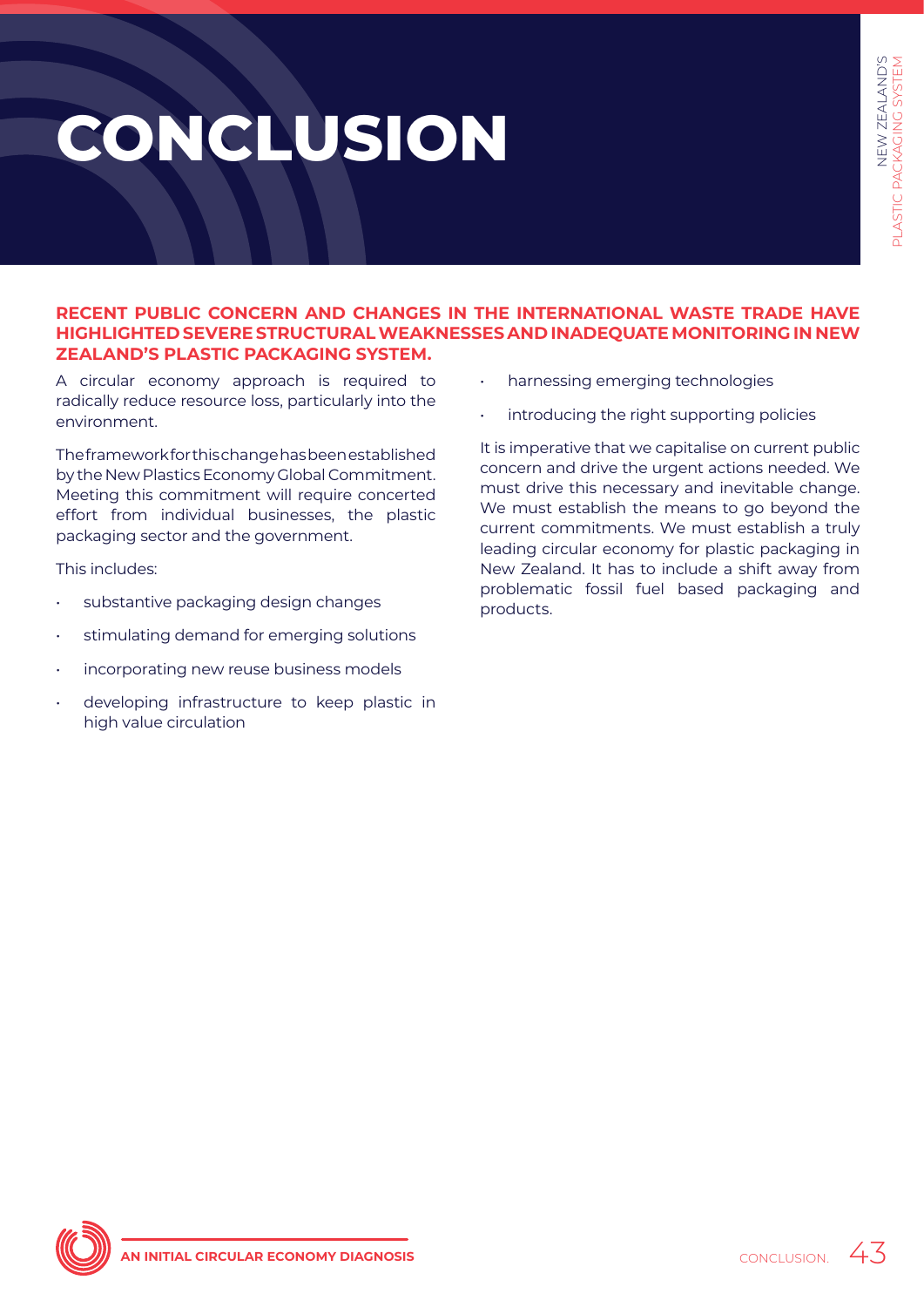# <span id="page-43-0"></span>**ACKNOWLEDGEMENTS**

#### **THANK YOU TO ALL WHO CONTRIBUTED TO THE SYSTEMS DIAGNOSIS VIA INTERVIEWS AND/OR PARTICIPATION IN THE WORKSHOP.**

**Adele Rose and Dominic Salmon**  3R Group

**Ali Hamza and Caryl Bolivar** Bluebird Foods

**Andrew Fox** Sealed Air

**Anthony Hume** Z Energy

**Barbara Nebel Thinkstep** 

**Brendan Morris** Plantic

**Carolyn Cox**  Green Business HQ

**Clarke Truscott**  Coca-Cola Amatil (NZ)

**Courtney Simpson** Sky City

**David Hellyer**  Packaging Recyclers

**David Howie**  Waste Management

**Dene Wilson and Glenn Wilson** Custom Pak

**Derek Lander** Flight Plastics

**Dorte Wray**  Zero Waste Network

**Grahame Christian** Smart Environmental

**Greg Nelson** The Warehouse

**Hannah Howard** Lewis Road Creamery

**Hilary Pearson** Freedom Farms **James Walker** Ministry for the Environment

**Janet Clendon and Jayson Benge**  Zespri

**Janine Bickerton and Rachel Dredge**  Marx Design

**Jeff Seadon** AL<sub>I</sub>

**Jemma McCowan and Sahra Cliffe** NZ King Salmon

**Jemma Whiten and Pablo Kraus** Ecostore

**Justine Gustafson, Gillian Worth, and Jamie Peters** Earthwise

**Karen Morrish**  Mr Apple

**Kiri Hannifin, Kate Porter and James Sowersby**  Countdown

**Larisa Thathiah and Eddie Szopa** Fonterra

**Louise Cunningham, Holly Grimmer and Rodney Orton**  My Food Bag

**Lyn Mayes** Packaging Forum

**Marcus Braithwaite and Julie Dickinson** Auckland Council

**Marc Gaugler and Kate Parker** Scion

**Mike Sammons** Foodstuffs

**Nick Baker** Visy Recycling **Nick Morrison**  Go Well Consulting

**Paul Evans** WasteMINZ

**Paul Newnham** Huhtamaki

**Peter Thorne** Reclaim

**Rebecca Maiden** Tauranga City Council

**Rick Poynter** Poynter Agencies

**Robert Fowler**  Comspec

**Roderick Boyes** Wellington City Council

**Ron Starnes and Steve Mead**  PACT Group

**Sam Bridgman**  NZ POST

**Sharon Humphreys**  Packaging NZ

**Simon Wilkinson and Ken Sowman**  Plastics NZ

**Sonja Wegge** Ellen MacArthur Foundation

**Stephanie Huet**  Christchurch City Council

**Tony Small** Innocent Packaging

**Tracy Ahern BeeBio** 

#### **Disclaimer**

This report has been produced by a team at the Circular Economy Accelerator (part of the Sustainable Business Network) by analysing contributions from key stakeholders of which many are listed in the acknowledgements. Their contribution does not equate to endorsement of the report's contents or conclusions.

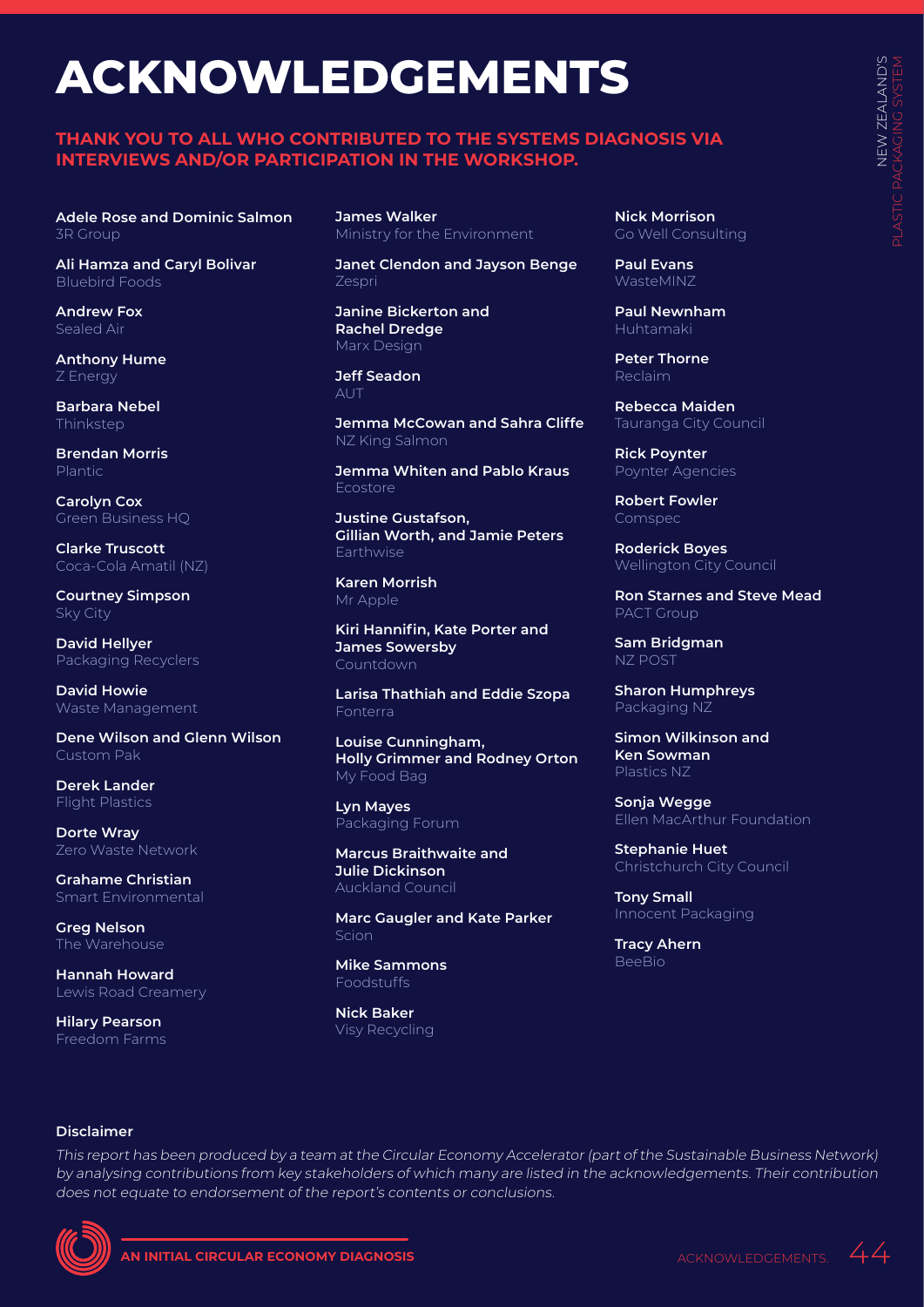# <span id="page-44-0"></span>**END NOTES**

- <sup>1</sup> <https://newplasticseconomy.org/about/open-letter>30/10/18
- <sup>2</sup>The work of the Ellen MacArthur Foundation provides a model for a coherent, systems and multi stakeholder approach to this issue. We have based our approach on these same principles.
- World Economic Forum, Ellen MacArthur Foundation and McKinsey & Company, The New Plastics Economy — Rethinking the future of plastics
- (2016, [http://www.ellenmacarthurfoundation.org/publications\).](http://www.ellenmacarthurfoundation.org/publications)  <sup>4</sup>Production, use, and fate of all plastics ever made (2017) -
- <http://advances.sciencemag.org/content/3/7/e1700782> World Economic Forum, Ellen MacArthur Foundation and McKinsey & Company, The New Plastics Economy — Rethinking the future of plastics (2016, [http://www.ellenmacarthurfoundation.org/](http://www.ellenmacarthurfoundation.org/publications) [publications\)](http://www.ellenmacarthurfoundation.org/publications).
- Harmonised Trade Exports section of Stats NZ Infoshare website - [http://archive.stats.govt.nz/infoshare/ViewTable.](http://archive.stats.govt.nz/infoshare/ViewTable.aspx?pxID=d0953173-e277-40c9-8d6f-b9340a512098) [aspx?pxID=d0953173-e277-40c9-8d6f-b9340a512098](http://archive.stats.govt.nz/infoshare/ViewTable.aspx?pxID=d0953173-e277-40c9-8d6f-b9340a512098)
- Better Futures Report 2017 - [http://www.colmarbrunton.co.nz/wp](http://www.colmarbrunton.co.nz/wp-content/uploads/2018/03/BETTER-FUTURES-REPORT-FINAL-updated-5th-March.pdf)[content/uploads/2018/03/BETTER-FUTURES-REPORT-FINAL](http://www.colmarbrunton.co.nz/wp-content/uploads/2018/03/BETTER-FUTURES-REPORT-FINAL-updated-5th-March.pdf)[updated-5th-March.pdf](http://www.colmarbrunton.co.nz/wp-content/uploads/2018/03/BETTER-FUTURES-REPORT-FINAL-updated-5th-March.pdf)
- <sup>8</sup> Plastic microbeads ban (2018) [http://www.mfe.govt.nz/waste/](http://www.mfe.govt.nz/waste/waste-strategy-and-legislation/plastic-microbeads-ban) [waste-strategy-and-legislation/plastic-microbeads-ban](http://www.mfe.govt.nz/waste/waste-strategy-and-legislation/plastic-microbeads-ban)
- New Zealand plastic packaging declaration (2018) - [http://www.](http://www.mfe.govt.nz/news-events/new-zealand-plastic-packaging-declaration) [mfe.govt.nz/news-events/new-zealand-plastic-packaging](http://www.mfe.govt.nz/news-events/new-zealand-plastic-packaging-declaration)[declaration](http://www.mfe.govt.nz/news-events/new-zealand-plastic-packaging-declaration)
- Global Commitment - [https://newplasticseconomy.org/projects/](https://newplasticseconomy.org/projects/global-commitment) [global-commitment](https://newplasticseconomy.org/projects/global-commitment)
- <sup>11</sup>New Zealand companies take a stand on packaging waste (2018) [- https://www.recycling.kiwi.nz/files/2515/3307/5066/Media\\_](https://www.recycling.kiwi.nz/files/2515/3307/5066/Media_release_-_Packaging_pledge_2025.pdf) [release\\_-\\_Packaging\\_pledge\\_2025.pdf](https://www.recycling.kiwi.nz/files/2515/3307/5066/Media_release_-_Packaging_pledge_2025.pdf)
- <sup>12</sup> Packaging New Zealand -<http://www.packaging.org.nz/> <sup>13</sup> Innocent Packaging: Composting and Waste Streams - [https://](https://innocentpackaging.co.nz/pages/composting-waste-streams)
- [innocentpackaging.co.nz/pages/composting-waste-streams](https://innocentpackaging.co.nz/pages/composting-waste-streams)
- Taken from World Economic Forum, Ellen MacArthur Foundation and McKinsey & Company, The New Plastics Economy — Rethinking the future of plastics [\(2016, http://www.](http://www.ellenmacarthurfoundation.org/publications) ellenmacarthurfoundation.org/publications. which is based on IEA data from - [https://www.iea.org/publications/freepublications/](https://www.iea.org/publications/freepublications/publication/CO2EmissionsfromFuelCombustionHighlights2017.pdf) [publication/CO2EmissionsfromFuelCombustionHighlights2017.pdf](https://www.iea.org/publications/freepublications/publication/CO2EmissionsfromFuelCombustionHighlights2017.pdf)
- <sup>15</sup> 'A line in the sand' Ellen MacArthur Foundation launches New Plastics Economy Global Commitment to eliminate plastic waste at source (2018) - [https://www.ellenmacarthurfoundation.](https://www.ellenmacarthurfoundation.org/news/a-line-in-the-sand-ellen-macarthur-foundation-launch-global-commitment-to-eliminate-plastic-pollution-at-the-source) [org/news/a-line-in-the-sand-ellen-macarthur-foundation-launch](https://www.ellenmacarthurfoundation.org/news/a-line-in-the-sand-ellen-macarthur-foundation-launch-global-commitment-to-eliminate-plastic-pollution-at-the-source)[global-commitment-to-eliminate-plastic-pollution-at-the-source](https://www.ellenmacarthurfoundation.org/news/a-line-in-the-sand-ellen-macarthur-foundation-launch-global-commitment-to-eliminate-plastic-pollution-at-the-source)
- Standard Practice for Coding Plastic Manufactured Articles for Resin Identification -<https://www.astm.org/Standards/D7611.htm>
- <sup>17</sup> Plastics ID Codes [http://www.plastics.org.nz/environment/](http://www.plastics.org.nz/environment/educational-resources/environmental-resources/plastics-id-codes) [educational-resources/environmental-resources/plastics-id-codes](http://www.plastics.org.nz/environment/educational-resources/environmental-resources/plastics-id-codes)
- <sup>18</sup> Personal communication with Ken Sowman, Plastics NZ
- <sup>19</sup> Ecological Footprint Explorer http://data.footprintnetwork.org/
- <sup>20</sup> Business for a sustainable New Zealand, 2014, Sustainable Business Network - http://sustainable.org.nz/wp-content/uploads/2014/11/ Business-Opportunities-for-a-Sustainable-NZ1.pdf
- <sup>21</sup> Plastics NZ - [http://www.plastics.org.nz/doing-business-in-nz/new](http://www.plastics.org.nz/doing-business-in-nz/new-zealand-industry/general-statistics)[zealand-industry/general-statistics](http://www.plastics.org.nz/doing-business-in-nz/new-zealand-industry/general-statistics)
- <sup>22</sup> Plastics NZ - [http://www.plastics.org.nz/doing-business-in-nz/new](http://www.plastics.org.nz/doing-business-in-nz/new-zealand-industry/general-statistics)[zealand-industry/general-statistics](http://www.plastics.org.nz/doing-business-in-nz/new-zealand-industry/general-statistics)
- <sup>23</sup>Recent studies, by Covec and Envision, have estimated that 47% and 40% of plastic drinks containers are recycled – referenced in this Auckland Council commissioned report (page 17) - [http://www.](http://www.wasteminz.org.nz/wp-content/uploads/2017/12/Container-Deposit-CBA-Report-Final.pdf) [wasteminz.org.nz/wp-content/uploads/2017/12/Container-Deposit-](http://www.wasteminz.org.nz/wp-content/uploads/2017/12/Container-Deposit-CBA-Report-Final.pdf)[CBA-Report-Final.pdf](http://www.wasteminz.org.nz/wp-content/uploads/2017/12/Container-Deposit-CBA-Report-Final.pdf)
- Summary of the collection systems of local councils, from the Reclaim website - [http://www.recycle.co.nz/page.](http://www.recycle.co.nz/page.php?ref=Regional%20Solutions) [php?ref=Regional%20Solutions](http://www.recycle.co.nz/page.php?ref=Regional%20Solutions)
- <sup>25</sup> Recent studies, by Covec and Envision, have estimated that 47% and 40% of plastic drinks containers are recycled – referenced in this Auckland Council commissioned report (page 17) - [http://www.](http://www.wasteminz.org.nz/wp-content/uploads/2017/12/Container-Deposit-CBA-Report-Final.pdf) [wasteminz.org.nz/wp-content/uploads/2017/12/Container-Deposit-](http://www.wasteminz.org.nz/wp-content/uploads/2017/12/Container-Deposit-CBA-Report-Final.pdf)[CBA-Report-Final.pdf](http://www.wasteminz.org.nz/wp-content/uploads/2017/12/Container-Deposit-CBA-Report-Final.pdf)
- <sup>26</sup> Data from the Harmonised Trade data in the Imports & Exports section of the Stats NZ Infoshare (NZ Statistics) website indicates that in 2017 over 96% of exported waste plastics (by value) was exported to Asian countries, with about 53% to China and Hong Kong - [http://archive.stats.govt.nz/infoshare/default.aspx\)](http://archive.stats.govt.nz/infoshare/default.aspx)
- <sup>27</sup> The Flight Plastics plant in Lower Hutt has the capacity to process about 8,000 tonnes of waste plastic (clear PET) per year – pers. comms. Further information - [http://www.flightplastics.co.nz/wp](http://www.flightplastics.co.nz/wp-content/uploads/2017/09/FlightRPETbrochureA4.pdf)[content/uploads/2017/09/FlightRPETbrochureA4.pdf](http://www.flightplastics.co.nz/wp-content/uploads/2017/09/FlightRPETbrochureA4.pdf)
- Value of clear PET and natural HDPE have dropped by approximately 20%, with the value of mixed waste plastic dropping by about 80%. Pers comms with an authoritative industry source.
- In 2017 the Soft Plastic Recycling Scheme collected 365 tonnes (approximately 91 million bags) - [https://www.recycling.kiwi.nz/](https://www.recycling.kiwi.nz/solutions/soft-plastics) [solutions/soft-plastics](https://www.recycling.kiwi.nz/solutions/soft-plastics)
- <sup>30</sup> [http://www.scoop.co.nz/stories/BU1805/S00788/funding-boost-for](http://www.scoop.co.nz/stories/BU1805/S00788/funding-boost-for-astron-sustainability.htm)[astron-sustainability.htm](http://www.scoop.co.nz/stories/BU1805/S00788/funding-boost-for-astron-sustainability.htm)
- <sup>31</sup> Review of packaging mass balance measurements for Packaging New Zealand: April 2015 - [http://www.packaging.](http://www.packaging.org.nz/attachments/docs/review-of-packaging-mass-balance-measurements.pdf)
- [org.nz/attachments/docs/review-of-packaging-mass-balance](http://www.packaging.org.nz/attachments/docs/review-of-packaging-mass-balance-measurements.pdf)[measurements.pdf](http://www.packaging.org.nz/attachments/docs/review-of-packaging-mass-balance-measurements.pdf)
- Data from the Harmonised Trade data in the Imports & Exports section of the Stats NZ Infoshare (NZ Statistics) website - [http://](http://archive.stats.govt.nz/infoshare/default.aspx) [archive.stats.govt.nz/infoshare/default.aspx\)](http://archive.stats.govt.nz/infoshare/default.aspx)
- Personal communication with Ken Sowman, Plastics NZ.
- Plastics NZ - [http://www.plastics.org.nz/doing-business-in-nz/new](http://www.plastics.org.nz/doing-business-in-nz/new-zealand-industry/general-statistics)[zealand-industry/general-statistics](http://www.plastics.org.nz/doing-business-in-nz/new-zealand-industry/general-statistics)
- Auckland Council - [https://www.aucklandcouncil.govt.nz/](https://www.aucklandcouncil.govt.nz/plans-projects-policies-reports-bylaws/our-plans-strategies/topic-based-plans-strategies/environmental-plans-strategies/docswastemanagementplan/waste-assessment-2017.pdf) [plans-projects-policies-reports-bylaws/our-plans-strategies/](https://www.aucklandcouncil.govt.nz/plans-projects-policies-reports-bylaws/our-plans-strategies/topic-based-plans-strategies/environmental-plans-strategies/docswastemanagementplan/waste-assessment-2017.pdf) [topic-based-plans-strategies/environmental-plans-strategies/](https://www.aucklandcouncil.govt.nz/plans-projects-policies-reports-bylaws/our-plans-strategies/topic-based-plans-strategies/environmental-plans-strategies/docswastemanagementplan/waste-assessment-2017.pdf) [docswastemanagementplan/waste-assessment-2017.pdf](https://www.aucklandcouncil.govt.nz/plans-projects-policies-reports-bylaws/our-plans-strategies/topic-based-plans-strategies/environmental-plans-strategies/docswastemanagementplan/waste-assessment-2017.pdf)
- 36 <https://www.recycling.kiwi.nz/solutions/soft-plastics>
- 37 Auckland Council commissioned report (page 17) [http://www.](http://www.wasteminz.org.nz/wp-content/uploads/2017/12/Container-Deposit-CBA-Report-Final.pdf) [wasteminz.org.nz/wp-content/uploads/2017/12/Container-](http://www.wasteminz.org.nz/wp-content/uploads/2017/12/Container-Deposit-CBA-Report-Final.pdf)[Deposit-CBA-Report-Final.pdf](http://www.wasteminz.org.nz/wp-content/uploads/2017/12/Container-Deposit-CBA-Report-Final.pdf)
- Wellington Region Waste Assessment (2016) accessed from <https://wellingtonregionwasteplan.govt.nz/why/>
- Sustainable Coastlines - [http://sustainablecoastlines.org/about/](http://sustainablecoastlines.org/about/impact/) [impact/](http://sustainablecoastlines.org/about/impact/)
- <sup>40</sup> Data from the Harmonised Trade data in the Imports & Exports section of the Stats NZ Infoshare (NZ Statistics) - [http://archive.](http://archive.stats.govt.nz/infoshare/default.aspx) [stats.govt.nz/infoshare/default.aspx\)](http://archive.stats.govt.nz/infoshare/default.aspx)
- 41 Data from the Harmonised Trade data in the Imports & Exports section of the Stats NZ Infoshare (NZ Statistics) website - [http://](http://archive.stats.govt.nz/infoshare/default.aspx) [archive.stats.govt.nz/infoshare/default.aspx\)](http://archive.stats.govt.nz/infoshare/default.aspx)
- <sup>42</sup> Personal communication with Ken Sowman, Plastics NZ.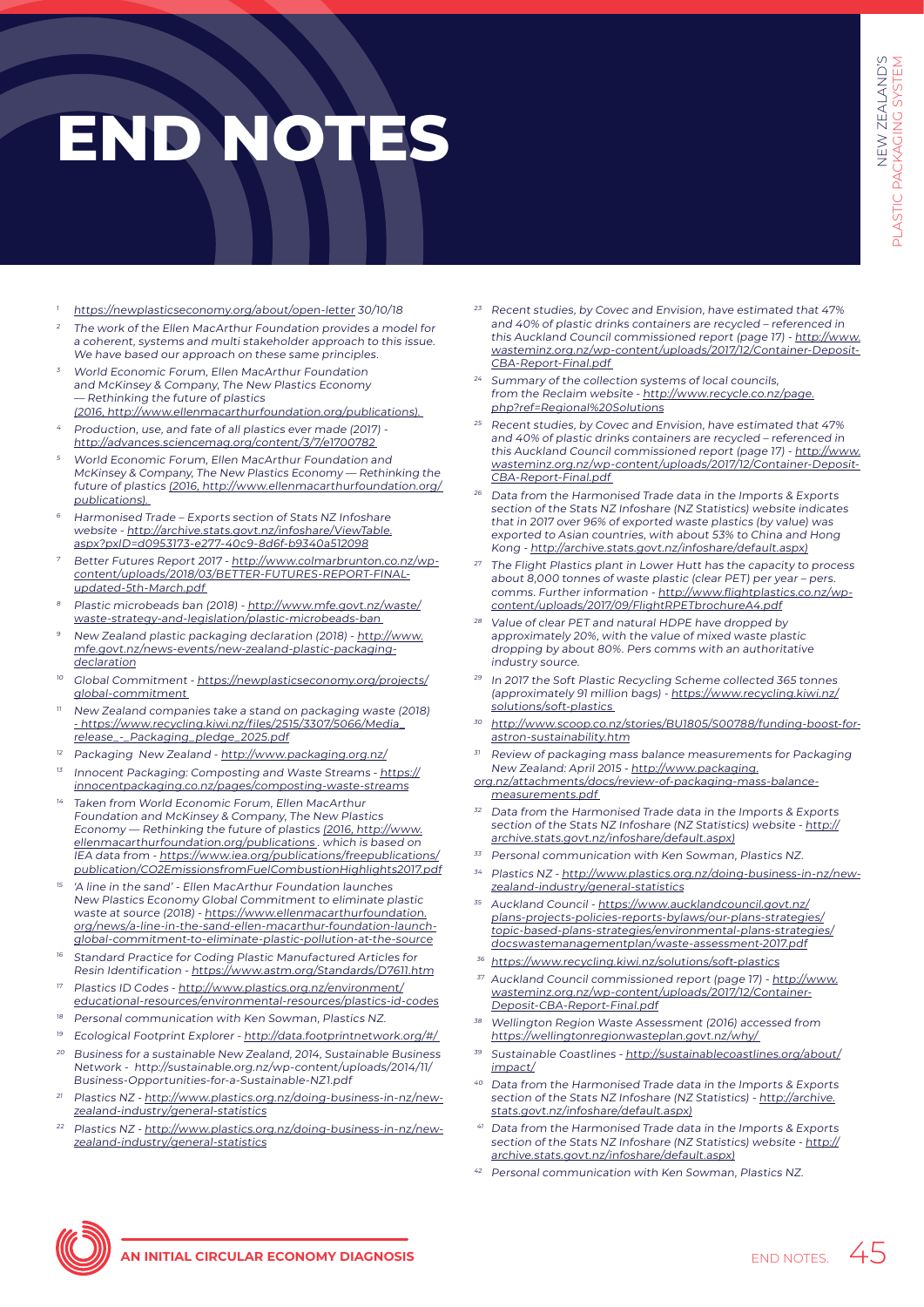# **END NOTES**

- <sup>43</sup> For example, Auckland Council [\(https://www.aucklandcouncil.](https://www.aucklandcouncil.govt.nz/plans-projects-policies-reports-bylaws/our-plans-strategies/topic-based-plans-strategies/environmental-plans-strategies/docswastemanagementplan/waste-assessment-2017.pdf) [govt.nz/plans-projects-policies-reports-bylaws/our-plans](https://www.aucklandcouncil.govt.nz/plans-projects-policies-reports-bylaws/our-plans-strategies/topic-based-plans-strategies/environmental-plans-strategies/docswastemanagementplan/waste-assessment-2017.pdf)[strategies/topic-based-plans-strategies/environmental](https://www.aucklandcouncil.govt.nz/plans-projects-policies-reports-bylaws/our-plans-strategies/topic-based-plans-strategies/environmental-plans-strategies/docswastemanagementplan/waste-assessment-2017.pdf)[plans-strategies/docswastemanagementplan/waste](https://www.aucklandcouncil.govt.nz/plans-projects-policies-reports-bylaws/our-plans-strategies/topic-based-plans-strategies/environmental-plans-strategies/docswastemanagementplan/waste-assessment-2017.pdf)assessment-2017. [pdf\) and Wellington City Council.\(https://](https://www.aucklandcouncil.govt.nz/plans-projects-policies-reports-bylaws/our-plans-strategies/topic-based-plans-strategies/environmental-plans-strategies/docswastemanagementplan/waste-assessment-2017.pdf) [wellingtonregionwasteplan.govt.nz/why/\).](https://www.aucklandcouncil.govt.nz/plans-projects-policies-reports-bylaws/our-plans-strategies/topic-based-plans-strategies/environmental-plans-strategies/docswastemanagementplan/waste-assessment-2017.pdf)
- <sup>44</sup> WasteMINZ: National Waste Data Framework [https://www.](https://www.wasteminz.org.nz/projects/national-waste-data-framework-project/) [wasteminz.org.nz/projects/national-waste-data-framework](https://www.wasteminz.org.nz/projects/national-waste-data-framework-project/)[project/](https://www.wasteminz.org.nz/projects/national-waste-data-framework-project/)
- Hon Eugenie Sage [https://www.beehive.govt.nz/release/waste](https://www.beehive.govt.nz/release/waste-work-programme-tackle-tough-problems)[work-programme-tackle-tough-problems](https://www.beehive.govt.nz/release/waste-work-programme-tackle-tough-problems)
- Netherlands to harness blockchain for waste management operations, ComputerWeekly.com, May 2018
- <sup>47</sup> Interviewee quote
- <sup>48</sup> Interviewee quote
- <sup>49</sup> Interviewee quote
- 50 Tesco Preferred materials list [https://www.tescoplc.com/little](https://www.tescoplc.com/little-helps-plan/products-packaging/preferred-material-list/)[helps-plan/products-packaging/preferred-material-list/](https://www.tescoplc.com/little-helps-plan/products-packaging/preferred-material-list/)
- 51 Packaging Forum: Compostable Coffee Cups [https://www.](https://www.recycling.kiwi.nz/campaigns/compostable-coffee-cups/) [recycling.kiwi.nz/campaigns/compostable-coffee-cups/](https://www.recycling.kiwi.nz/campaigns/compostable-coffee-cups/)
- 52 World Economic Forum, Ellen MacArthur Foundation and McKinsey & Company, The New Plastics Economy — Rethinking the future of plastics (2016, [http://www.ellenmacarthurfoundation.org/publications\).](http://www.ellenmacarthurfoundation.org/publications)
- <sup>53</sup> Data from the Harmonised Trade data in the Imports & Exports section of the Stats NZ Infoshare (NZ Statistics) website [http://archive.stats.govt.nz/infoshare/default.aspx\)](http://archive.stats.govt.nz/infoshare/default.aspx)
- Media release from the Associate Minister for the Environment - [http://www.mfe.govt.nz/news-events/waste-work-programme](http://www.mfe.govt.nz/news-events/waste-work-programme-tackle-tough-problems)[tackle-tough-problems \(August 2018\).](http://www.mfe.govt.nz/news-events/waste-work-programme-tackle-tough-problems)
- 55 France to set penalties on goods packaged with nonrecycled plastic in 2019 (2018) - [https://www.](https://www.telegraph.co.uk/news/2018/08/12/france-set-penalities-goods-packaged-non-recycled-plastic-2019/) [telegraph.co.uk/news/2018/08/12/france-set-penalities-goods](https://www.telegraph.co.uk/news/2018/08/12/france-set-penalities-goods-packaged-non-recycled-plastic-2019/)[packaged-non-recycled-plastic-2019/](https://www.telegraph.co.uk/news/2018/08/12/france-set-penalities-goods-packaged-non-recycled-plastic-2019/)
- <sup>56</sup> UK to consult on plastic packaging tax, chancellor says (2018) [- https://www.theguardian.com/environment/2018/oct/29/uk-to](https://www.theguardian.com/environment/2018/oct/29/uk-to-consult-on-plastic-packaging-tax-chancellor-says)[consult-on-plastic-packaging-tax-chancellor-says](https://www.theguardian.com/environment/2018/oct/29/uk-to-consult-on-plastic-packaging-tax-chancellor-says)
- The New Zealand Waste Strategy (2010) - [http://www.mfe.govt.](http://www.mfe.govt.nz/waste/waste-strategy-and-legislation/new-zealand-waste-strategy) [nz/waste/waste-strategy-and-legislation/new-zealand-waste](http://www.mfe.govt.nz/waste/waste-strategy-and-legislation/new-zealand-waste-strategy)[strategy](http://www.mfe.govt.nz/waste/waste-strategy-and-legislation/new-zealand-waste-strategy)
- Waste and resources, Ministry for the Environment <http://www.mfe.govt.nz/waste>
- <sup>59</sup> A European Strategy for Plastics in a Circular Economy, 2018 [- http://ec.europa.eu/environment/circular-economy/pdf/plastics](http://ec.europa.eu/environment/circular-economy/pdf/plastics-strategy.pdf)strategy.pdf
- World Economic Forum and Ellen MacArthur Foundation, The New Plastics Economy – Catalysing action [\(2017, http://www.ellenmacarthurfoundation.org/publications\).](http://www.ellenmacarthurfoundation.org/publications)
- Preferred materials list, Tesco - [https://www.tescoplc.com/little](https://www.tescoplc.com/little-helps-plan/products-packaging/preferred-material-list/)[helps-plan/products-packaging/preferred-material-list/](https://www.tescoplc.com/little-helps-plan/products-packaging/preferred-material-list/)
- <sup>62</sup> Ethique Our story <https://ethiquebeauty.co.nz/pages/our-story>
- 63 The ButterflyCup https://butterflycup.com/butterfly-cup/
- <sup>64</sup> Interviewee quote
- <sup>65</sup> Interviewee quote
- <sup>66</sup> Interviewee quote
- <sup>67</sup> A new citywide compost service is taking on Auckland's coffee drinkers (2018) - [https://thespinoff.co.nz/business/19-07-2018/a](https://thespinoff.co.nz/business/19-07-2018/a-new-citywide-compost-company-is-taking-on-aucklands-coffee-drinkers/)[new-citywide-compost-company-is-taking-on-aucklands-coffee](https://thespinoff.co.nz/business/19-07-2018/a-new-citywide-compost-company-is-taking-on-aucklands-coffee-drinkers/)[drinkers/](https://thespinoff.co.nz/business/19-07-2018/a-new-citywide-compost-company-is-taking-on-aucklands-coffee-drinkers/)
- Next Gen Cup -<https://www.nextgenconsortium.com/about>
- <sup>69</sup> New Plastics Economy Innovation Prize <https://newplasticseconomy.org/projects/innovation-prize>
- Announcing the 2018 Launch Circular Innovators <https://www.launch.org/>
- For the Better Good https://www.forthebettergood.com/
- <sup>72</sup> Harrow Half Marathon to use edible water bottles (2018) - [https://](https://www.bbc.com/news/av/uk-england-london-45520944/harrow-half-marathon-to-use-edible-water-bottles) [www.bbc.com/news/av/uk-england-london-45520944/harrow](https://www.bbc.com/news/av/uk-england-london-45520944/harrow-half-marathon-to-use-edible-water-bottles)[half-marathon-to-use-edible-water-bottles](https://www.bbc.com/news/av/uk-england-london-45520944/harrow-half-marathon-to-use-edible-water-bottles)
- [http://ec.europa.eu/environment/circular-economy/pdf/circular\\_](http://ec.europa.eu/environment/circular-economy/pdf/circular_economy_MoU_EN.pdf) [economy\\_MoU\\_EN.pdf from http://ec.europa.eu/environment/](http://ec.europa.eu/environment/circular-economy/pdf/circular_economy_MoU_EN.pdf) [circular-economy/](http://ec.europa.eu/environment/circular-economy/pdf/circular_economy_MoU_EN.pdf)
- World Economic Forum and Ellen MacArthur Foundation, The New Plastics Economy - Catalysing action [\(2017, http://www.](http://www.ellenmacarthurfoundation.org/publications) [ellenmacarthurfoundation.org/publications \).](http://www.ellenmacarthurfoundation.org/publications)
- Interviewee quote
- <sup>76</sup> Interviewee quote
- $77$  Farro aims to put the lid on plastic packaging with BYO containers (2018) - [https://www.farrofresh.co.nz/whats-fresh/farro-aims-to](https://www.farrofresh.co.nz/whats-fresh/farro-aims-to-put-the-lid-on-plastic-packaging-with-byo-containers/)[put-the-lid-on-plastic-packaging-with-byo-containers/](https://www.farrofresh.co.nz/whats-fresh/farro-aims-to-put-the-lid-on-plastic-packaging-with-byo-containers/)
- Regional Zero Waste Shopping Guides [http://therubbishtrip.](http://therubbishtrip.co.nz/regional-shopping-guide/regional-zero-waste-shopping-guides/) [co.nz/regional-shopping-guide/regional-zero-waste-shopping](http://therubbishtrip.co.nz/regional-shopping-guide/regional-zero-waste-shopping-guides/)[guides/](http://therubbishtrip.co.nz/regional-shopping-guide/regional-zero-waste-shopping-guides/)
- <sup>79</sup> Soda Stream -<https://www.sodastream.co.nz/>
- 80 Splosh: How it works -<https://www.splosh.com/how-it-works>
- <sup>81</sup> Globelet <http://www.globelet.com/>
- <sup>82</sup> Again, Again <https://www.againagain.co/>
- 83 St Pierres Sushi Encouraging BYO Lunch Boxes (2018) [https://www.stuff.co.nz/life-style/food-wine/food](https://www.stuff.co.nz/life-style/food-wine/food-news/94892888/st-pierres-sushi-encouraging-byo-lunch-boxes)[news/94892888/st-pierres-sushi-encouraging-byo-lunch-boxes](https://www.stuff.co.nz/life-style/food-wine/food-news/94892888/st-pierres-sushi-encouraging-byo-lunch-boxes)
- 84 Plastic Free July: Show us your lunchbox (2018) [https://sustainable.org.nz/sustainable-business-news/plastic-free](https://sustainable.org.nz/sustainable-business-news/plastic-free-july-show-us-your-lunchbox/)[july-show-us-your-lunchbox/](https://sustainable.org.nz/sustainable-business-news/plastic-free-july-show-us-your-lunchbox/)
- Raglan Coconut Yoghurt [http://raglancoconutyoghurt.co.nz/](http://raglancoconutyoghurt.co.nz/product/kai-carrier-140ml-pouch-pack/) [product/kai-carrier-140ml-pouch-pack/](http://raglancoconutyoghurt.co.nz/product/kai-carrier-140ml-pouch-pack/)
- The butcher, the baker and the disruptive tech [https://www.](https://www.callaghaninnovation.govt.nz/success-stories/butcher-baker-and-disruptive-tech) [callaghaninnovation.govt.nz/success-stories/butcher-baker-and](https://www.callaghaninnovation.govt.nz/success-stories/butcher-baker-and-disruptive-tech)[disruptive-tech](https://www.callaghaninnovation.govt.nz/success-stories/butcher-baker-and-disruptive-tech)
- World Economic Forum and Ellen MacArthur Foundation The New Plastics Economy - Catalysing action [\(2017, http://www.](http://www.ellenmacarthurfoundation.org/publications) [ellenmacarthurfoundation.org/publications \).](http://www.ellenmacarthurfoundation.org/publications)
- Waste and resources, Ministry for the Environment <http://www.mfe.govt.nz/waste>
- Countdown packaging change sees 177 tonnes of plastic no longer imported to NZ (2018, Countdown -

[https://www.countdown.co.nz/news-and-media-releases/2018/](https://www.countdown.co.nz/news-and-media-releases/2018/june/countdown-packaging-change-sees-177-tonnes-of-plastic-no-longer-imported-to-nz) [june/countdown-packaging-change-sees-177-tonnes-of-plastic](https://www.countdown.co.nz/news-and-media-releases/2018/june/countdown-packaging-change-sees-177-tonnes-of-plastic-no-longer-imported-to-nz)[no-longer-imported-to-nz](https://www.countdown.co.nz/news-and-media-releases/2018/june/countdown-packaging-change-sees-177-tonnes-of-plastic-no-longer-imported-to-nz) 

A cost-benefit analysis on the economic impacts of implementing a container deposit system in New Zealand, commissioned by Auckland Council, identified potential benefits were three to six times greater than the costs, and that recycling rates would be boosted from current rates of 45 to 58 per cent, to between 79 and 82 per cent. [http://www.wasteminz.org.nz/wp-content/](http://www.wasteminz.org.nz/wp-content/uploads/2017/12/Container-Deposit-CBA-Report-Final.pdf) [uploads/2017/12/Container-Deposit-CBA-Report-Final.pdf](http://www.wasteminz.org.nz/wp-content/uploads/2017/12/Container-Deposit-CBA-Report-Final.pdf)